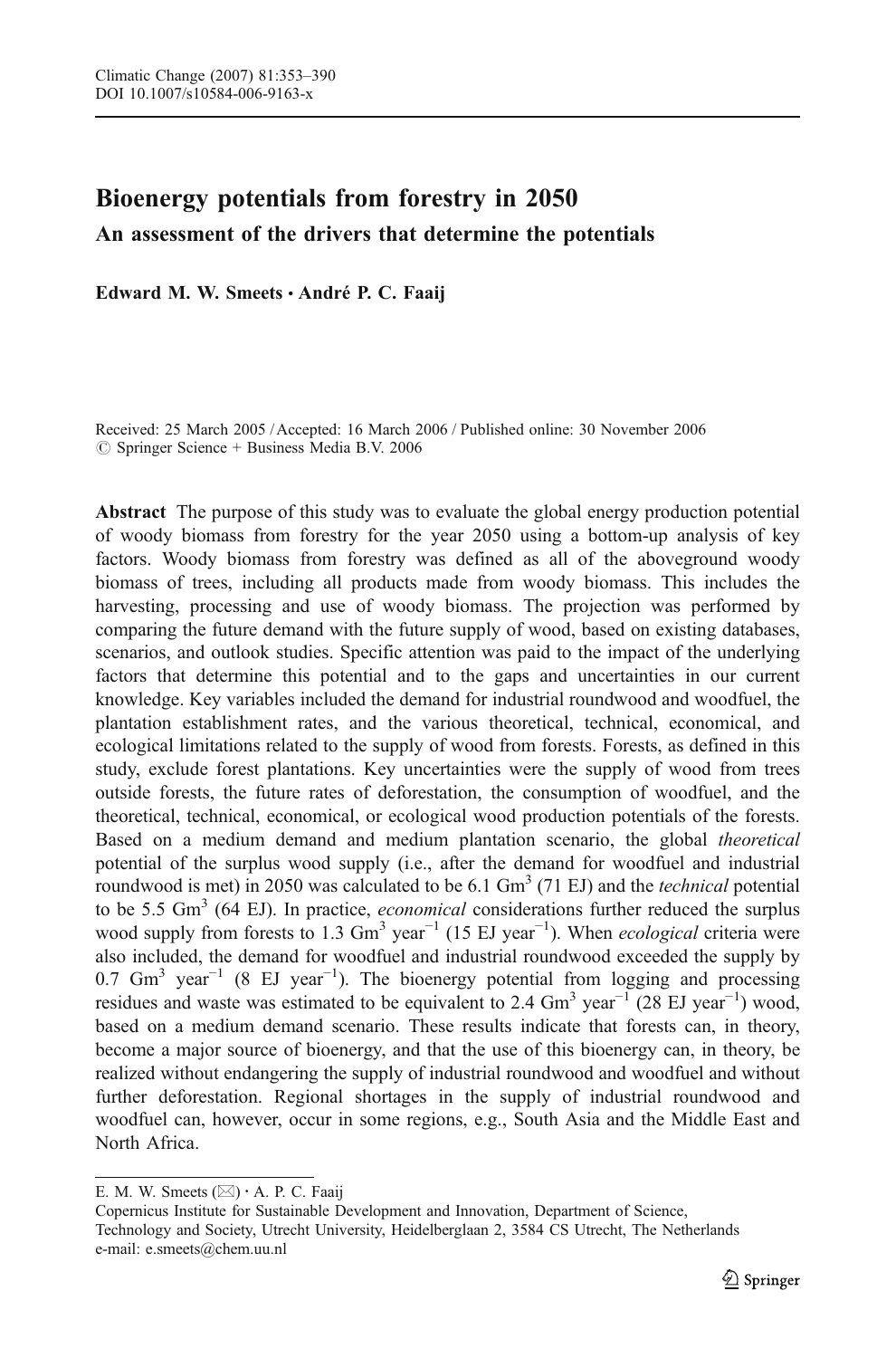Key words bioenergy . forestry . forest residues

## 1 Introduction

A rapid increase of the concentration of  $CO<sub>2</sub>$  and other greenhouse gasses in the atmosphere must be prevented to avoid an anthropogenic change in the climate system. Forests can contribute to this goal, because forests have the potential to absorb  $CO<sub>2</sub>$  and sequester the carbon in their biomass for long periods of time. Roughly half of the total terrestrial carbon stock is stored in forests and forest soils, equal to 1146 Gt C (Dixon et al. [1994\)](#page-35-0). Carbon sequestration by forests has received widespread attention and extensive literature is available on the issue (e.g., Dixon et al. [1994](#page-35-0); Houghton [1999;](#page-36-0) Stinson and Freedman [2001](#page-37-0); Zhang and Xu [2003\)](#page-37-0). However, discussions about the contribution of forests to greenhouse gas mitigation require a broader perspective since there are various competing ways in which forests can contribute to greenhouse gas mitigation. For example, forest biomass can also be used as a renewable and  $CO<sub>2</sub>$  neutral source of energy. In this study, the focus is on the potential contribution of forest biomass for energy use.

In 2001 traditional biomass usage (e.g., the use of woodfuel and manure for cooking and heating), referred to further as (traditional) woodfuel, accounted for 39 EJ year<sup>-1</sup> or 9.3% of the global primary energy consumption, while modern biomass usage (e.g., the use of biomass for electricity or fuel generation), made up 6 EJ year<sup>-1</sup> or 1.4% of the global primary energy consumption (Turkenburg [2000](#page-37-0); IEA [2003\)](#page-36-0). The focus of the present study was on the energy potential of woody biomass from forestry in the year 2050 (from now on also referred to as woody biomass), whereby woody biomass from forestry was defined as all of the aboveground woody biomass of trees, including all products made from woody biomass. This includes the harvesting, processing and use of woody biomass.

Various scenario studies were performed during the past decades to estimate the future demand and supply of bioenergy (Lashof and Tirpak [1990;](#page-36-0) Hall et al. [1993;](#page-35-0) WEC [1994](#page-37-0); Fujino et al. [1999](#page-35-0); IPCC [2000](#page-36-0); Rogner [2000;](#page-36-0) Fischer and Schrattenholzer [2001](#page-35-0); Hoogwijk [2004\)](#page-36-0). Published estimates of the total global bioenergy production potential in 2050, for example, ranged from 0 to 1135 EJ year<sup>-1</sup> (Hoogwijk et al. [2003](#page-36-0)), 0–358 EJ year<sup>-1</sup> of which came from woody biomass (Sørensen [1999](#page-37-0); Hoogwijk et al. [2003\)](#page-36-0). This large range of estimates was the result of:

- Differences in the type of biomass included. Many studies only included logging residues, processing residues, and discarded wood-based products (WEC [1994](#page-37-0); Yamamoto et al. [1999\)](#page-37-0), while others also included surplus forest growth (Fischer and Schrattenholzer [2001;](#page-35-0) Sørensen [1999](#page-37-0)).
- Differences in the theoretical, technical, economical, or ecological limitations related to the supply of woody biomass for energy use. Lazarus et al. ([1993\)](#page-36-0), for example, only considered the decrease in (traditional) woodfuel consumption projected for the coming decades, while Fischer and Schrattenholzer ([2001](#page-35-0)) focused on the potential of removals from forests accessible for industrial roundwood production (Fischer and Schrattenholzer [2001\)](#page-35-0).
- Differences in data. Data on key parameters, such as the consumption of woodfuel, the annual growth of forests, and the efficiency of conversion, were accompanied by considerable uncertainty (Brooks et al. [1996](#page-35-0); FAO [1998b](#page-35-0); WRI [1999;](#page-37-0) FAO [2001](#page-35-0)).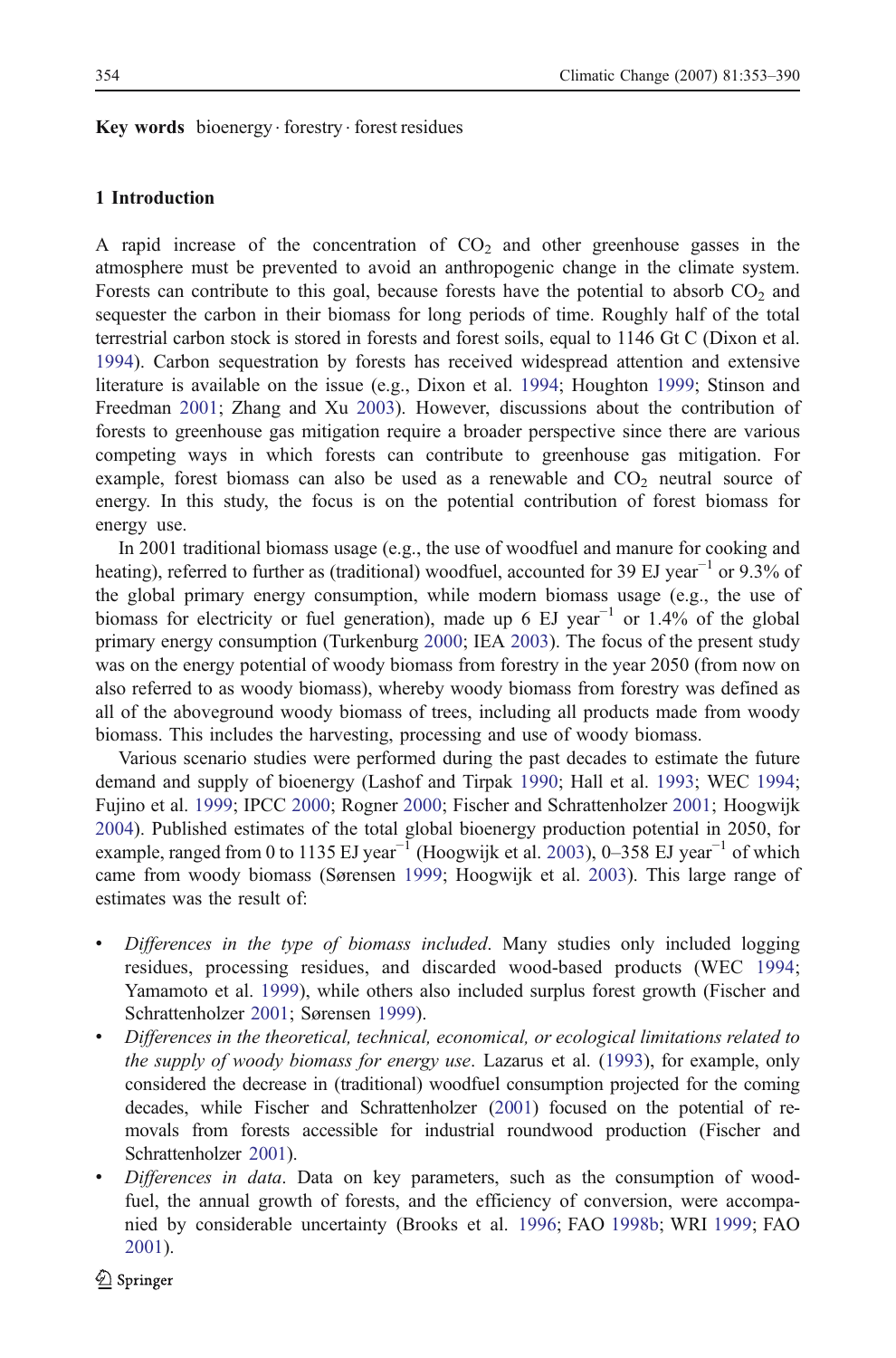Differences in scope. Most of the existing bioenergy potential assessments focused on either the demand (e.g., WEC [1994\)](#page-37-0) or the supply (e.g., Yamamoto et al. [1999\)](#page-37-0) of bioenergy and consequently ignored demand–supply interactions. Moreover, most of the studies reviewed ignored existing studies on the demand and supply of wood (e.g., Lazarus et al. [1993](#page-36-0); Sørensen [2001](#page-37-0))<sup>1</sup>, despite the extensive literature and data on the subject (e.g., Solberg et al. [1996a](#page-37-0), [b](#page-37-0); FAO [1998c](#page-35-0); Sedjo and Lyon [1998](#page-36-0)). Further, few studies assessed the maximum potential supply of wood from plantations and forests taking into account various theoretical, technical, economical and/or ecological barriers. This is relevant considering the potentially very large demand for (bio)energy.

In addition, attention was rarely paid to the uncertainties and ranges in data and to the impact of assumptions regarding the underlying factors that determine the energy potential of woody biomass from forestry.

The aim of the present study was to project the energy production potentials of woody biomass from forestry in the year 2050. Particular consideration was given to the data and projections from existing studies and the factors that determine the energy production potential of woody biomass. First, an extensive literature study of existing databases and outlook studies was carried out. Then, the most important factors that determine the bioenergy potential of woody biomass were identified. Finally, an Excel spreadsheet tool was constructed to identify and quantify the key factors that determine the energy potential of woody biomass and in which the various databases and scenarios derived from literature could be combined. Specific attention was paid to the theoretical, technical, economical, and ecological limitations of biomass production from forests. One sub-objective of the study was to identify the gaps and weak spots in the current knowledge base and their implications for the reliability of the calculated energy potential of woody biomass.

The results of this exercise are available at the national level, but in this paper results have been generated at a regional level. Eleven regions are distinguished based on the definition of regions used by the Food Agricultural Organisation (FAO [2003b](#page-35-0))<sup>2</sup>: North America, Oceania, Japan, West Europe, East Europe, the C.I.S. and Baltic States, Sub-Saharan Africa, the Caribbean and Latin America, Middle East and North Africa, East Asia, and South Asia.

#### 2 Approach

Figure [1](#page-3-0) gives an overview of the key elements included in this study.

The demand for wood was defined as the demand for industrial roundwood plus the demand for woodfuel. The term 'woodfuel' refers to the use of woody biomass for cooking

<sup>1</sup> For example, Lazarus et al. [\(1993](#page-36-0)) assumed a rapid transition from the use of traditional biomass fuels to the use of fossil and renewable fuels, while most existing studies projected a constant or increasing use of traditional biomass fuels (e.g., Solberg et al. [1996a](#page-37-0), [b;](#page-37-0) IMAGE-team [2001\)](#page-36-0). Another example is the study by Sørensen ([2001\)](#page-37-0), who used the percentage of 30% to represent the fraction of the total annual woody biomass production in 2050 that is available for bioenergy, without specifying the future demand for industrial roundwood and traditional woodfuel.

<sup>&</sup>lt;sup>2</sup> The definition of regions used in this study varies slightly from that used by the FAO, because for practical reasons small countries (mainly small island states) included in the FAO definition of regions were excluded from this study. Considering the limited size of these countries and the overall precision of the projection method, the exclusion of these countries did not have an impact on the results or conclusions of this study. Similarly, the use of data from various datasets that vary slightly with respect to the countries included, the definition of regions, and the year did not have an impact on the results of conclusions in this study.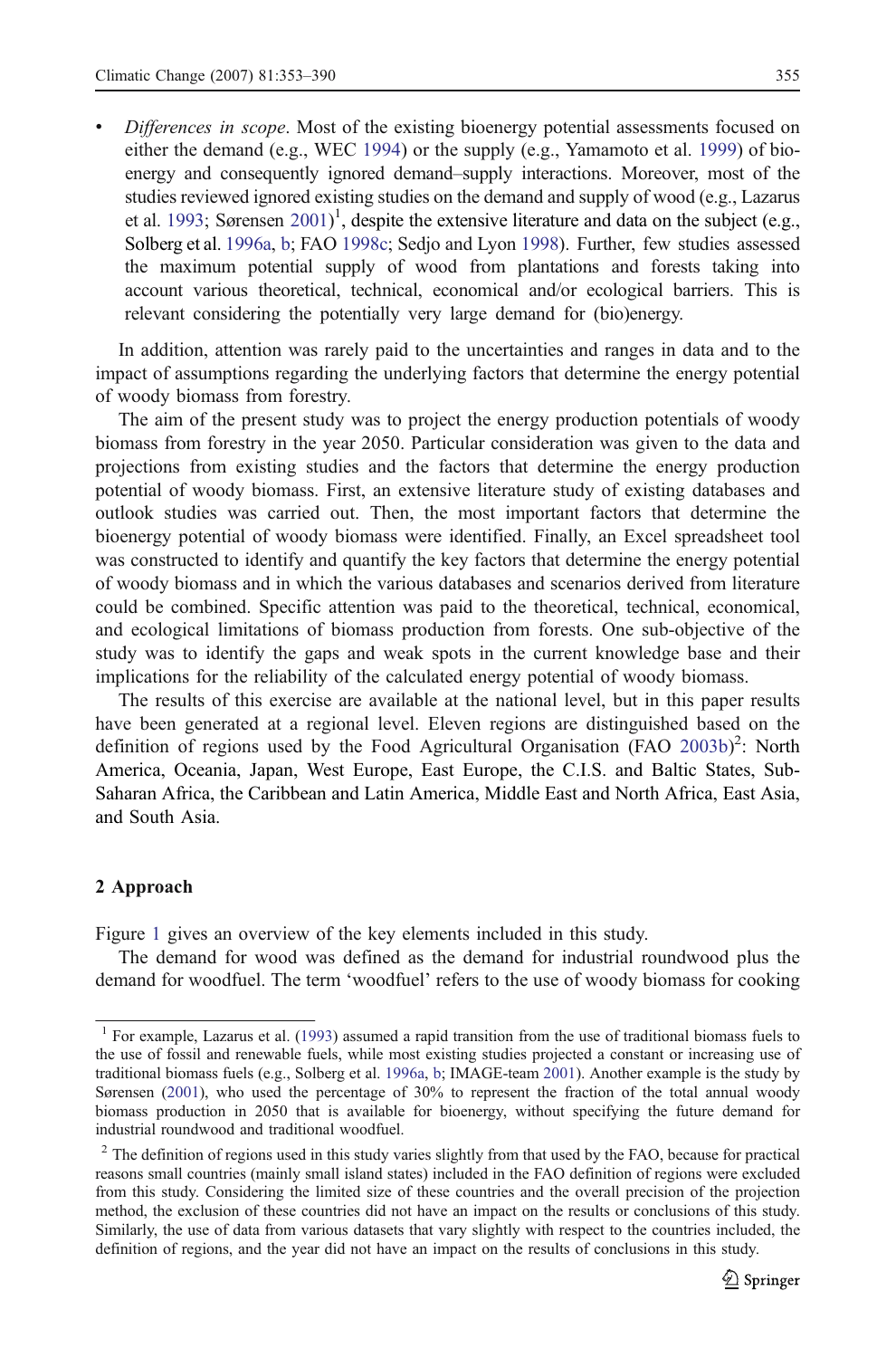<span id="page-3-0"></span>

Figure 1 Overview of key parameters included in this study.

and heating, mainly in developing countries, and excludes modern biomass usage. The demand for wood is included by means of three scenarios (low, medium, and high demand) that we derived from the ranges found in the literature. Three sources of wood supply were included: plantations, trees outside forests, and natural forests. Note that natural forests as defined in this study excluded forest plantations and are referred to further as forests. Forests as defined in this study excluded plantations specifically planted for the production of modern bioenergy and are referred to further as plantations (see Section [3](#page-5-0) for detailed definitions). Trees outside forests are defined as all trees not belonging to forests or plantations. The supply of wood from plantations was also categorized into three scenarios (low, medium, and high plantation establishment); these scenarios differed with regard to the future rate of plantation establishment and the yield level. The supply of wood from trees outside forests was estimated based on a literature review. The potential supply of wood from forests was calculated by multiplying the area of forest by the annual forest growth per hectare. Five types of potentials of the supply of biomass from forests could be distinguished; they differed with respect to the theoretical, technical, economical, and ecological limitations for forest productivity<sup>3</sup>. The potential supply of bioenergy from wood was calculated by comparing the demand for industrial roundwood and woodfuel with the supply of wood from plantations, trees outside forests, and forests. The potential supply of bioenergy from residues (logging residues, processing residues, and discarded forestry products) was the consumption and harvest of wood multiplied by the appropriate residue generation ratios and recoverability fractions as described below.

## 2.1 Surplus forest growth

In this study the bioenergy potential of forests was limited to surplus forest growth, which was defined as forest growth not needed for the production of woodfuel and industrial roundwood. Thus, the use of wood from forests as woodfuel and industrial roundwood was given priority above its use as modern bioenergy. The reason for this approach is that we

<sup>&</sup>lt;sup>3</sup> A distinction was made between five potentials for the wood supply from forests. The economical potential was estimated for both the demand and the supply of wood from sources other than natural forests, because the definition of the various potentials was only considered applicable for forest growth and/or a lack of data. For example, the theoretical demand for wood excluding the limitations of supply is obviously larger than the scenarios included in this study.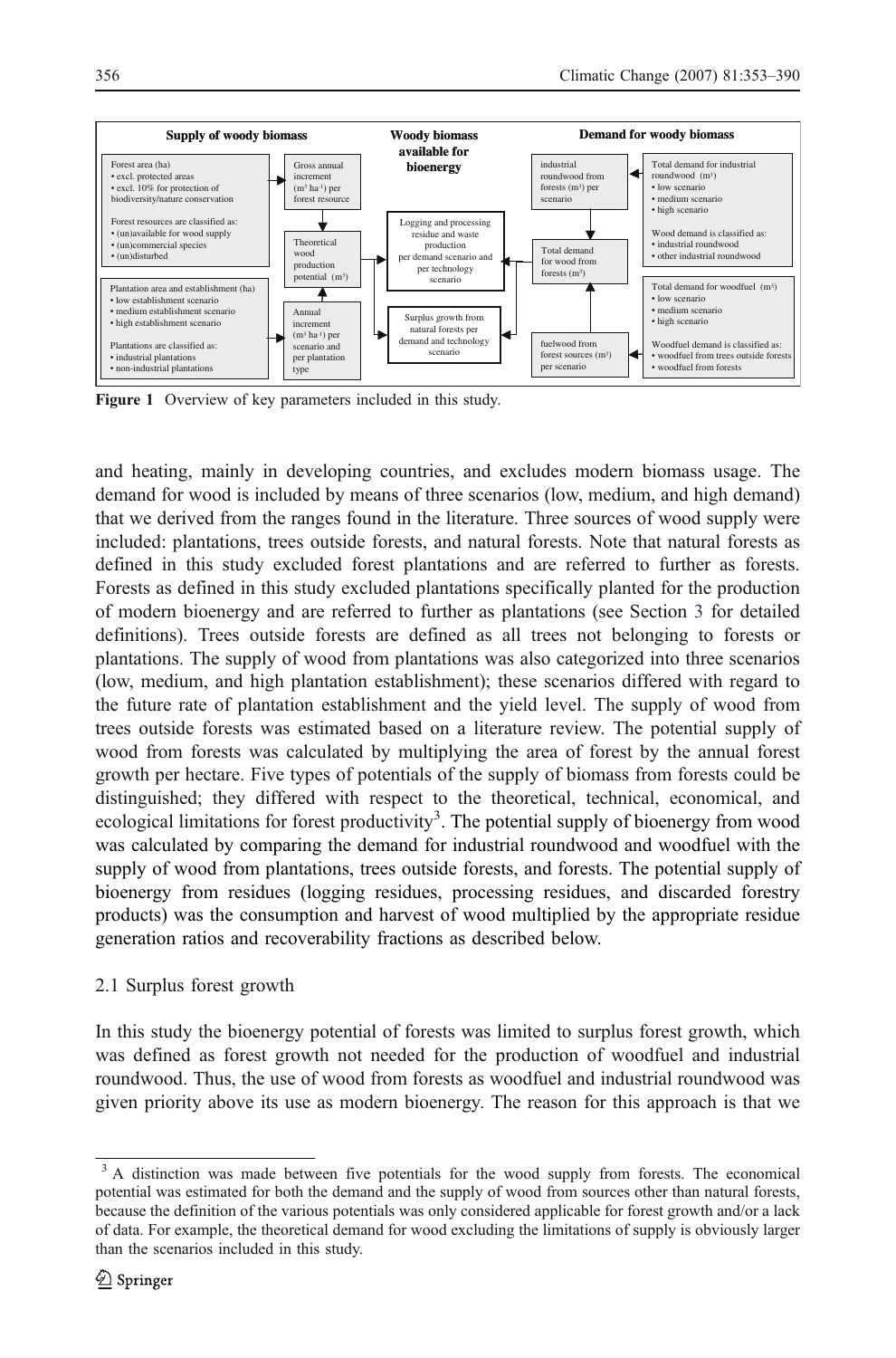consider competition between the use of forest growth for modern bioenergy and its use for woodfuel and industrial roundwood to be unsustainable, because wood products can be a substitute for more energy-intensive products that require more fossil fuels for the production and/or can be a physical carbon pool. The global carbon stored in wood products is estimated to be 4.2 Pg (Brown et al. [1998](#page-35-0)). Competition may lead to the substitution of woodfuel and wood products for fossil fuels and this could (partially) offset the reduction of  $CO<sub>2</sub>$  emissions from the replacement of fossil fuels by bioenergy. Further, competition may hamper the supply of woodfuel and industrial roundwood and, consequently, economical growth. The surplus forest growth was calculated by means of a comparison of the demand and supply of woody biomass, following Equation ([1\)](#page-34-0) in the [Appendix.](#page-34-0) On the supply side three sources of woody biomass were included:

- Forests. The supply of wood of forests was calculated by multiplying the forest area by the annual forest growth per hectare. Five types of potentials of wood supply from forests were included and, as a result of theoretical, technical, economical, and/or ecological barriers, differed with respect to the forest area and the forest productivity (Section [3.1](#page-5-0)).
- Plantations. Three scenarios were composed that represent the ranges found in the literature. They varied with respect to the rate of plantation establishment and yield level (Section [3.2\)](#page-11-0).
- Trees outside forests. The contribution of trees outside forests to the supply of wood was estimated using values found in the literature and our own assumptions (Section [3.3](#page-13-0)).

On the demand side two categories were distinguished:

- Industrial roundwood. Three scenarios for the consumption of industrial roundwood in 2050 were composed based on the ranges found in the literature (Section [3.4](#page-14-0)).
- Woodfuel. Three scenarios for the consumption of woodfuel in 2050 were used based on the ranges of woodfuel consumption projected by other researchers (Section [3.5](#page-18-0)).

When the demand for wood is larger than the supply in one region  $[F \le 0]$  in Equation ([1\)](#page-34-0) in the [Appendix\]](#page-34-0), the residual demand is subtracted from the supply of wood from forests in regions with a surplus  $(F \ge 0)$ , or, in other words, trade is assumed to take place. In reality, demand and supply are kept in balance through price fluctuations. In this study, however, demand and supply were treated as independent variables. The three demand scenarios included in this study were based on projections that included some sort of supply-and-demand matching. Further, we acknowledge that long-distance trade of traditional woodfuel is rather unlikely between the regions used in this study. Nevertheless, the trade of woodfuel was included to avoid an overestimation of the bioenergy production potential. The allocation of a wood shortage to various regions with a surplus was based on the share that each region had in the total global surplus wood supply.

# 2.2 Wood logging residues

The bioenergy potential of logging residues (e.g., bark, branches, needles) was calculated by multiplying the production of woodfuel and industrial roundwood by the wood logging residue generation ratio and recoverability fraction [see further Equation [\(2](#page-34-0)) in the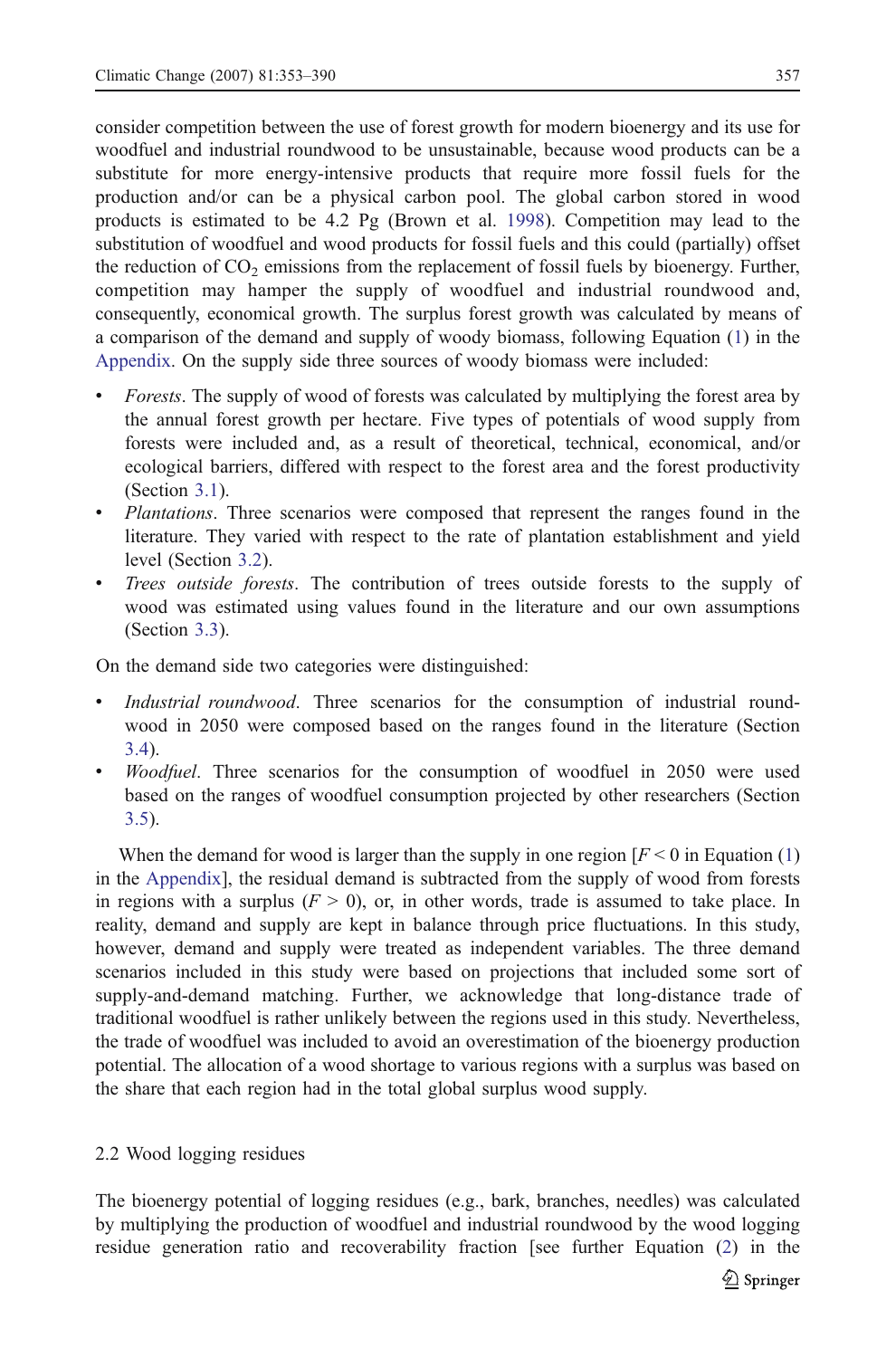<span id="page-5-0"></span>[Appendix](#page-34-0) and Section [3.6](#page-19-0)]. The logging residue generation ratio [h in Equation [\(2\)](#page-34-0)] is the ratio between the amount of residues generated and the amount of wood harvested. The logging residue recoverability fraction  $(hr)$  is the share of the logging residues that can be realistically recovered. Data for hr were derived from the literature. Note that no clear definition of the term 'realistically' was given, although the descriptions found in the literature state that the term includes both technical and economical barriers.

# 2.3 Wood processing residues

The bioenergy potential of wood processing residues (e.g., woodchips, sawdust, black liquor) was calculated by multiplying the production of industrial roundwood by the wood processing residue generation ratio and the wood processing residue recoverability fraction, according to Equation [\(3](#page-34-0)) in the [Appendix](#page-34-0) (see also Section [3.7\)](#page-20-0). The wood processing residue generation ratio [ $p$  in Equation ([3](#page-34-0))] is defined as the ratio between the amount of residues generated from the processing of industrial roundwood into wood products (e.g., paper, fiberboard, plywood, sawn wood) and the total consumption of industrial roundwood. The wood processing residue recoverability fraction  $(pr)$  is the share of the processing residues that can be realistically made available for bioenergy production. The term 'realistically' is defined the same as in the definition of hr in Equation ([2](#page-34-0)).

## 2.4 Discarded wood-based products

The bioenergy potential of wood waste (e.g., waste paper, discarded furniture, demolition wood) was estimated based on the consumption of industrial roundwood and data on the wood product generation ratio and the wood waste residue recoverability fraction, following Equation [\(4\)](#page-34-0) in the [Appendix.](#page-34-0) See Section [3.8](#page-23-0) for results. The wood product generation ratio (wr) is the ratio of the biomass of industrial roundwood incorporated in wood products and the total biomass of industrial roundwood processed. w is equal to that part of the consumed industrial roundwood not converted into residues during the processing of industrial roundwood (=  $1 - p$ ). The wood waste residue recoverability fraction is the share of the waste that can be realistically recovered for bioenergy production. The term 'realistically' is defined the same as for wood logging and wood processing residues.

# 3 Methodology and input data for the calculations

# 3.1 Supply of wood from forests

The demand for wood from forests<sup>4</sup> was defined in this study as the demand for wood minus the supply of wood from plantations and trees outside forests. Based on data on the consumption of industrial roundwood and woodfuel and on the supply of industrial roundwood and woodfuel from plantations and trees outside forests, the supply of industrial roundwood from forests in 1998 was calculated to be 76% and the supply of woodfuel to be 34%. This corresponds with 1.2 and 0.6  $\text{Gm}^3$  wood, respectively (14 and 7 EJ, respectively), assuming a density of 0.58 oven dry  $\tan^{-3}$  green wood (FAO [1998b\)](#page-35-0) and a

<sup>&</sup>lt;sup>4</sup> Forests were defined as "land with tree crown cover (or equivalent stocking level) or more than 10% and area of more than 0.5 ha. The trees should be able to reach a minimum height of 5 m at maturity in situ" (FAO [1998b](#page-35-0)). In addition, plantations as defined in Section [3.2](#page-11-0) were excluded.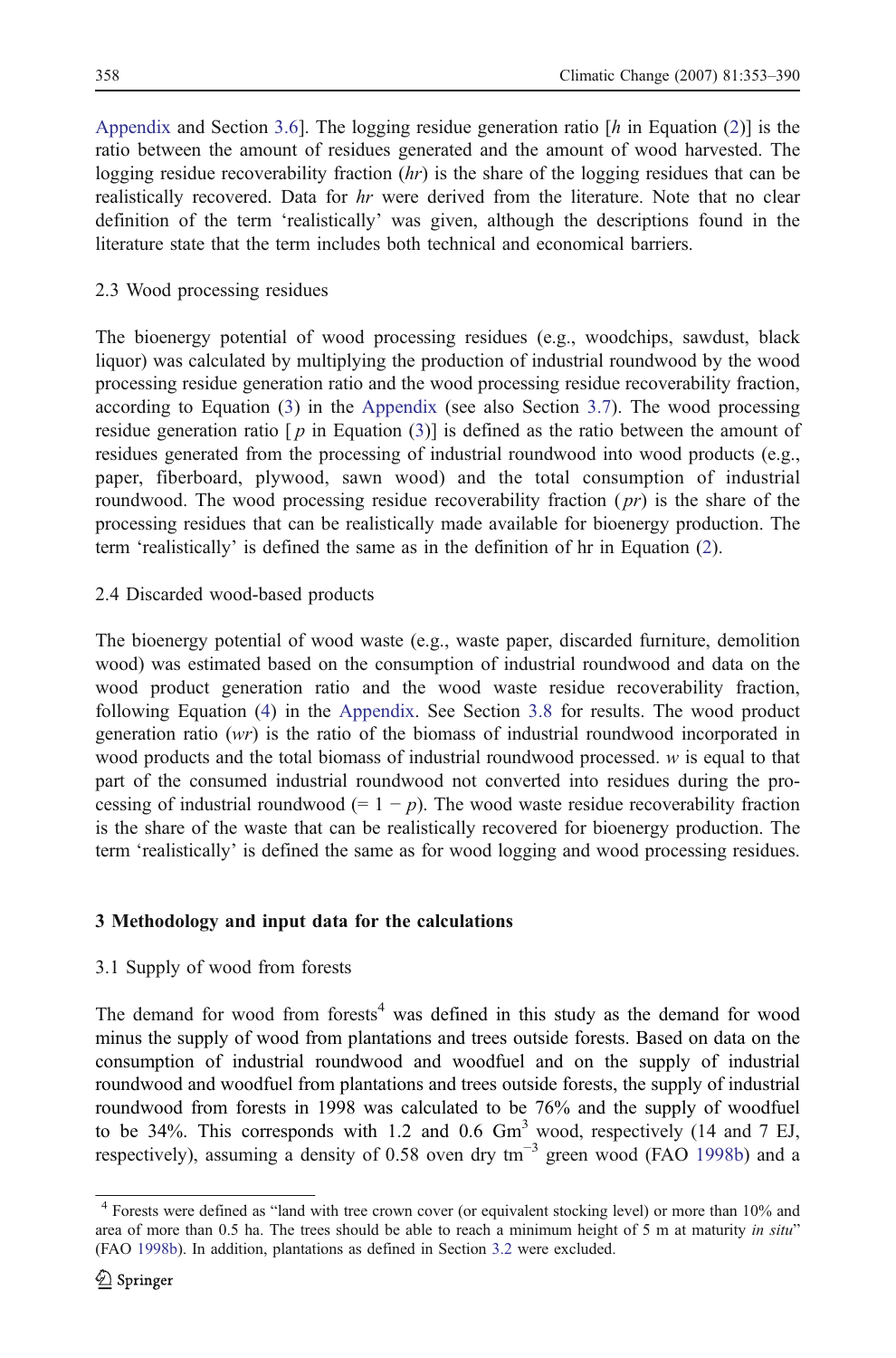higher heating value (HHV) of 20 GJ (oven dry t)<sup>-1</sup> (Hall [1997\)](#page-35-0), both of which were used as default values in this study. According to the World Resources Institute (WRI) approximately three fourths of the industrial roundwood supply comes from forests (WRI [1999\)](#page-37-0). Which portion comes from old-growth undisturbed forests and which from secondary forests (forests that have been cut down but have regrown) is not known, although estimates found in the literature indicate that roughly half the world's industrial roundwood is produced from old-growth forests (Solberg et al. [1996a](#page-37-0), [b](#page-37-0); Sedjo and Botkin [1997\)](#page-36-0).

This study used data on the Gross Annual Increment  $(GAI)^5$  as a proxy for the wood production potential of forests. The GAI includes biological, climatological, and physiological limitations to forest growth, such as rainfall, radiation and species type, as well as theoretical, technical, economical, and ecological limitations, depending on the chosen potential. By harvesting only the annual increment, the standing stock is kept constant and thus also the carbon sequestered in forest biomass. A second reason for using the GAI as a proxy for the wood production potential is that if the standing stock is kept constant the yields can, in principle, be sustained continuously if limiting factors like nutrient depletion are disregarded. Note that the use of the GAI ignores the impact of disturbances (e.g., pests, fires, drought) that could have a large impact on wood production<sup>6</sup>.

Data on natural forest area and GAI in 1995 from the Global Fibre Supply Model (GFSM) of the Food Agricultural Organization (FAO) of the United Nations were used (FAO [1998b](#page-35-0)). These data were available per country and aggregated regionally. Data on the GAI were available for both the total growing stock and the commercial growing stock. The commercial growing stock is "the part of the growing stock that consists of species considered as actually or potentially commercial under current (1995) market conditions (...) and includes species which are currently not exported, but potentially commercial having appropriate technological properties; species provided to the local market are include" (FAO [1998b](#page-35-0)). The difference between the (GAI of the) total growing stock and the (GAI of the) commercial growing stock was defined in this study as the noncommercial growing stock. Note that existing outlook studies on the consumption of wood generally included some form of supply-and-demand matching (e.g., Brooks et al. [1996](#page-35-0); FAO [1998c](#page-35-0); Sedjo and Lyon [1998](#page-36-0)). Consequently, the resulting equilibrium supply of wood from forests may differ from the wood supply from forests based on GAI.

The global average GAI of the total growing stock in 1998 was 3.4 m<sup>3</sup> ha<sup>-1</sup> year<sup>-1</sup> (39 GJ ha<sup>-1</sup> year<sup>-1</sup>), with a regional variation of 0.8 m<sup>3</sup> ha<sup>-1</sup> year<sup>-1</sup> (9 GJ ha<sup>-1</sup> year<sup>-1</sup>) in South Asia to 5.3 m<sup>3</sup> ha<sup>-1</sup> year<sup>-1</sup> (61 GJ ha<sup>-1</sup> year<sup>-1</sup>) in West Europe (FAO [1998b\)](#page-35-0). These values are in line with other data found in the literature. Fischer and Schrattenholzer, ([2001\)](#page-35-0), for example, reported a global average value ranging from 30 to 38 GJ ha<sup>-1</sup> year<sup>-1</sup>.

<sup>&</sup>lt;sup>5</sup> The GAI is the annual above-ground forest growth per hectare measured in m<sup>3</sup> ha<sup>-1</sup> year<sup>-1</sup> for wood of a minimum diameter at breast height of 0 cm and excludes mortality. Mortality is dependent on site characteristics (climate, slope, fertility, etc.), age of the trees, management system, and the occurrence of major disturbances (fires, pests, droughts, floods, etc.). In undisturbed full-grown forests mortality offsets annual growth and the net annual increment (NAI) is zero; in undisturbed managed forests the mortality rate can be as low as a 2%–6% of the GAI (UNECE/FAO [2000\)](#page-37-0).

<sup>6</sup> Disturbances can drastically increase mortality. For example, a mountain pine beetle epidemic in British Columbia is projected to result in a 50% mortality rate of mature pine trees in 2008, and 80% by 2013. Pine trees account for 25%–30% of the harvestable timber in British Columbia (BC [2005](#page-35-0)). Globally, some 2.6% of the worldwide area of forests is reported to be affected, but data on the total loss of biomass as a result of these disturbances are not available (FAO [2005\)](#page-35-0).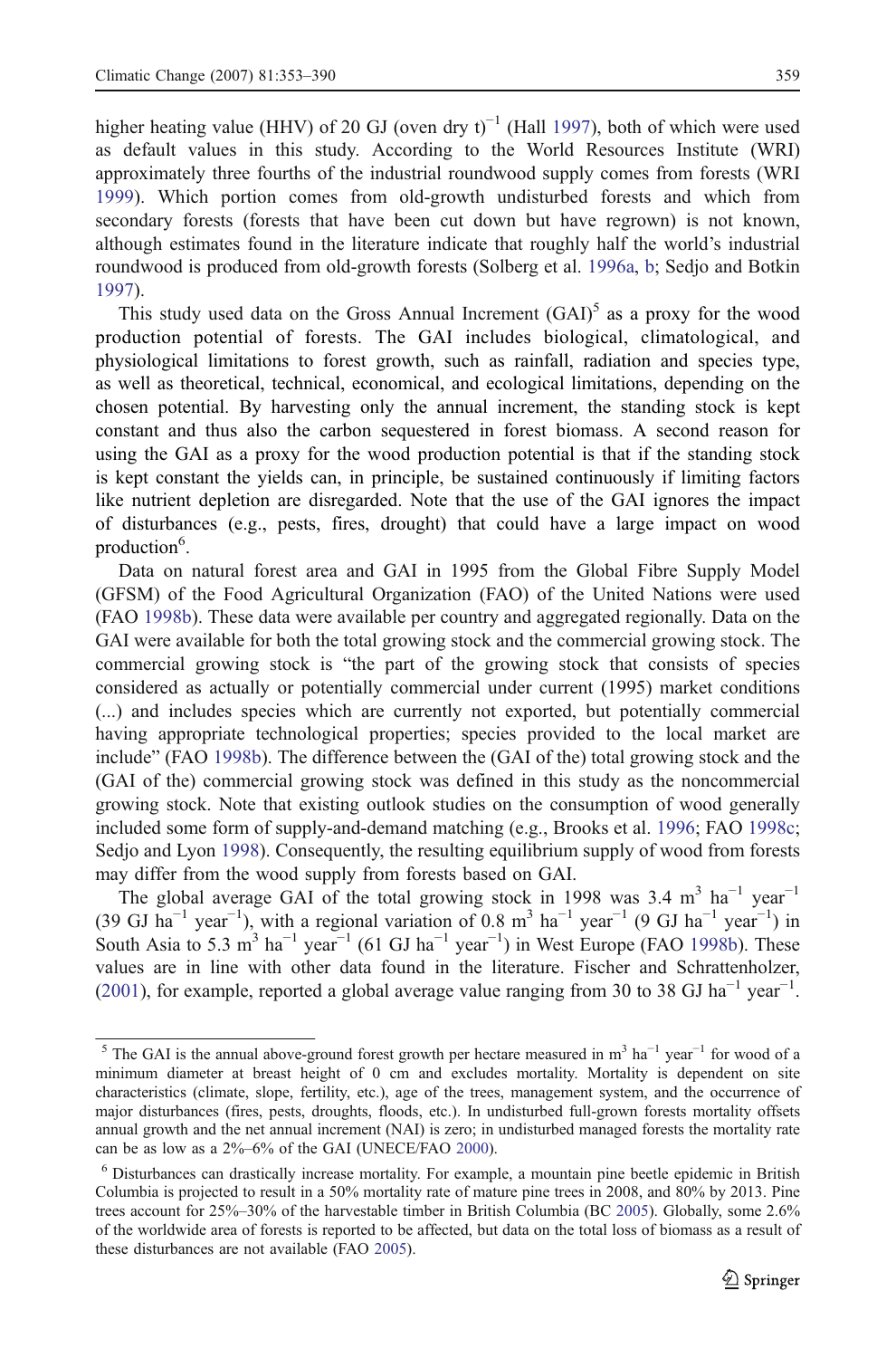<span id="page-7-0"></span>Note that these global average yield levels are lower than the average yield from plantations (ca. 6 m<sup>3</sup> ha<sup>-1</sup> year<sup>-1</sup> or 70 GJ ha<sup>-1</sup> year<sup>-1</sup>), but substantially higher than the present global average harvest intensity of 0.5 m<sup>3</sup> ha<sup>-1</sup> year<sup>-1</sup> (5.8 GJ ha<sup>-1</sup> year<sup>-1</sup>). Depending on the scenario the current intensity was projected to increase to 0.8–0.9 m<sup>3</sup> ha<sup>-1</sup> year<sup>-1</sup> (9–10 GJ ha<sup>-1</sup> year<sup>-1</sup>) in 2020 (Brooks et al. [1996\)](#page-35-0). More intensive forest management schemes may result in increasing pressure on forest ecosystems, although this is not necessarily unsustainable. The large regional differences in the GAI are the result of differences in both the management scheme and the natural circumstances (e.g., climate, soil, solar radiation). Although the GAI was assumed to be constant in this study, it can change as a result of changes in forest management or climatic change.

The total global average GAI of the total growing stock is 3.4 m<sup>3</sup> ha<sup>-1</sup> year<sup>-1</sup> (39 GJ ha<sup>-1</sup> year<sup>-1</sup>), of which some three fifths or 2.1 m<sup>3</sup> ha<sup>-1</sup> year<sup>-1</sup> (24 GJ ha<sup>-1</sup> year<sup>-1</sup>) comes from commercial growing stock and two fifths or 1.3 m<sup>3</sup> ha<sup>-1</sup> year<sup>-1</sup> (15 GJ ha<sup>-1</sup> year<sup>-1</sup>) from noncommercial growing stock. In West Europe, East Europe, and North America, the commercial growing stock made up 90% or more of the GAI of the total growing stock. In contrast, it comprised ca. 40% and 29%, respectively, of the GAI in sub-Saharan Africa and the Caribbean and Latin America The regional variation in the GAI of the commercial growing stock ranged from 0.5 m<sup>3</sup> ha<sup>-1</sup> year<sup>-1</sup> (6 GJ ha<sup>-1</sup> year<sup>-1</sup>) in South Asia to 4.8 m<sup>3</sup>  $ha^{-1}$  year<sup>-1</sup> (55 GJ ha<sup>-1</sup> year<sup>-1</sup>) in West Europe. The GAI of the noncommercial growing stock varied from approximately zero in North America and the Middle East and North Africa to 2.8 m<sup>3</sup> ha<sup>-1</sup> year<sup>-1</sup> (32 GJ ha<sup>-1</sup> year<sup>-1</sup>) in the Caribbean and Latin America. The ratio of the GAI of the commercial growing stock to the GAI of the noncommercial growing stock was kept constant in this study, even though it was based on the demand for species that were noncommercial under 1995 market conditions. Most of the published projections also indicated that long-term prices for wood are likely to remain stable, which supports the assumption of a constant ratio (FAO [2003b\)](#page-35-0). Further, the GAI may change as a result of changes in management or climate, as explained above.

The classification of forest areas used in this study is a modified version of the GFSM classification of forest areas, as shown in Figure 2 and described below.

Inaccessible forest areas are economically inaccessible areas, which include physically inaccessible areas (e.g., due to steepness of terrain), areas far from infrastructure (e.g., industrial sites, roads, or railways), or areas unsuitable for logging due to other reasons (too low in commercial volume, degraded forest areas, or other reasons specific to each country). We adjusted the GFSM classification in two ways. First, in the original GFSM



Figure 2 The classification of the natural forest area and the gross annual increment  $(GAI)$  used in the Global Fibre Supply Model (FAO [1998b\)](#page-35-0) (left box) and the classification used in this study (right box; the GAI of the commercial and noncommercial growing stock is included for the forest areas numbered 1–5 and  $8-10$ ).

 $\mathcal{Q}$  Springer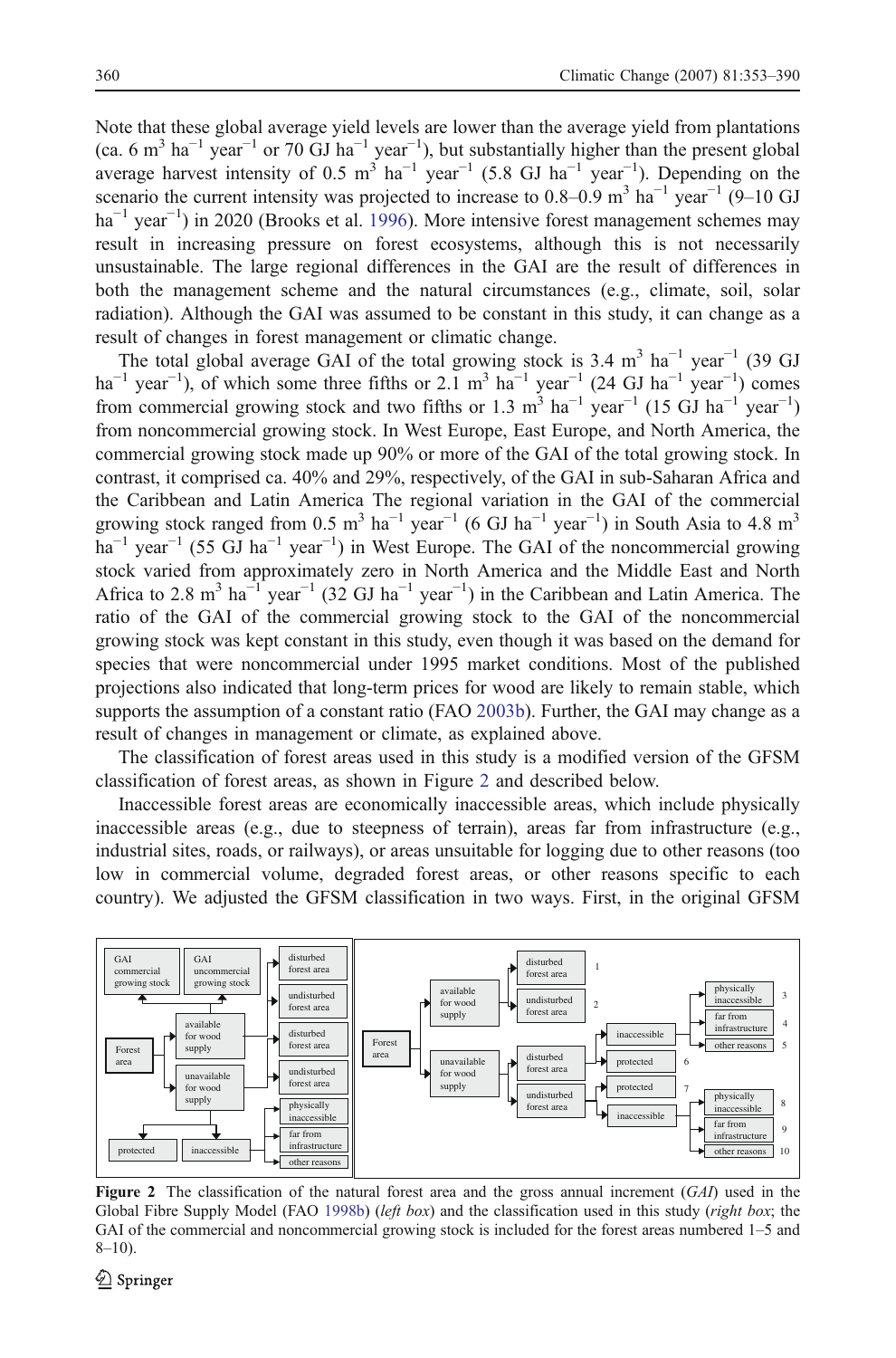classification the unavailable forest area was divided into protected and inaccessible areas and into undisturbed and disturbed areas<sup>7</sup>. In this study, the unavailable forest area was divided into protected and inaccessible areas. This reclassification was done using a simple set of allocation rules: (1) the protected areas were allocated to undisturbed forests (i.e.,

with a minimum of  $10\%$  of the total forest area as described below) and (2) the remaining protected and inaccessible areas were allocated to disturbed areas. The rationale was that old-growth undisturbed forests are likely to be the first to qualify for protection. Second, data on the GAI were only given for forests available for wood supply. In this study the GAI of forests available for wood supply was also used for undisturbed forest areas.

Five types of forest biomass potentials were included in this study: theoretical, technical, economical, economical–ecological, and ecological. The overlap between the various potentials is depicted in Figure [3](#page-9-0) and described below.

In all cases the protected areas were excluded as a source of biomass, with a minimum of 10% of the total forest area at a national level<sup>8</sup>. Ten percent is a popular goal for the protection of the most important global ecosystems and was originally proposed by the World Conservation Union (IUCN [1992\)](#page-36-0). Twelve percent is also found in the literature (WCED [1987](#page-37-0)). The 10% and 12% guidelines, however, may be insufficient for the protection of biodiversity (Soulé and Sanjayan [1998\)](#page-37-0). Therefore, one potential is considered in which a larger forest area was excluded from forestry operations as described below. Five types of potentials were considered in this study:

- & Theoretical potential: The maximum wood production potential of forests. As a proxy for the theoretical potential, we used the total wood production potential of all forest areas excluding the protected areas. This corresponds to forest areas numbers 1–5 and 8–10 in Figure [2.](#page-7-0) The theoretical wood production potential in 1995 was calculated to be 9.6  $\text{Gm}^3$  year<sup>-1</sup> (112 EJ year<sup>-1</sup>) in a forest area of 2.8 Gha. The carbon sequestered in 9.6  $\text{Gm}^3$  roundwood is calculated to be 2.8 Gt, assuming a density of wood of 0.58 oven dry t m<sup>-3</sup> green wood (FAO [1998b\)](#page-35-0) and a carbon content of 50% of oven dry wood.
- & Technical potential: The theoretical potential including limitations due to technical barriers. As a proxy for the technical potential, we used the total wood production potential of all forest areas, excluding the protected areas and the physically inaccessible areas due to factors such as steepness of terrain, because these areas cannot be harvested using conventional logging methods. This corresponds with areas 1, 2, 4, 5, 9, and 10 in Figure [2](#page-7-0). The technical potential in 1995 was calculated to be 8.9 Gm<sup>3</sup> year<sup>-1</sup> (104 EJ year<sup>-1</sup>) in a 2.6 Gha forest. 8.7 Gm<sup>3</sup> roundwood represents a carbon pool of 2.6 Gt.
- Economical potential: The technical potential that can be produced at economically profitable levels. As a proxy we used the GAI of the commercial growing stock in 1995. The forest area included areas classified as 'available for supply', i.e., areas 1 and 2 in Figure [2](#page-7-0). Since, in principle, all woody biomass can be used as a source of bioenergy, this potential may be an underestimation of the economical potential of bioenergy.

Undisturbed forest was defined as "forest which shows natural forest dynamics, such as natural tree composition, occurrence of dead wood, natural age structure and natural regeneration processes, the area of which is large enough to maintain its natural characteristics and where there has been no known significant human intervention or where the last significant human intervention was long enough ago to have allowed the natural species composition and processes to have become re-established" (FAO [1998b\)](#page-35-0).

<sup>8</sup> Worldwide, 12.4% of the world's forests is in protected areas (FAO [2001](#page-35-0)). For many countries, however, this percentage is less than 10% of the total area.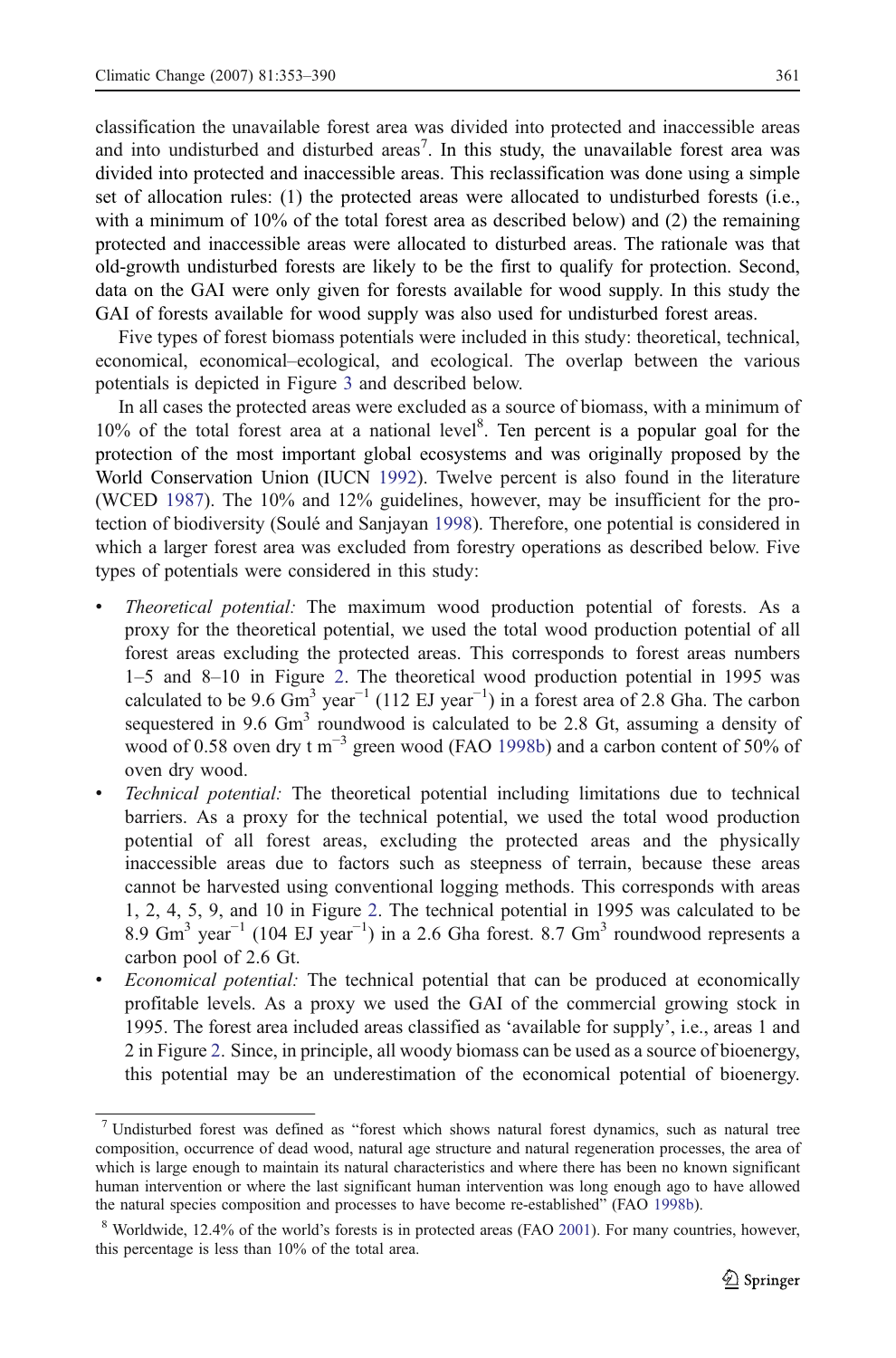<span id="page-9-0"></span>

Worldwide, the GAI of the total growing stock is 1.6 times the GAI of commercial growing stock<sup>9</sup>. The economical potential in 1995 was estimated to be 3.9  $\text{Gm}^3 \text{ year}^{-1}$ (45 EJ year<sup>-1</sup>) in a 1.5 Gha forest. The 3.9 Gm<sup>3</sup> year<sup>-1</sup> forest growth represents a carbon flux of 1.1 Gt.

Ecological–economical potential: The economical potential taking into account an additional ecological criterion other than the 10% criterion. The 10% criterion was upheld to prevent a further decrease of biodiversity in undisturbed forests. It is more a political target supported by nature conservation organizations such as the World Wildlife Foundation than a scientifically supported threshold that ensures a sufficiently diverse biodiversity for a stable global ecosystem (Soulé and Sanjayan [1998](#page-37-0))<sup>10</sup>. The ecological–economical potential is limited to the growth of the commercial stock of forests classified as 'disturbed'. The restriction to using existing disturbed forest areas avoids a further increase of the pressure on biodiversity in undisturbed old-growth forests. Consequently, the present species diversity in undisturbed forests was used as a baseline. As a result the ecological–economical wood production potential was limited to area 1 in Figure [2](#page-7-0) and equaled 2.2  $\text{Gm}^3$  year<sup>-1</sup> (25 EJ year−<sup>1</sup> ) in a 0.9 Gha forest. 2.0 Gm<sup>3</sup> roundwood represents a carbon pool of 0.6 Gt. Note that the inclusion of other ecological criteria, such as nutrient depletion resulting from increased biomass removals, may further limit the ecological– economical potential.

In addition to the four potentials defined above, a fifth potential was analyzed: the ecological potential. The ecological potential is the theoretical potential taking into account ecological criteria related to biodiversity as described under the ecological–economical potential and criteria related to soil erosion. This potential was based on forest growth of the commercial and noncommercial growing stocks in all already disturbed forest areas, excluding the physically inaccessible areas. In this way, forest areas in mountainous regions that are sensitive to soil erosion were excluded and a further increase in the pressure on biodiversity in undisturbed forests avoided. The ecological potential included forest areas 1, 4, and 5 in Figure [2](#page-7-0) and was estimated to be 3.6 Gm<sup>3</sup> year<sup>-1</sup> (42 EJ year<sup>-1</sup>; 1.0 Gt C year<sup>-1</sup>) in a 1.3 Gha forest.

<sup>9</sup> Regional figures are 1.0 for North America, 1.2 for Oceania, 1.2 for Japan, 1.1 for West Europe, 1.1 for East Europe, 1.4 for the C.I.S. and Baltic States, 2.5 for Sub-Saharan Africa, 3.2 for the Caribbean and Latin America, 1.0 for Middle East and North Africa, 1.3 for East Asia, and 1.6 for South Asia.

<sup>&</sup>lt;sup>10</sup> Protection of only 10% would make half of the earth's terrestrial species vulnerable to extinction (Soulé and Sanjayan [1998\)](#page-37-0). The basis for this calculation is the species diversity–area correlation, which is  $S = kA^2$ (where S is species richness, A is area, and k and z are fitted parameters, and  $z < 1$ ); thus, the larger the area, the more diverse the species mix.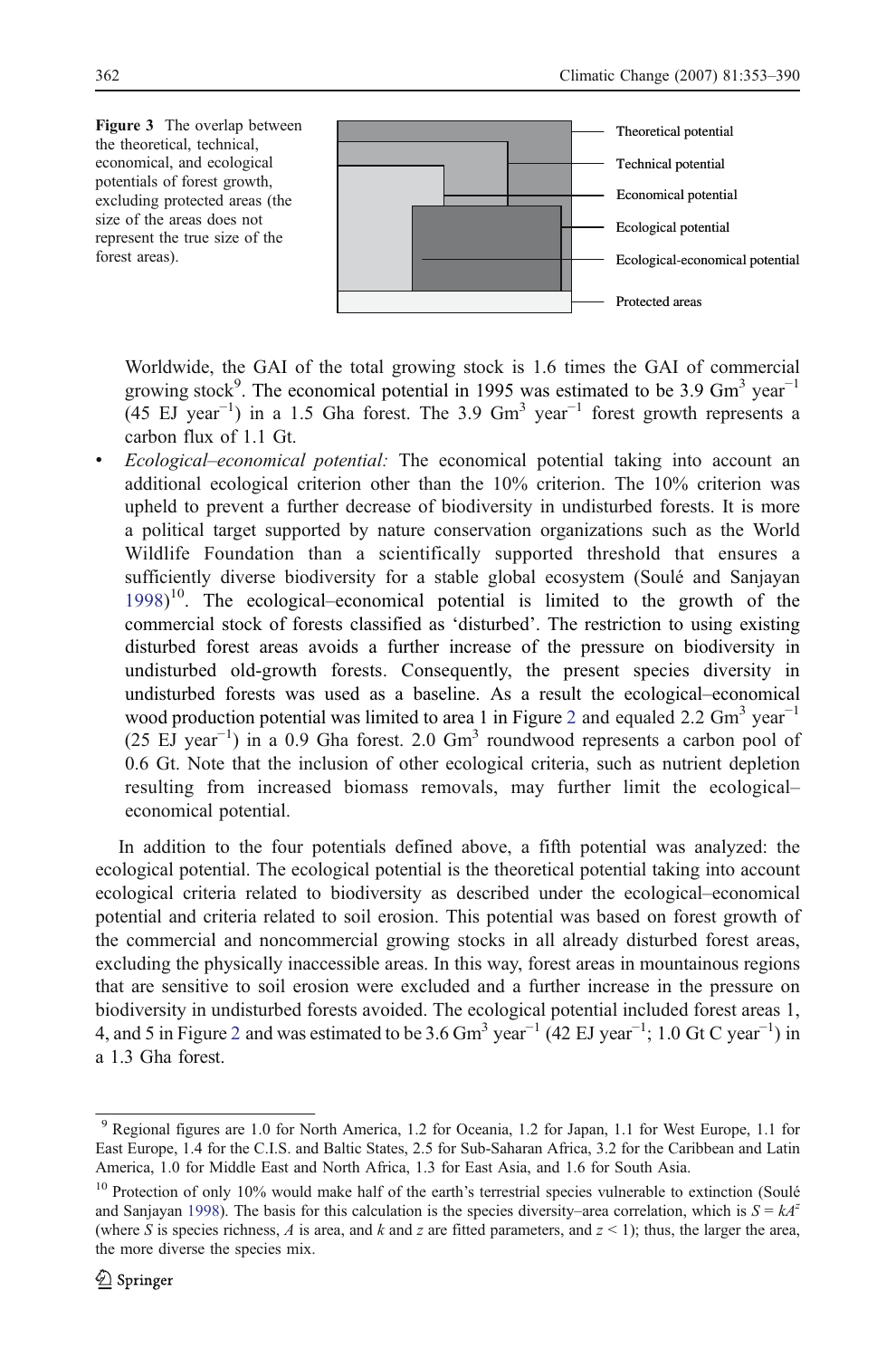Deforestation can reduce the forest area and consequently the standing stock and the supply of woody biomass from forestry. Deforestation results of a reduction of the carbon stock in forest biomass and forest soils. The worldwide carbon stocks in forest biomass and forest soils are estimated at 359 and 787 Gt, respectively (Watson et al. [2001](#page-37-0)). The main cause of deforestation is land clearing for agricultural purposes. Two scenarios were included in this study:

- No deforestation. In this scenario all forest areas were kept constant at the 1995 state. Various studies projected that the global area under forest cover will decrease during the coming decades, mainly as a result of an increase in the area of agricultural land in the developing regions (FAO [2003b](#page-35-0)). More efficient food production, however, could (at least in theory) reduce the area of agricultural land without endangering the supply of food in the coming decades (Hoogwijk et al. [2003;](#page-36-0) Wolf et al. [2003](#page-37-0); Smeets et al. [2004](#page-36-0)).
- Deforestation. In this scenario deforestation rates (annual forest cover change rate in % year−<sup>1</sup> ) were kept constant at the average rate reported for the period 1990–2000 in the Global Forest Resource Assessment 2000 (FRA 2000), (FAO [2001\)](#page-35-0)<sup>11</sup>. This rate was applied to all forest types. When the forest area of a region increased between 1990 to 2000, the 1995 level was used for calculations. The forest area and, thereby, the wood production potential decreased as a result of deforestation: the theoretical, technical, economical, ecological–economical, and ecological potentials of the supply of wood from forests decreased to 89%, 90%, 96%, 94%, and 87%, respectively, between 1995 and 2050 compared to the potentials where deforestation was excluded. The bulk of the decrease came from the developing regions (all figures are averages of the five types of potentials): −83% for South Asia, −38% for sub-Saharan Africa,  $-26\%$  for the Caribbean and Latin America,  $-20\%$  for East Asia, and  $-17\%$  for Middle East and North Africa<sup>12</sup>. The projected loss of forest area may be overestimated for two reasons. First, the assumed deforestation rates included the conversion of forests into plantations. A constant deforestation rate implies a constant plantation establishment rate. Assuming the plantation establishment rate measured in 2000 (FAO [2001](#page-35-0)), the plantation area would increase by 245 million hectares over the period from 1995 to 2050. The current plantation establishment rates, however, are likely to decrease during the coming decades (see also Section [3.2](#page-11-0)). Second, deforestation rates have decreased during the past decades (FAO [2001\)](#page-35-0) and population growth,

<sup>&</sup>lt;sup>11</sup> In the FRA 2000 the definition of forests includes plantations. In this study the term forests excluded plantations. Therefore, the deforestation rates given in the FRA 2000 are increased by the annual plantation establishment rate in 2000 (given in the FRA 2000 to calculate the deforestation rate of natural forests). The present global deforestation rate of natural forests was calculated to be 0.36% vs 0.24% if plantations were included in the definition of forests.

<sup>&</sup>lt;sup>12</sup> One of the few sources that provide projections of deforestation rates is the IMAGE model. The IMAGE model is a dynamic integrated assessment modelling framework to assess the impact of global change and indicate the impact of climate change mitigation policies. The IMAGE model uses various scenarios based on storylines from the Intergovernmental Panel on Climate Change (IPCC [2000](#page-36-0)), that vary with respect to the degree of globalization vs regionalization and the degree of orientation on materialistic vs social and ecological values; all IMAGE scenarios are considered equally plausible. The loss (−) or gain (+) of forest area projected by the IMAGE model between 1995 and 2050 for various regions was −7% to −53% for Saharan Africa, −23% to +10% for the Caribbean and Latin America, −90% to −40% for Middle East and North Africa, −25% to +35% for East Asia, and −88% to −24% for South Asia. Comparison between deforestation projections included in this study and the IMAGE model is, however, problematic because of differences in the definitions and because the IMAGE projections were based on scenarios.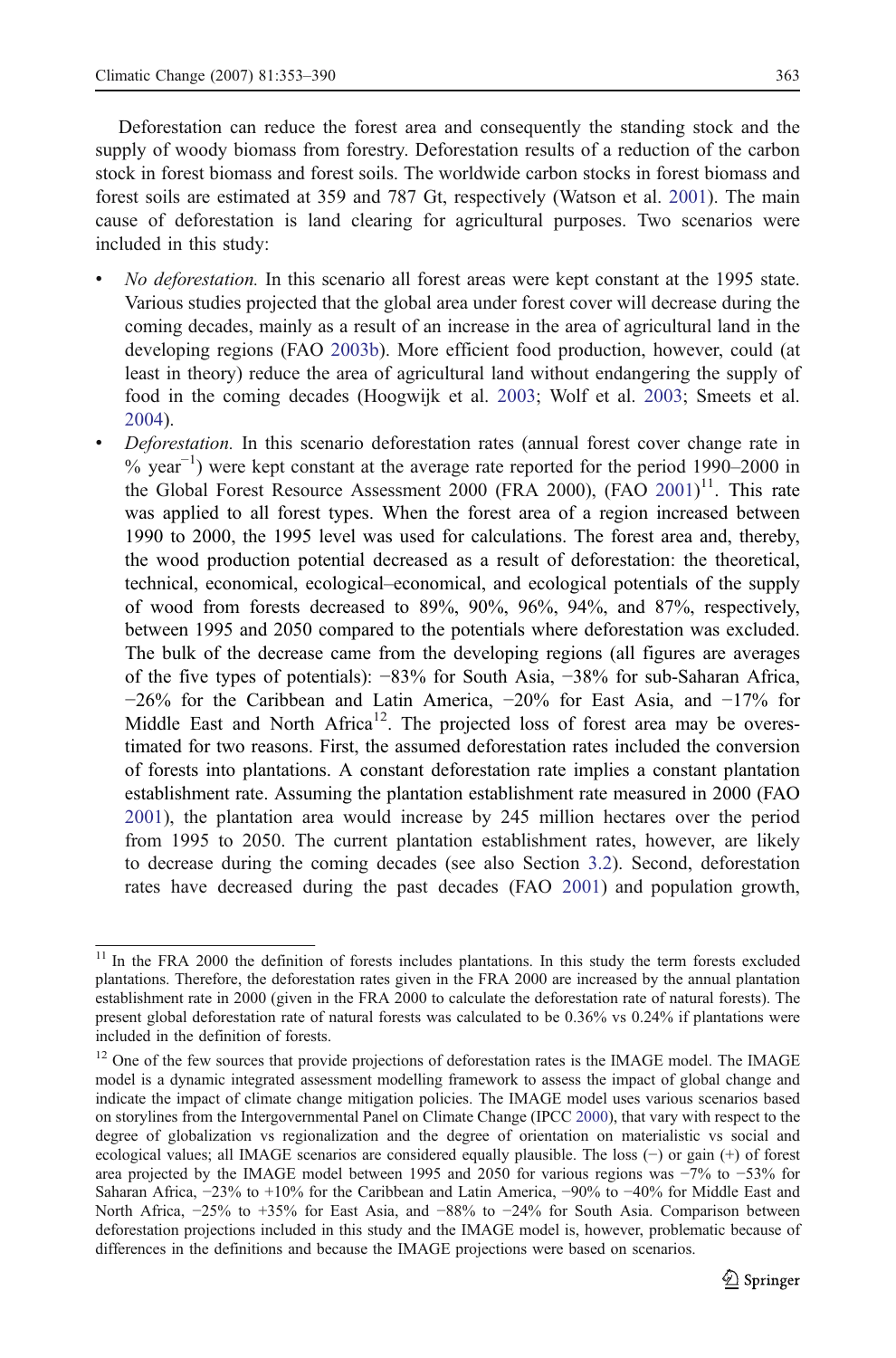<span id="page-11-0"></span>which is an important cause of agricultural expansion and thus deforestation, was projected to slow down in the coming decades (FAO [2001](#page-35-0); UNPD [2003\)](#page-37-0). Although these trends suggest a continuing decline in the rate of forest cover loss, the extent to which deforestation rates may decrease is difficult to quantify.

Note that the projections of the global fiber supply up to 2050, included in the GFSM, were excluded because they included various (scenario) specific assumptions that were not documented.

In theory, deforestation accounts for one fourth<sup>13</sup> to two fourths<sup>14</sup> of the global supply of industrial roundwood and woodfuel. However, deforestation as a source of woody biomass was excluded from this study for three reasons. First, we do not want to imply that wood from deforestation should be used as source of bioenergy, regardless of the cause of the deforestation. Second, data on the amount of wood from deforestation were considered not available. Finally, the contribution to the supply of woodfuel and industrial roundwood is probably limited because biomass from deforestation is often not used as a source of wood for various reasons: (1) the number of commercially tradable species may be low, particularly in unmanaged remote forest areas where deforestation is currently taking place; (2) forest areas are often burnt to clear land for agriculture; (3) the lack of infrastructure to harvest and transport wood, particularly in remote areas where deforestation is taking place today, prevents the commercial use of wood from deforestation. If deforestation as a source of wood had been included in the calculations of the global theoretical and technical wood potentials, then these potentials would have been one eighth to one fourth higher.

#### 3.2 Supply of wood from plantations

Data regarding plantations<sup>15</sup> is often incomplete or unreliable (Bazett [2000;](#page-35-0) FAO [2000b](#page-35-0), [2001\)](#page-35-0). This uncertainty not only concerns the total plantation areas and establishment rates, but is also particularly relevant to data on net planted area by species, yield levels, and the purpose of plantations. This is especially true for the developing regions (Pandy and Ball [1998;](#page-36-0) Bazett [2000](#page-35-0)). Consequently, most data on plantations are derived from trend extrapolations and estimates based on available data and expert judgment (FAO [2001](#page-35-0)). Estimates of the global plantation area found in the literature ranged from 130 million hectares (Solberg et al. [1996a](#page-37-0), [b\)](#page-37-0) to 204 million hectares (Siry et al. [2005](#page-36-0)) as a result of differences in definitions and base year. In this study we used data from the Global Outlook for Future Wood Supply from Plantations, which was published by FAO's Forestry Department (FAO [2000b\)](#page-35-0). According to that study the plantation area in 1995 was 124 Mha. More recently, in their Forest Resource Assessment 2000 (FRA 2000), the FAO

<sup>&</sup>lt;sup>13</sup> Assuming a deforestation rate of 0.36% (FAO [2001\)](#page-35-0), an average standing volume of 100 m<sup>3</sup> ha<sup>−1</sup> (FAO [2001\)](#page-35-0), a forest area of 3.2 Gha (FAO [1998b\)](#page-35-0), a fraction of the total GAI that comes from commercial species of  $0.6$  (see Section [3.1\)](#page-5-0) and a global wood consumption in 1998 of 3.4  $\text{Gm}^3$ .

<sup>&</sup>lt;sup>14</sup> Assuming an annual decrease of the carbon stock in forest biomass of 1.1 Gt (FAO [2005](#page-35-0)), a carbon content of 50% on dry weight basis, a density of 0.58 oven dry tm<sup>-3</sup> green wood (FAO [1998b\)](#page-35-0), a fraction of the total GAI that comes from commercial species of 0.6 (see Section [3.1](#page-5-0)), a logging residues generation ratio of 0.6 (see Section [3.6\)](#page-19-0), and a global wood consumption in 1998 of 3.4 Gm<sup>3</sup>.

<sup>&</sup>lt;sup>15</sup> Plantations were defined as "forest stands established by planting and/or seeding in the process of afforestation or reforestation. They are either of introduced species (all planted stands), or intensively managed stands of indigenous species, which meet the following criteria: one or two species at plantation, even age class, regular spacing. Stands which were established as plantations, but which have been without intensive management for a significant period of time are excluded (...)" (FAO [1998b](#page-35-0)).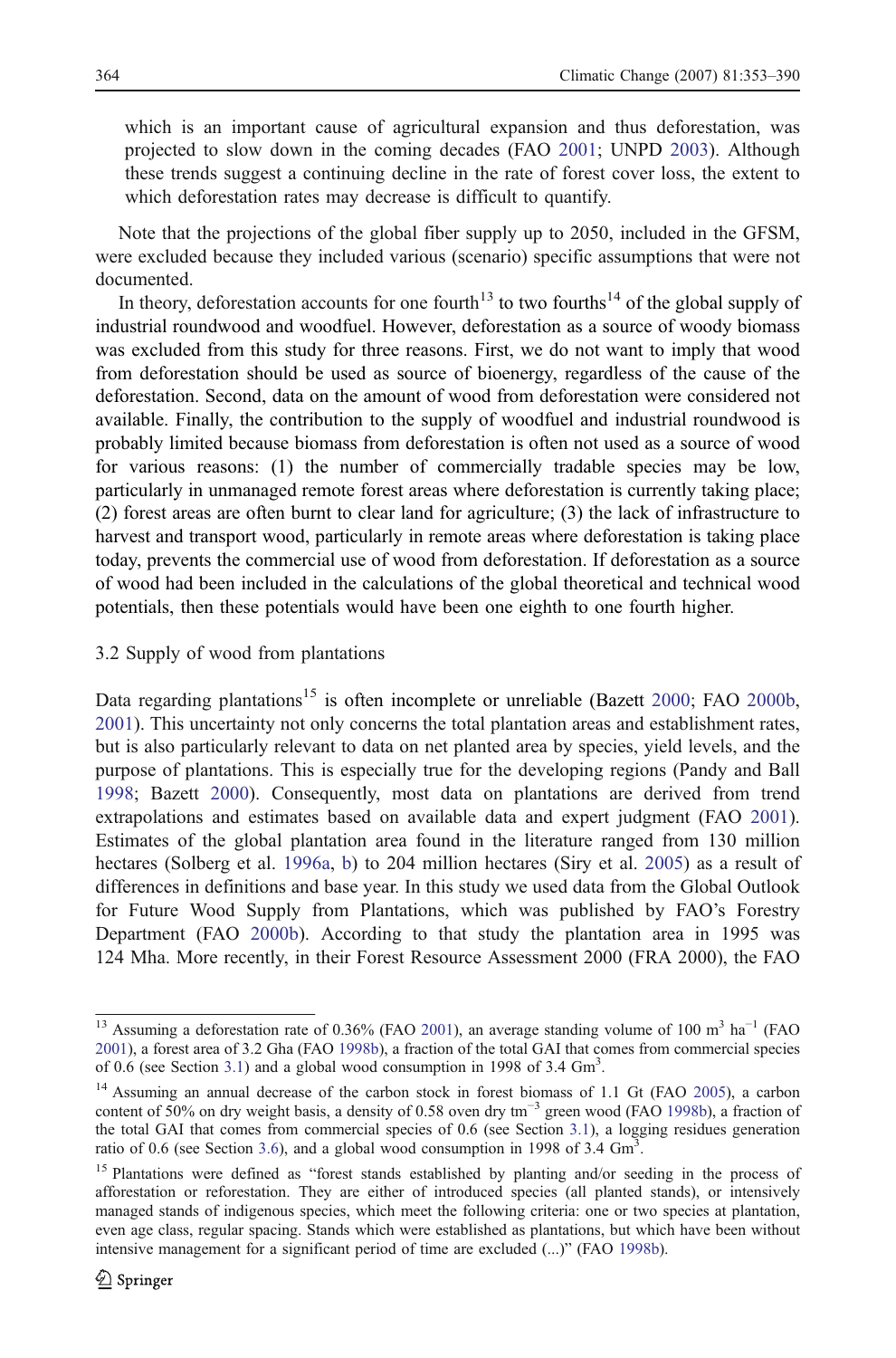reported a global plantation area of 187 Mha (FAO [2001\)](#page-35-0). The difference in estimates was partially caused by changes in the definitions. The data cannot, therefore, be compared directly. The FRA, 2000 data are more accurate and up-to-date than the data presented in

the Global Outlook for Future Wood Supply from Plantations. Nevertheless, we used data from the latter study because, unlike the FRA 2000 study, it did include projections of the future supply of wood from plantations to the year 2050. Two types of plantations were included in this study: industrial and non-industrial. Industrial plantations are established to produce industrial roundwood, while non-industrial

plantations are established for woodfuel production or soil and water protection. The latter may also be planted for recreation or similar nonproductive purposes (FAO [2000b\)](#page-35-0). The area of industrial roundwood plantations in 1995 was estimated to be 103 Mha and that of the non-industrial roundwood plantations 20 Mha (FAO [1998b\)](#page-35-0). In 1995, industrial plantations supplied 24% of the total industrial roundwood production and 6% of the woodfuel production, assuming that all wood from non-industrial plantations was used as woodfuel $16$ .

Three scenarios (low, medium, and high) were included for the supply of wood from plantations that differ in plantation establishment rate and productivity, as projected by the FAO [\(1998b\)](#page-35-0). The productivity of the plantations was calculated by the FAO based on an assessment of the current yield levels and age-class distribution and on the assumption that all harvested areas were replanted with the same species mix and for the same purpose after harvesting. Variations in yield levels per hectare between the base year and 2050 were the result of the age-class distribution effect, as described below (FAO [2000b\)](#page-35-0). Data available at the national level were aggregated to provide regional totals.

- The low scenario was based on a plantation area equal to the 1995 area. Despite the constant plantation area, the wood production was projected to increase from  $331$  Mm<sup>3</sup> (3.8 EJ) industrial roundwood and 86 Mm<sup>3</sup> (1 EJ) woodfuel in 1995 to 612 Mm<sup>3</sup> (7 EJ) industrial roundwood and 175 Mm<sup>3</sup> (2 EJ) woodfuel in 2050. This increase was the result of the large share of young immature plantations in the present plantation age-class structure: in 1995, 54% of the industrial plantations and 80% of the non-industrial plantations were less than 15 years old (FAO [2000b\)](#page-35-0). These plantations could become fully productive in the following decades, resulting in an irregular production pattern. A peak in industrial roundwood production of  $670 \text{ Mm}^3$  (8 EJ) was projected for 2020, resulting from the medium rotation plantations (20–40 years) reaching maturity. A second peak in industrial roundwood production (710 Mm<sup>3</sup>; 8 EJ) was projected for 2040 as a result of the coincident maturation of long rotation length plantations (40+ years) and medium rotation length plantations. A peak for woodfuel was anticipated in 2045: ca. 190  $\text{Gm}^3$ (2.2 EJ).
- The medium scenario was based on a fixed  $1\%$  annual increase of the plantation area of the 1995 plantation area. This resulted in an industrial plantation area in 2050 of 160 Mha and a non-industrial plantation area of 31 Mha $^{17}$ . The calculated wood production potentials of industrial and non-industrial plantations in 2050 were 867 and  $247$  Mm<sup>3</sup>, respectively (10 and 3 EJ).

<sup>&</sup>lt;sup>16</sup> According to the FRA 2000 study these figures were 35% and 5%, respectively, for 2000 (FAO [2001](#page-35-0)).

 $17$  The areas refer to the *net* plantation establishment, thus excluding areas that were planted but failed to become productive plantations. In 2000, two-thirds of all newly established plantations were successful (FAO [2001\)](#page-35-0).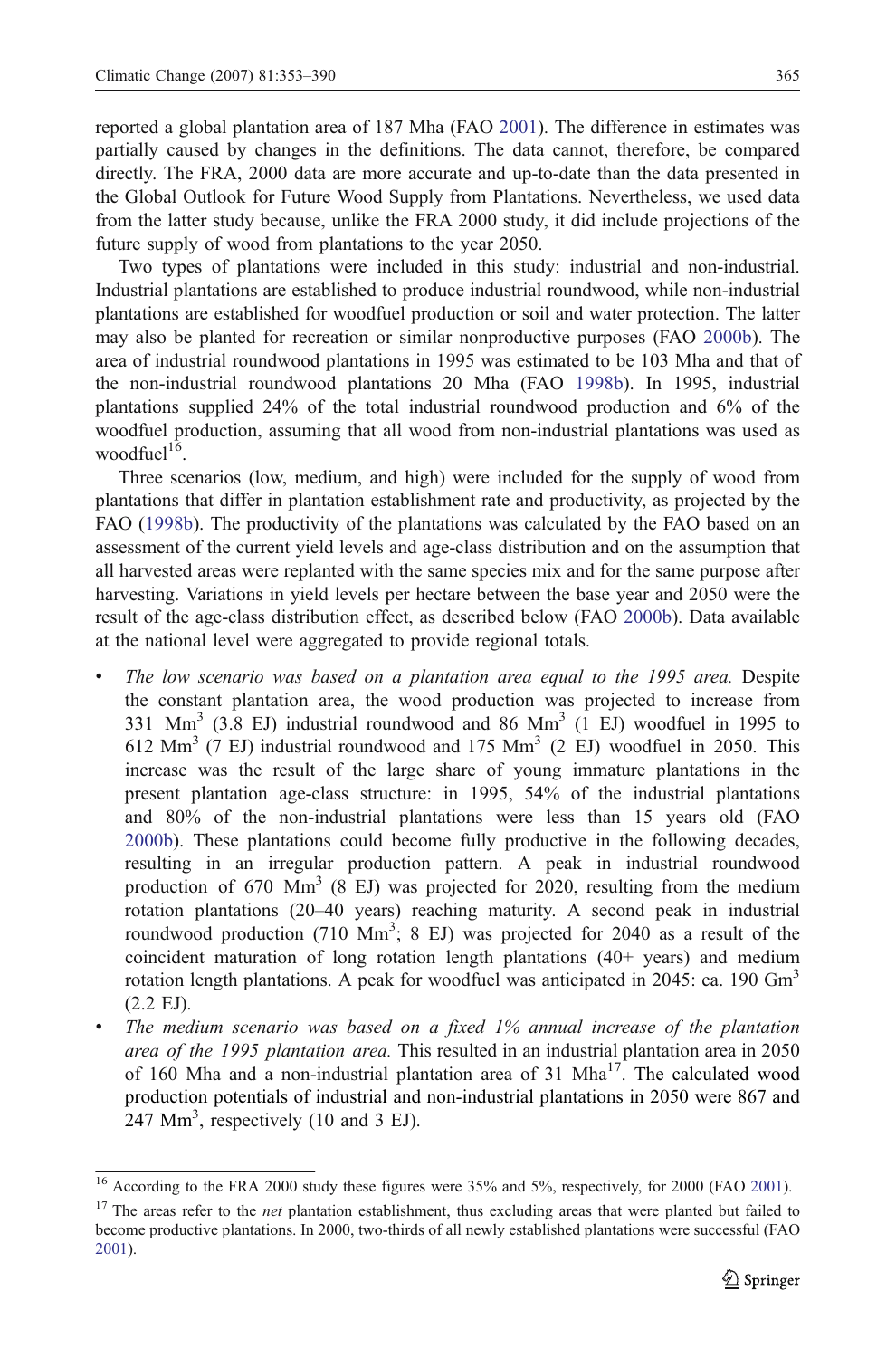<span id="page-13-0"></span>The high scenario was based on the gradual reduction of the current establishment rates<sup>18</sup>. Plantation establishment rates had increased during the past decades, from 0.42 Mha year<sup>-1</sup> between 1946 and 1950 to 4.3 Mha year<sup>-1</sup> between 1991 and 1995 (FAO [2000b](#page-35-0)). Today, Asia accounts for 63% of the plantation establishment. A decrease in the current plantation establishment rates is likely because a continuation of current trends would result in unlikely high plantation areas, particularly in Asia. In the high scenario an industrial plantation area of 234 Mha and a non-industrial plantation area of 58 Mha in 2050 would produce 1,500 and 487 Mm3 industrial roundwood and woodfuel, respectively (17 and 6 EJ). The total global plantation area and wood production from plantations in 2050 in the high scenario were larger than in the medium scenario. In two regions, however, the plantation area and production in 2050 were smaller in the high scenario than in the medium scenario: Japan (12 Mha in the high scenario and 17 Mha in the medium scenario) and the C.I.S. and Baltic States region (28 Mha in the high scenario and 34 Mha in the medium scenario). The FAO states that the high scenario "seems to be achievable in physical terms and represents the upper boundary of new planting rates." However, it also states, "this scenario requires a significant change in current thinking about ecology and desired forest practices." Concerns have arisen in Europe and North America, in particular, the extent to which plantations are beneficial from an environmental point of view, especially with respect to possible negative impacts on water resources (FAO [2000b](#page-35-0)).

Note that due to the age class distribution effect, countries that establish plantations with medium and long rotation species, plantations established after 2025 have no or little impact on the wood production from plantations in 2050. As a result, the potential wood production from the plantation area in scenarios 2 and 3 was much larger than was realized in 2050. For example, in the high plantation establishment scenario, the area industrial plantation establishment in 2050 could, in theory, supply ca. 2.0  $\text{Gm}^3$  compared to the 1.5 Gm<sup>3</sup> production projected for 2050 (FAO [2000b\)](#page-35-0). The age class distribution effect can be reduced if more short rotation plantations are established that have considerably shorter rotation cycles than the 25 years mentioned above. For example, eucalyptus plantations in Brazil have a typical rotation cycle of six to seven years (IEA [1997\)](#page-36-0).

## 3.3 Supply of wood from trees outside forests

Trees outside forests are defined as all trees not belonging to forests or plantations. Trees outside forests are located in orchards, meadows, home gardens, and parks, alongside roads and waterways, and so on. A comprehensive global assessment of the number of trees outside forests and their products does not exist (FAO [2001\)](#page-35-0); however, various regional and national assessments have provided some information. According to the Asia Pacific Forestry Sector Outlook Study, the total production of industrial roundwood and woodfuel

<sup>&</sup>lt;sup>18</sup> The description of Scenario 3 as given by (FAO [2000b](#page-35-0)) is: "annual rates of new planting in tropical and subtropical countries were taken from Pandy [\(1997\)](#page-36-0) and current new planting rates were estimated for temperate countries. These rates of new planting were then used for the first 10 years of the scenario (i.e., 1995–2004). For the next 10 years (2005–2014), these rates were reduced by 20% (i.e., to 80% of the current rate). The same reduction (in absolute terms, i.e., the number of hectares rather than a compounded percentage) was then applied to both of the following two 10-year periods (i.e., 2015–2024 and 2025–2034) and for the final 16 years of the projection period (2035–2050). Thus, in the final 16 years of the projection period, it was assumed that the annual rate of new planting in each country will have fallen to 20% of the current new planting rate."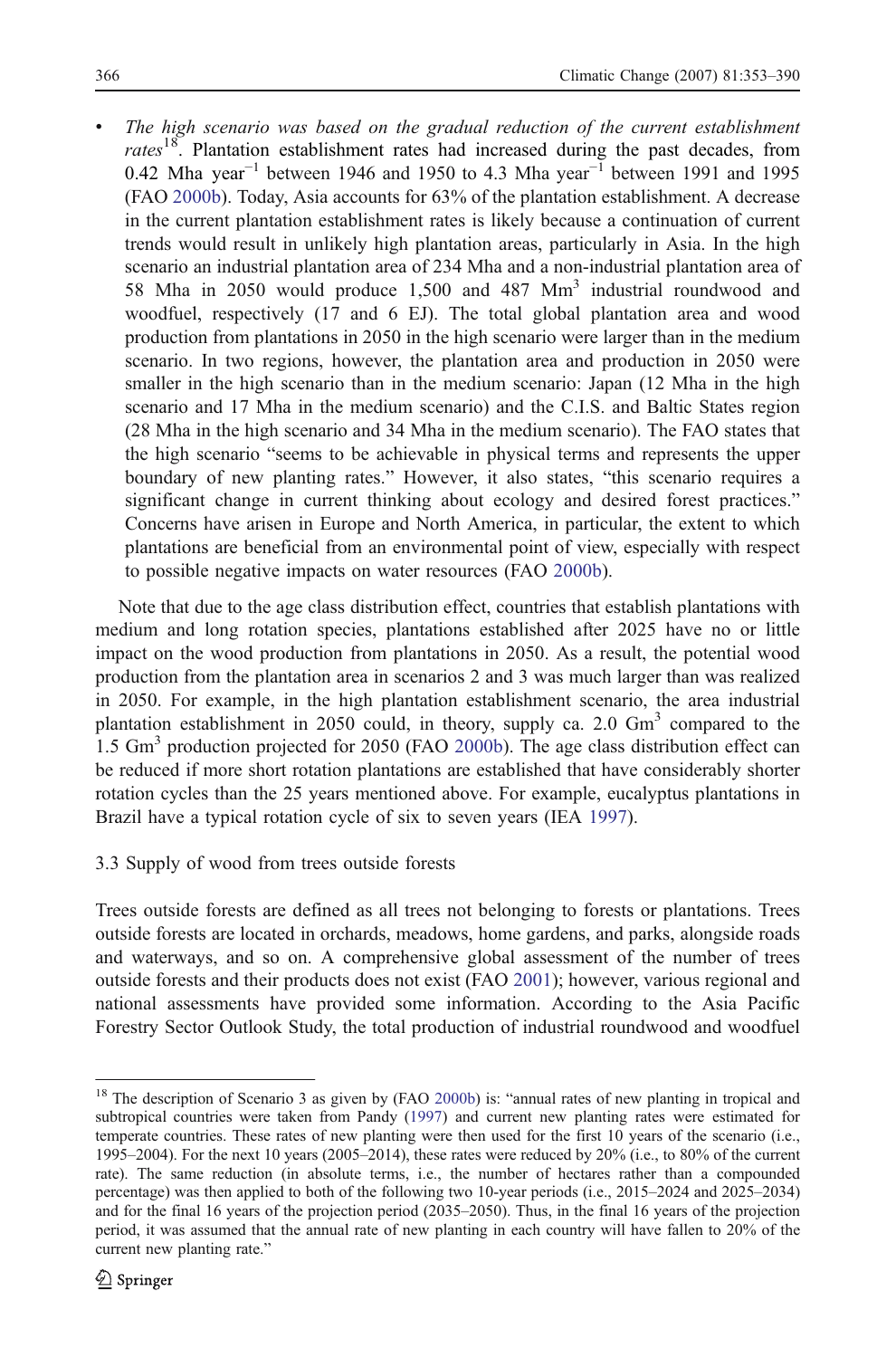<span id="page-14-0"></span>in the Asia–Pacific region in 2010 will be supplied for 35% by trees outside forests (FAO [1998a\)](#page-35-0). Studies undertaken by FAO's Regional Wood Energy Development Programme (RWEDP) concluded that in 15 of the Asian countries covered, as much as two thirds of the woodfuel is derived from non-forest sources; national data range from 49% in India to 87% in Bangladesh (FAO [1997c](#page-35-0)). In France TOF make up 5% of the total wood production. In Morocco 20% of the land is occupied by TOF, while less than 5% of the land cover is classified as forest cover (FAO [2002](#page-35-0)).

It can be concluded that TOF (trees outside forests) contribute significantly to the supply of woodfuel in developing regions. In this study, we assumed that TOF supplied 67% of the woodfuel consumption in the developing regions in 1998 based on data reported for Asia by the RWECP. For Africa we used a figure of 50%, because woodfuel production is more commercialized in Africa than in Asia (Whiteman, personal communication). We assume that as a result in Africa a larger portion of the woodfuel supply comes from conventional/ commercial forestry operations compared to Asia. For all other developing regions, we assumed that TOF accounted for 67% of the woodfuel supply in 1998. We assumed that TOF did not contribute to the supply of woodfuel in the industrialized countries and economies in transition. Note that in the industrialized and transition economies woodfuel consumption accounts for only 13% of the total wood consumption. In all regions the contribution of TOF to the supply of industrial roundwood consumption was set at 0% for two reasons. First, no detailed regional data on the contribution of TOF were available. Data were only available for France: It was suggested that 5% of the total wood supply came from TOF. Second, the introduction of assumptions regarding the contribution of TOF to the supply of industrial roundwood could lead to an overestimation of the supply of TOF and thus an underestimation of the supply of wood from forests and an overestimation of the energy potential from forest biomass.

Based on the assumptions just described, we calculated that TOF contributed one-third to the total global wood consumption and about two-thirds to the total woodfuel consumption in 1998. This is equivalent to 1.1  $\text{Gm}^3$  wood (13 EJ). In this study the supply of wood from TOF is assumed constant to the year 2050.

#### 3.4 Demand for industrial roundwood

The global demand for industrial roundwood in 2002 was  $1.6 \text{ Gm}^3$  (19 EJ) (FAO [2003a](#page-35-0)). We analyzed the various projections of the global demand for industrial roundwood in 2050 that were found in the literature. Table [I](#page-15-0) shows the results of this literature scan.

As shown in Table [I,](#page-15-0) the consumption of industrial roundwood in 2050 was estimated to be 0.9–6.9 Gm<sup>3</sup> (10–80 EJ). This large range was the result of differences in the calculation methodology applied in the various studies and the assumptions on key parameters and their correlations. Most important, however, were the objective and scope of the studies. Scenario studies are intended to describe the potential impact of assumptions and measures on future developments or to focus on the impact of assumptions about the value of a specific parameter (e.g., Brooks et al. [1996](#page-35-0); Sohngen et al. [1997;](#page-37-0) Sedjo and Lyon [1998](#page-36-0); IMAGE-team [2001](#page-36-0)). Most of the studies included supply-and-demand matching using demand and supply curves: The intersection of the two curves shows the equilibrium between demand and supply and the equilibrium price level. The key parameters in these studies were population growth, income growth, plantation establishment rates and costs, harvesting levels and costs, the impact of policies related to agriculture, forestry, trade, and so on. Other studies aimed at an approximation of the most likely consumption level of industrial roundwood in 2050 (e.g., Alexandratos [1994;](#page-34-0) FAO [1995](#page-35-0), [1999](#page-35-0); Bazett [2000](#page-35-0)).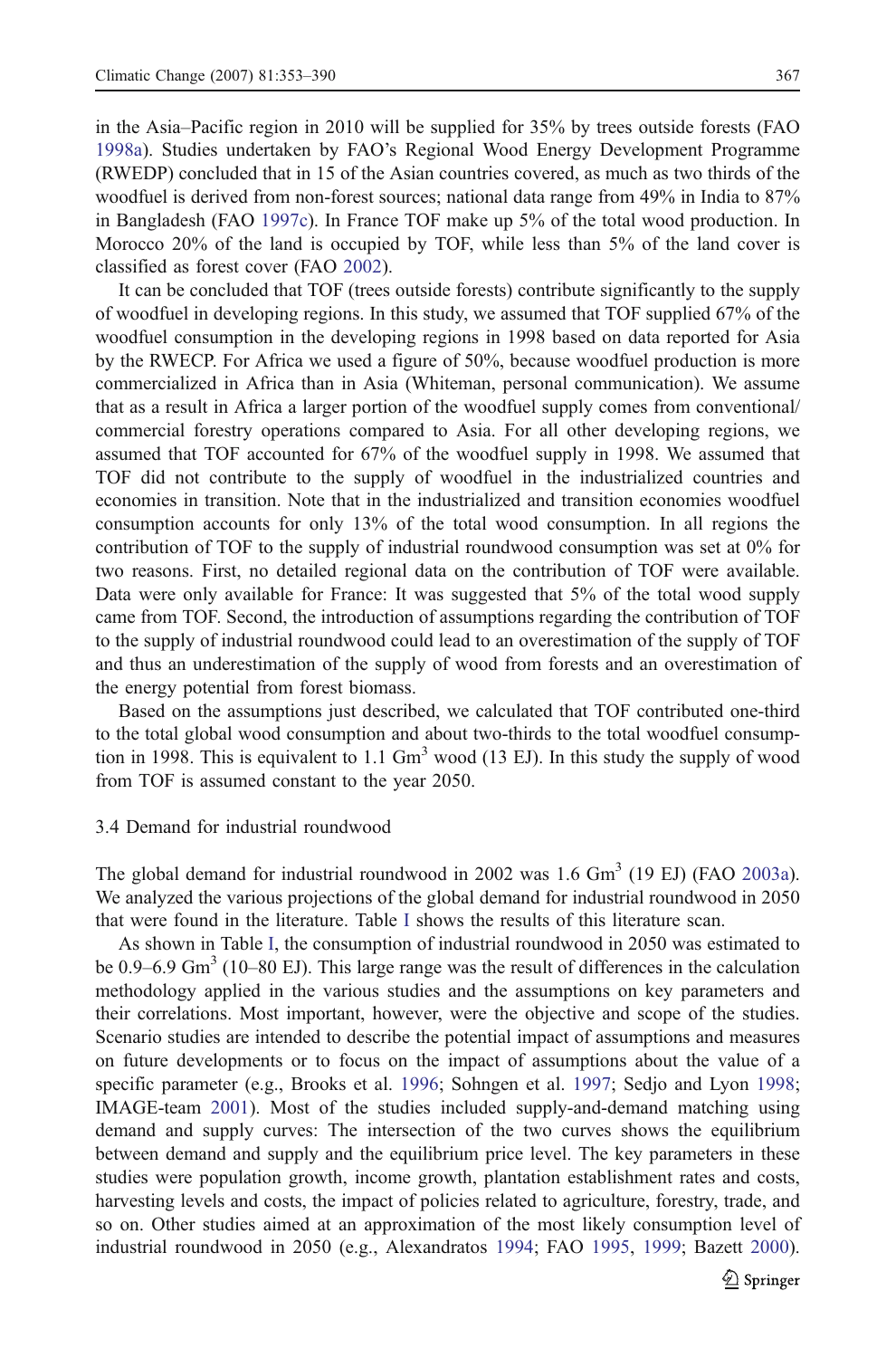<span id="page-15-0"></span>

| <b>TABLE I</b> Selection of projections for the consumption of industrial roundwood in 2050 found in the literature (Mm <sup>3</sup> )                                                  |              |                                  |                                  |                                                          |                                  |                                  |                                                                                                                                                                                         |
|-----------------------------------------------------------------------------------------------------------------------------------------------------------------------------------------|--------------|----------------------------------|----------------------------------|----------------------------------------------------------|----------------------------------|----------------------------------|-----------------------------------------------------------------------------------------------------------------------------------------------------------------------------------------|
| Source                                                                                                                                                                                  | 1990s<br>Mid | 2000                             | 2010                             | 2020 2030                                                | 2040                             | 2050                             | Method                                                                                                                                                                                  |
| Apsey and Reed (1995) demand<br>Apsey and Reed (1995) supply<br>Alexandratos (1994)                                                                                                     | 1,660        | 1,790                            | 1,940<br>2,700<br>1510           | 2,250<br>1680                                            |                                  |                                  | extrapolation from region and country data and a network<br>The demand is assumed to increase at 1.5% per year; N/a<br>The supply is estimated based on "judgmental<br>$\sum_{i=1}^{n}$ |
| igh price<br>Brooks et al. (1996) low GDP, hi<br>Bazett (2000)                                                                                                                          |              | 1,730                            | 1,840                            | 1,870 1,880                                              | 1,880                            | 2,500<br>1,880                   | The consumption of industrial roundwood per capita is<br>The average of various projections found in literature<br>of experts"                                                          |
| Brooks et al. (1996) low GDP, medium price<br>Brooks et al. (1996) high GDP, high price                                                                                                 |              | 1,780<br>1,730                   | 1,860<br>.980                    | 1,9101,930<br>2,120 2,230                                | 2,340<br>1,950                   | 1,970<br>2,450                   | Price and income elasticities are derived from historic data<br>modeled as a function of income per capita and prices.                                                                  |
| Brooks et al. (1996) high GDP, medium price<br>Brooks et al. (1996) low GDP, stable price<br>Brooks et al. (1996) high GDP, stable price<br>capita<br>Brooks et al. (1996) constant per |              | 1,810<br>1,780<br>1,810<br>1,890 | 2,000<br>2,080<br>2,090<br>2,030 | 2,150 2,290<br>2,290 2,490<br>2,330 2,560<br>2,160 2,270 | 2,710<br>2,810<br>2,430<br>2,380 | 2,570<br>2,930<br>3,070<br>2,490 |                                                                                                                                                                                         |
| FAO (1995) in FAO (1997a)<br>consumption<br>FAO (1997b)                                                                                                                                 | 1,475        | 1,900<br>1,627                   | 2,280<br>1,784                   |                                                          |                                  |                                  | The Global Forests Product Model (GFPM) (Buongiorno<br>et al. 2003) is a dynamic economical equilibrium model<br>that predicts production, consumption, trade and prices<br>$\sum_{a}$  |
| FAO (2000a)<br>FAO (1999)                                                                                                                                                               | 1490<br>1491 |                                  | 1870                             | 2412                                                     |                                  |                                  | of 14 forest products in 180 countries<br>GFPM, see (FAO 1997b)                                                                                                                         |
| FAO (2000b) scenario 1                                                                                                                                                                  | 1500         |                                  |                                  |                                                          |                                  | 3100                             | the GFPM over the period 2005-2010 (1.27% year <sup>-1</sup> );<br>Consumption increases at the growth rate projected by<br>see (FAO 1997b)                                             |
| FAO (2000b) scenario 2                                                                                                                                                                  | 1,500        |                                  |                                  |                                                          |                                  | 2,900                            | Consumption increases at the average growth rate of<br>industrial roundwood consumption over the period<br>$1961 - 1998$ (1.1% year <sup>-1</sup> )                                     |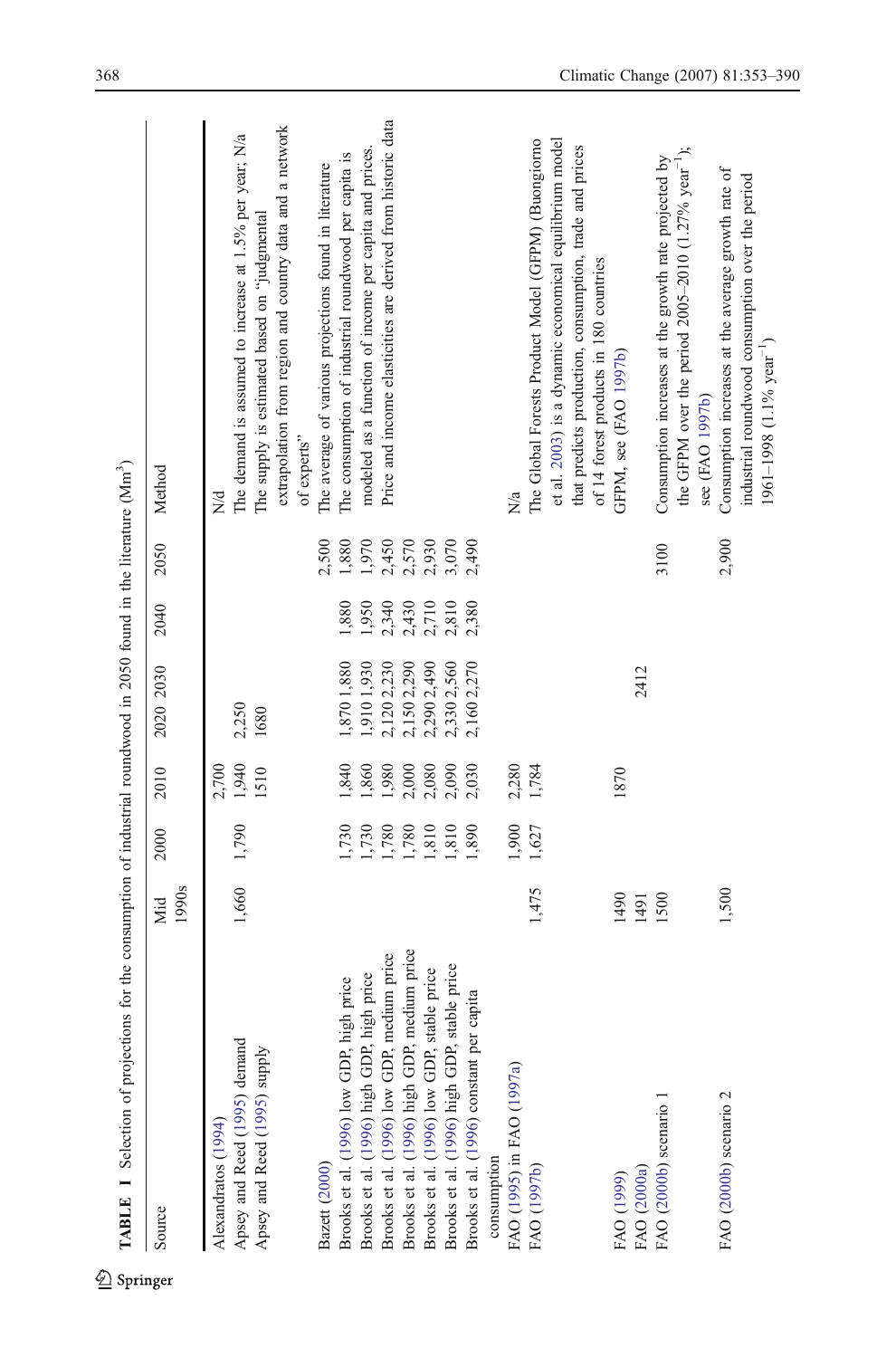| FAO (2000b) scenario 3                                                      | 1,500 |       |                |                            |       | 2,340 | Consumption initially increases at the average growth<br>rate of industrial roundwood consumption over the<br>period 1961-1998 and the annual growth rate |
|-----------------------------------------------------------------------------|-------|-------|----------------|----------------------------|-------|-------|-----------------------------------------------------------------------------------------------------------------------------------------------------------|
| FAO (2003a)                                                                 | 1513  | 1588  |                |                            |       |       | decreases by $0.03\%$ year <sup>-1</sup><br>Historic data                                                                                                 |
| FPM<br>FAO (2003, unpublished data), G                                      | 1,621 | 1,689 | 1,887          | 2,1552,470                 |       |       | GFPM, see (Buongiorno et al. 2003)                                                                                                                        |
| model runs to 2030                                                          |       |       |                |                            |       |       |                                                                                                                                                           |
| IED (1996)                                                                  | 1,784 | 1,878 | 2,046          | 2,177                      |       |       | N/a                                                                                                                                                       |
| IMAGE-team (2001) A1 scenario                                               | 1,505 | 1,634 | 2,022          |                            | 3,993 | 5,014 | Consumption is modeled as a function of population                                                                                                        |
| IMAGE-team (2001) A2 scenario                                               | 1,505 | 1,632 | 1,877          | 2,511 3,134<br>2,095 2,301 | 2,562 | 2,852 | growth, industrial value added, the availability                                                                                                          |
| IMAGE-team (2001) B1 scenario                                               | 505   | 1,633 | 1,778          | 1,896 2,023                | 2,191 | 2,341 | of forests, prices and wood demand. Correlations                                                                                                          |
| IMAGE-team (2001) B2 scenario                                               | 505   | 1,634 | 1,911<br>2,166 | 2,1862,397                 | 2,597 | 2,844 | are statistically derived from historic data                                                                                                              |
| ITTO (1999)                                                                 |       | 1,995 |                | 2,260                      |       |       | $\sum_{a}$                                                                                                                                                |
| Nilsson (1996), demand                                                      |       |       | 2,100          | 2,400                      |       |       | Methods are similar to those used by Apsey                                                                                                                |
|                                                                             |       |       |                |                            |       |       | and Reed (1995)                                                                                                                                           |
| demand<br>Nilsson (1996), non-mainstream                                    |       | 1,730 | 1,895          | 2,000                      |       | 2,200 | Methods are similar to those used by Apsey                                                                                                                |
|                                                                             |       |       |                |                            |       |       | and Reed (1995)                                                                                                                                           |
| Poyry, 1995 in FAO (1997a)                                                  |       | 1,500 | 1,700          |                            |       |       | Economical demand and supply modeling, includes                                                                                                           |
|                                                                             |       |       |                |                            |       |       | population growth and economical growth; N/d                                                                                                              |
| Sedjo and Lyon (1998) base case                                             | 00    |       |                |                            |       | 2,300 | Timber Supply Model (TSM) 1996 is a rotational                                                                                                            |
| Sedjo and Lyon (1998) decreasing demand                                     | 1,700 |       |                |                            |       | 930   | expectations model. The model includes demand                                                                                                             |
| Sedjo and Lyon (1998) high demand                                           |       |       |                |                            |       | 2,600 | and supply matching. The supply is modeled as                                                                                                             |
| (FAO forecasts)                                                             |       |       |                |                            |       |       | a function of e.g., forest rotation length, rate of                                                                                                       |
|                                                                             | 1,700 |       |                |                            |       | 2,900 | technological change and price levels. The demand                                                                                                         |
| Sedjo and Lyon (1998) very high demand<br>Sedjo and Lyon (1998) low supply, | 1,700 |       |                |                            |       | 1,250 | is included based on exogenous assumption                                                                                                                 |
| low demand                                                                  |       |       |                |                            |       |       | on growth rates                                                                                                                                           |
| Sedjo and Lyon (1998) low supply,                                           | 1,700 |       |                |                            |       | 1,650 |                                                                                                                                                           |
| base case demand                                                            |       |       |                |                            |       |       |                                                                                                                                                           |
| Sedjo and Lyon (1998) high demand,                                          | 1,700 |       |                |                            |       | 6,900 |                                                                                                                                                           |
| high plantation                                                             |       |       |                |                            |       |       |                                                                                                                                                           |
| Simons (1994)                                                               |       |       |                | 2,551                      |       |       | N/a                                                                                                                                                       |
|                                                                             |       |       |                |                            |       |       |                                                                                                                                                           |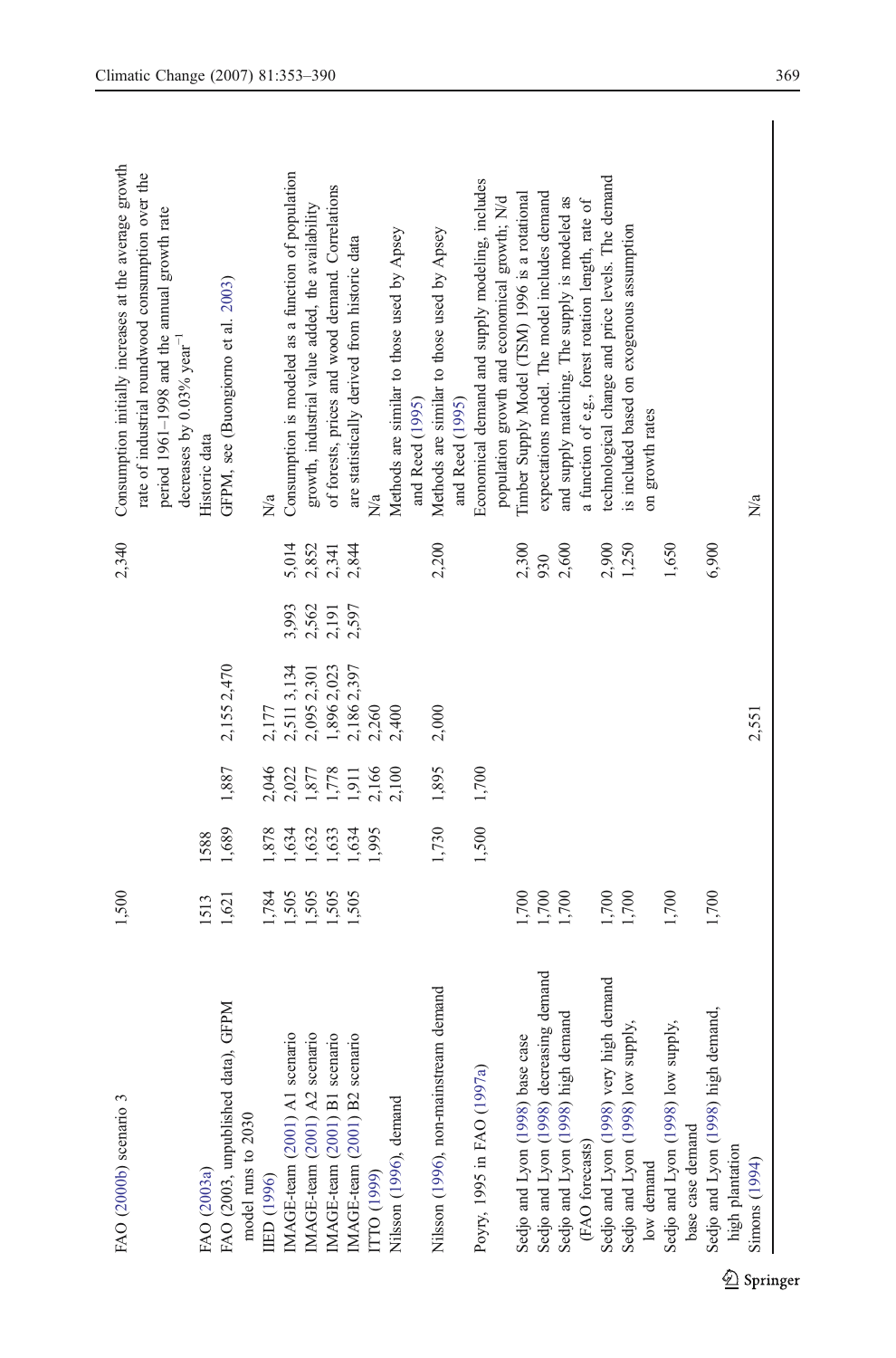| TABLE I (continued)                                                         |              |       |       |                         |       |                |                                                                                        |
|-----------------------------------------------------------------------------|--------------|-------|-------|-------------------------|-------|----------------|----------------------------------------------------------------------------------------|
| Source                                                                      | 1990s<br>Mid | 2000  | 2010  | 2030<br>2020            | 2040  | 2050           | Method                                                                                 |
| Sohngen et al. (1997) <sup>ª</sup> high demand                              | 1,500        |       |       |                         |       | 2,500          | Economical demand-supply model; includes data                                          |
| Sohngen et al. (1997) high plantation                                       | 1,650        |       |       | 2,150<br>2,050<br>2,050 |       |                | on e.g., plantation establishment rates,                                               |
| Sohngen et al. (1997) high inaccessible                                     | 1,750        |       |       |                         |       | 2,450<br>2,300 | timberland management schemes and the                                                  |
|                                                                             | 1,600        |       |       |                         |       |                | accessibility of forests                                                               |
|                                                                             |              |       |       | 1,900                   |       |                |                                                                                        |
| Sohngen et al. (1997) baseline                                              |              |       |       |                         |       | 2,150          |                                                                                        |
| Sohngen et al. (1997) low plantation                                        | 1,600        |       |       | 1,850                   |       | 2,000          |                                                                                        |
| Sohngen et al. (1997) low demand                                            | 1,650        |       |       | 1,750                   |       | 1,950          |                                                                                        |
| Whiteman (1999)                                                             | 1,493        |       | 1,881 |                         |       |                | GFPM, see (Buongiorno et al. 2003)                                                     |
| World Bank/WWF Alliance, unpublished in                                     | 1,500        |       |       |                         |       | 3,000          | $\sum_{a}$                                                                             |
| (Weiner and Victor 2000)                                                    |              |       |       |                         |       |                |                                                                                        |
| WRI (1998)                                                                  |              |       | 1,907 | 2,251                   |       |                | $\sum_{a}$                                                                             |
| Constant per capita consumption                                             |              | 1,588 | 1,789 | 1,9862,167              | 2,320 | 2,442          | Based on population projections of the United<br>Nations (UNPD 2003) and historic data |
| Source: Supplemented and modified from Weiner and Victor (2000).            |              |       |       |                         |       |                |                                                                                        |
| N/a the publication is not available; N/d the methodology is not described. |              |       |       |                         |       |                |                                                                                        |

<sup>a</sup> All data from Sohngen et al. (1997) are estimated from graph. <sup>a</sup> All data from Sohngen et al. ([1997](#page-37-0)) are estimated from graph.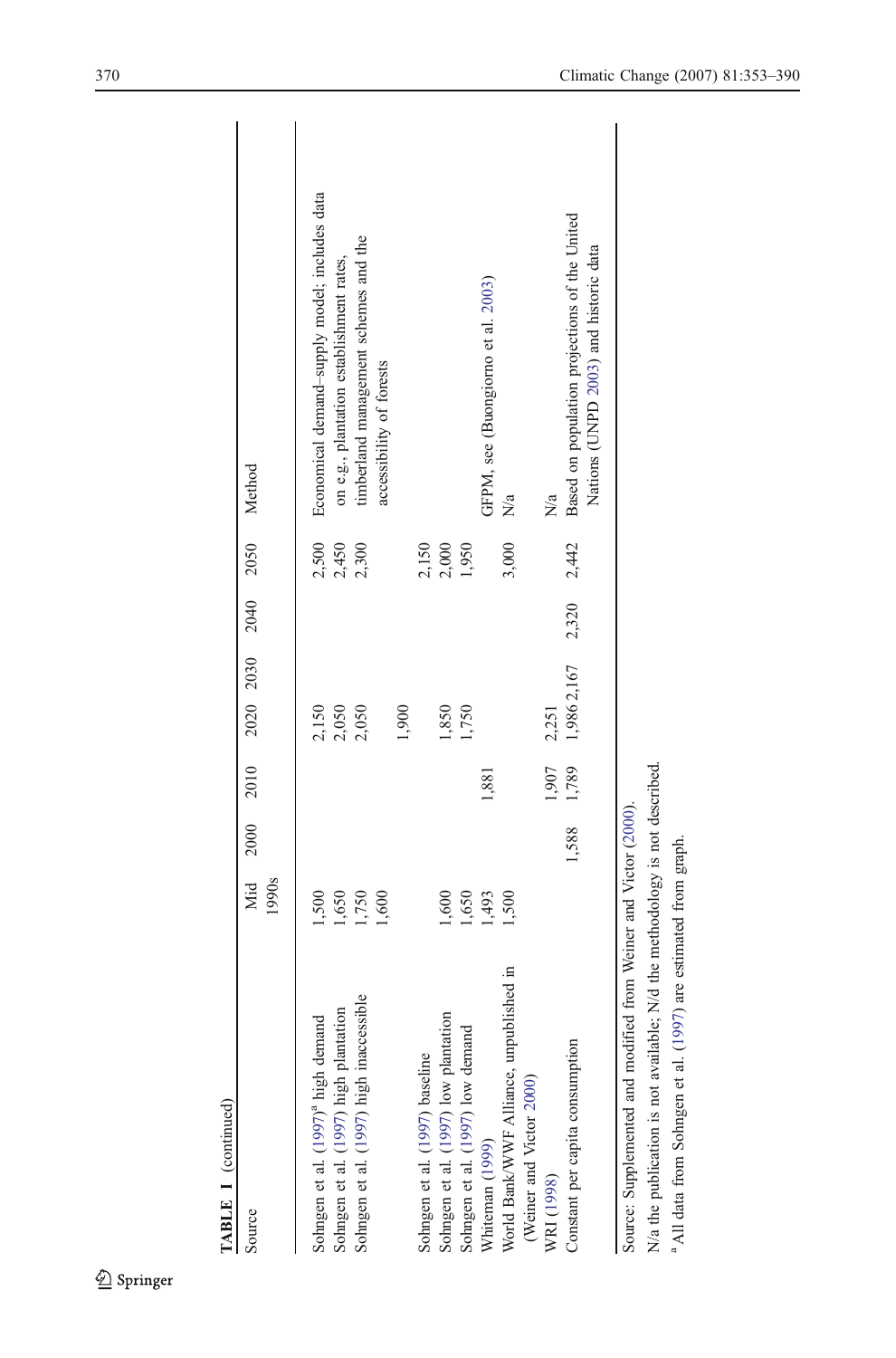<span id="page-18-0"></span>The scenario studies usually yielded a wider range in projections than studies that focused on (assumed) likely developments. Sedjo and Lyon ([1998](#page-36-0)), for example, reported that the consumption of industrial roundwood ranged from 0.9 to 6.3  $\text{Gm}^3$  (10 and 73 EJ) in 2050, depending on various scenario variables such as the demand for wood and the plantation establishment rate. Estimates of the FAO that focused on likely developments projected a consumption of 2.4–3.1 Gm<sup>3</sup> in 2050 (FAO [2000b](#page-35-0)), which is in line with other baseline scenarios for 2050: e.g., 2.2 Gm<sup>3</sup> year<sup>-1</sup> in Sohngen et al. [\(1997\)](#page-37-0), 2.5 Gm<sup>3</sup> year<sup>-1</sup> in Bazett ([2000\)](#page-35-0), and 2.3  $\text{Gm}^3$  year<sup>-1</sup> in Sedjo and Lyon [\(1998](#page-36-0)). A detailed comparison or appreciation of the various studies, however, was difficult because the methodologies and assumptions were often not or insufficiently described.

Our study used three scenarios for the consumption of industrial roundwood that represent the range found in the literature:

- *The low scenario:* 1.9 Gm<sup>3</sup> (22 EJ) in 2050. This figure was based on the lower range of projections found in literature (Brooks et al. [1996](#page-35-0)).
- *The medium scenario:* 2.5 Gm<sup>3</sup> (29 EJ) in 2050. This figure was the average of the high and low scenarios.
- The high scenario: 3.1  $\text{Gm}^3$  (36 EJ). This scenario represented the higher range of estimates of industrial roundwood consumption (FAO [2000b](#page-35-0)).

The consumption of industrial roundwood in the low, medium and high scenario represents a carbon flux of 0.55, 0.73, and 0.90 Gt, respectively.

We acknowledge that the selection of these scenarios was somewhat arbitrary because, as shown in Table [I,](#page-15-0) higher and lower consumption levels are possible. Nevertheless, we considered the three scenarios representative of the (assumed) likely developments found in literature. The three global scenarios were translated into regionally aggregated scenarios using data from the Global Forests Product Model (GFPM) (FAO [1998c\)](#page-35-0). The GFPM is a spatial equilibrium model developed at the FAO. It is the only model that presents longterm (to 2030) projections per country and per forest product type. The consumption of woodfuel and industrial roundwood in 2050 was calculated by means of trend extrapolation based on the consumption in 2030 and the annual average increase of consumption between 2020 and 2030, as projected by the GFPM. The results were upscaled or downscaled so that the total global consumption in 2050 matched the three scenarios. For example, if in the global scenario the demand in 2050 was 20% above the projected (trend extrapolated) demand by the GFPM for 2050, we assumed as a first-order approach, due to a lack of projections, that the regional demand was 20% higher than projected by the GFPM.

## 3.5 Demand for woodfuel

Data on the consumption of woodfuel (including charcoal) and the sources of woodfuel are very uncertain because they are largely derived from samples and limited survey data. Sharma et al. [\(1992](#page-36-0)) suggested a much higher woodfuel consumption than the FAO (2.9 vs  $1.7$  Gm<sup>3</sup> in [1995](#page-35-0)) and Jones pointed out that the woodfuel consumption in India may be 10 times higher than that officially reported (Jones, 1995 in Sundquist [2003\)](#page-37-0). The FAO estimated the consumption of woodfuel in 2002 to be 1.8  $\text{Gm}^3$  (21 EJ) (FAO [2003a](#page-35-0))<sup>19</sup>. This

<sup>&</sup>lt;sup>19</sup> The 21 EJ of woodfuel consumption in 2002 mentioned here is lower than the 39 EJ of traditional biomass consumption reported in the introduction because of differences in classification: The 21 EJ includes traditional woodfuel only, while the 39 EJ also includes other bioenergy sources, such as manure and agricultural residues.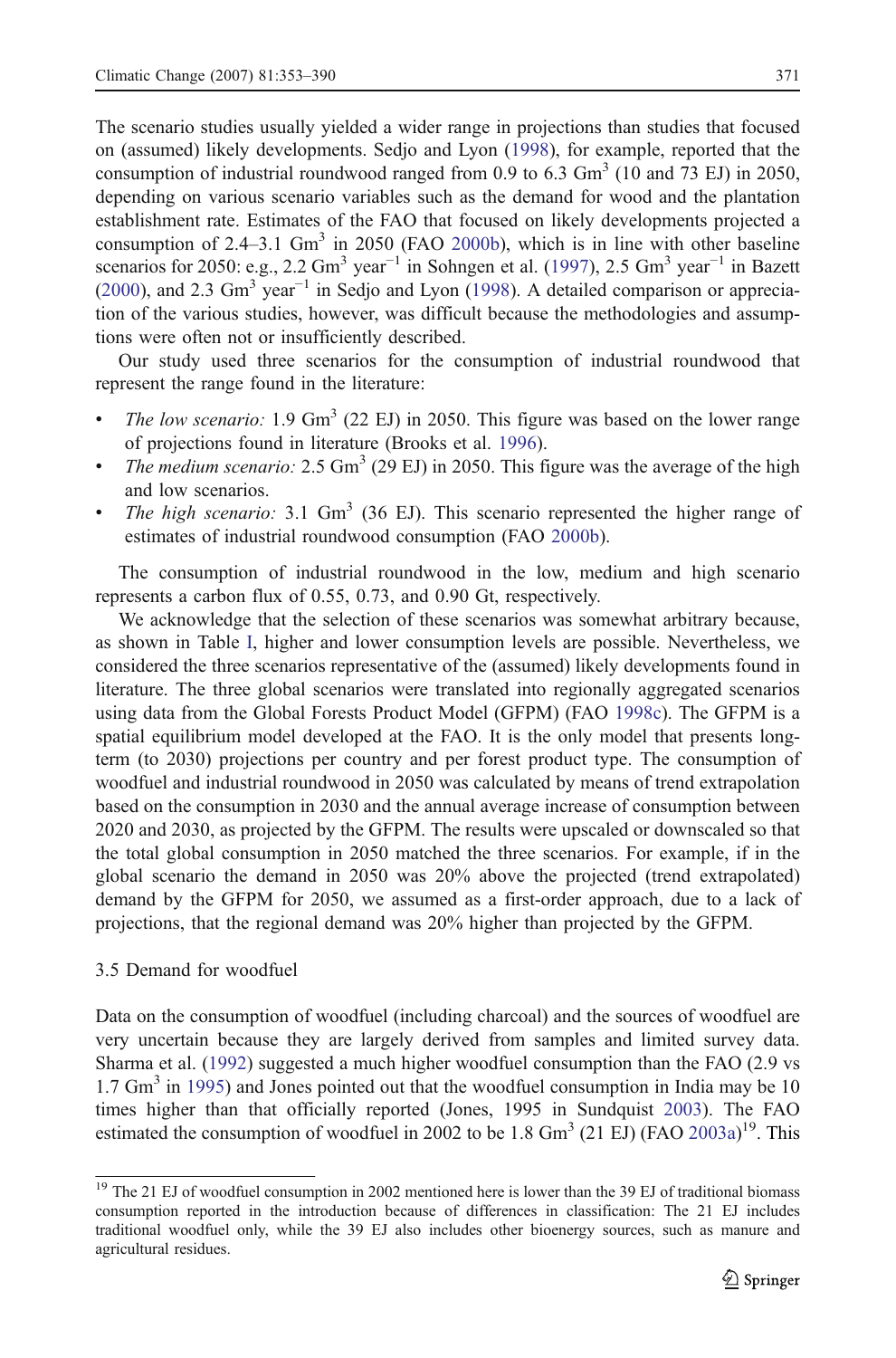<span id="page-19-0"></span>study also used the FAO data. Table [II](#page-21-0) gives an overview of the various projections of woodfuel consumption found in the literature.

Projections of the use of woodfuel in 2050 that were found in the literature ranged between 0 and 3.9  $\text{Gm}^3$  (0 and 45 EJ). This large range was the result of differences in methodology, objectives, assumptions, or a combination of these factors. Johanssen et al. [\(1993b](#page-36-0)) assumed that the use of woodfuel was completely phased out between 2025 and 2050, i.e., it was replaced by other energy sources (oil, gas, coal), as a result of urbanization and increasing income. Nilsson [\(1996\)](#page-36-0) estimated the requirements for woodfuel necessary to achieve development objectives  $(4.3 \text{ Gm}^3 \text{ in } 2010)$ , excluding an analysis on the extent to which this demand can be met. Zuidema et al. [\(1994\)](#page-37-0) estimated woodfuel consumption patterns including the impact of large land use and vegetation changes due to the greenhouse effect and the impact on wood supply  $(1.5 \text{ Gm}^3)$ in 2010). These three studies resulted in unlikely high or low levels of consumption because supply and demand interactions were excluded or the impact of a certain parameter was exaggerated, at least compared with other studies, namely Alexandratos ([1994](#page-34-0)), Apsey and Reed ([1995](#page-35-0)), Brooks et al. ([1996](#page-35-0)), and IMAGE-team ([2001\)](#page-36-0), and various FAO projections. All of these studies included some sort of supply-and-demand matching or aimed at an estimation of a (assumed) most likely scenario. We composed three scenarios for the consumption of woodfuel in 2050 based on the ranges reported in these studies.

- *The low scenario:* Set at 1.7  $\text{Gm}^3$  (20 EJ) in 2050. This scenario represented the lowest projection found in the literature: the IMAGE B1 scenario (IMAGE-team [2001](#page-36-0)). We disregarded the 0 Gm<sup>3</sup> assumed by Johanssen et al. ([1993b](#page-36-0)).
- *The medium scenario:* 2.2  $\text{Gm}^3$  (25 EJ) in 2050, which was the average of the low and high scenarios.
- The high scenario: 2.6  $\text{Gm}^3$  (30 EJ) in 2050. This scenario was based on a constant woodfuel consumption per capita and an increase in global population to 2050 following the medium population growth scenario projected by the United Nations Population Division (UNPD [2003\)](#page-37-0). We included the scenario because some of the projections to 2010 and 2020 that exclude projections for 2050 were based on higher consumption growth rates than the projections to 2050 [compare, e.g., the various IMAGE projections [\(2001\)](#page-36-0) with the projections in Alexandratos [\(1994\)](#page-34-0)].

The low, medium and high scenario represent a carbon flux of 0.49, 0.62, and 0.75 Gt, respectively.

Regionally aggregated data on woodfuel consumption in 2050 were estimated based on trend extrapolations of the projections for 2030 by the GFPM (FAO [1998c](#page-35-0)). The same methodology was applied here as for industrial roundwood.

#### 3.6 Wood logging residues

Logging residues are also called primary residues and include e.g., twigs, branches, and stumps. The bioenergy potential of logging residues is dependent on a large number of variables, e.g., the tree species, the harvesting system, the amount of residues that can be recovered, the alternative use of residues as animal bedding, protection against soil depletion or soil erosion, and the loss of biodiversity.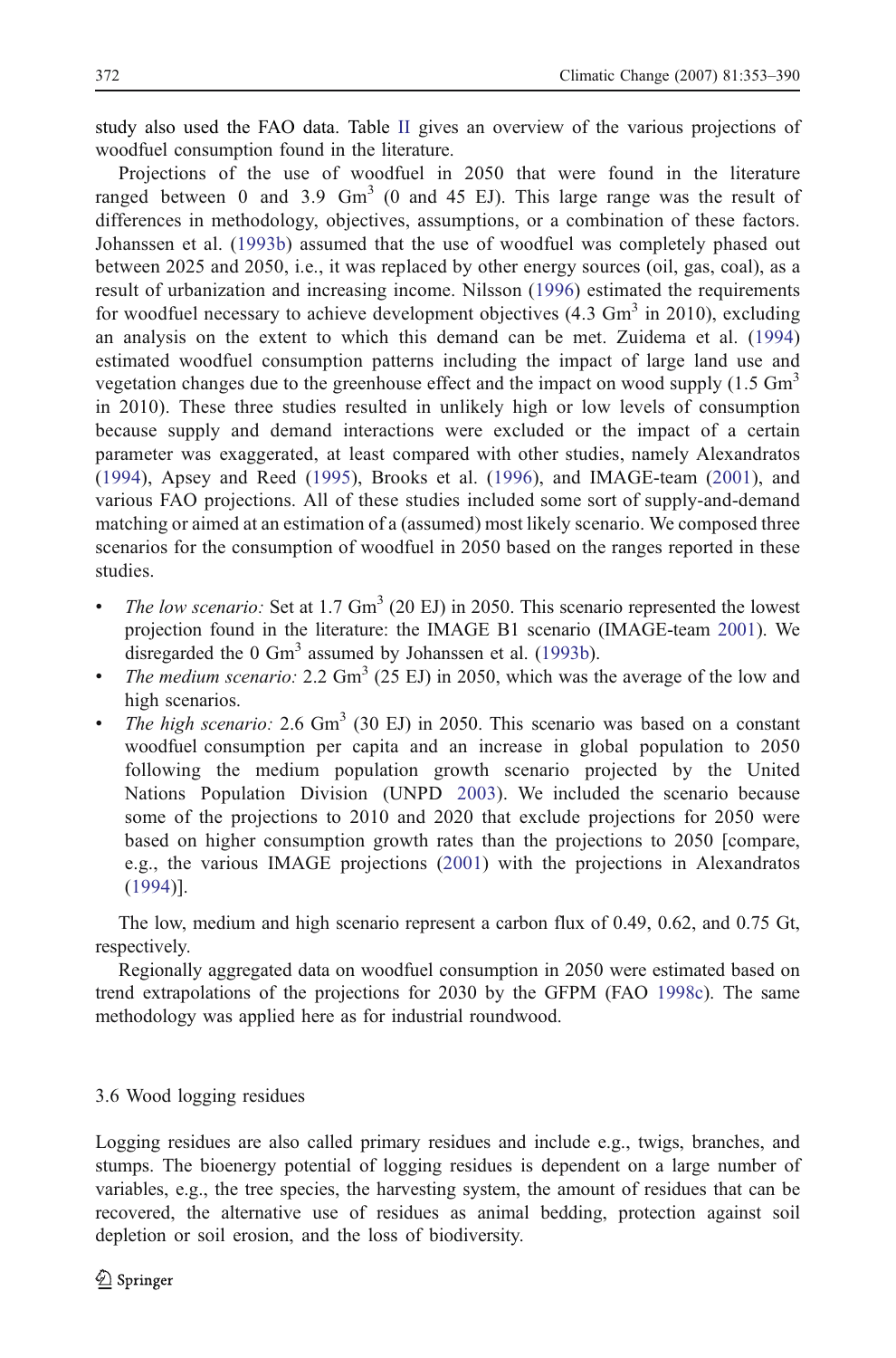<span id="page-20-0"></span>Considering the large number of factors involved and the lack of detailed data on most of them, no detailed assessment of the availability of residues for bioenergy was carried out. Instead, we used formula [2](#page-34-0) in the [Appendix](#page-34-0), which includes data on:

- The harvest of roundwood from forests and plantations. Logging residues from trees outside forests were excluded because trees outside forests are scattered over the land area and thus limit the amount of residues that can be recovered realistically. Moreover, we did not want to overestimate the bioenergy potential of logging residues.
- The logging residue generation ratio  $(h)$ . This is the ratio between the amount of residues generated and the amount of wood harvested. The residue generation ratio for industrial roundwood was set at 0.6 (FAO [1990;](#page-35-0) Hall et al. [1993\)](#page-35-0). Other researchers reported comparable figures, ranging from 0.65 to 0.82 (Kauppi et al. [1992\)](#page-36-0). The same residue generation ratio was assumed for woodfuel. For woodfuel, however, we acknowledge that the whole tree is suitable for energy use and thus the whole tree may be harvested. Harvesting and processing entire trees may, however, be impractical, particularly in the case of commercial woodfuel production in Africa and specifically in charcoal production. Consequently, h varies per region and the energy potential from logging residues may, therefore, be overestimated, but this is uncertain because no region specific data are available.
- The logging residue recoverability fraction  $(hr)$ . This is the fraction of generated residues that can be realistically harvested. Values found in the literature for industrial roundwood logging range from 25% (Hall et al. [1993\)](#page-35-0) to 50% (Johanssen et al. [1993b](#page-36-0)). The recoverability fraction was set at 25% in this study to avoid an overestimation of the bioenergy production potential. The same value was used for woodfuel logging residues.

# 3.7 Wood processing residues

Processing residues are also called secondary residues and include e.g., sawdust, woodchips, and black liquor. The energy potential of secondary residues is dependent on a variety of factors like the efficiency of the process, the amount of residues that can be realistically gathered, and the alternative use of residues as pulpwood, animal bedding, or woodfuel. It goes beyond the scope of this study to analyze in detail the potential of wood processing residues. As a result, we used formula [3](#page-34-0) in the [Appendix](#page-34-0) to calculate the potential. It includes data on:

- The consumption of industrial roundwood and woodfuel.
- The wood processing residue generation fraction  $(p)$ . This is the fraction of consumed wood that is converted into residues during the processing of wood. Hall et al. [\(1993](#page-35-0)) reported a wood processing residue generation fraction of 0.5. Other studies mentioned comparable figures: 0.42 and 0.60 were reported by Heath et al. [\(1996](#page-36-0)) and Plantinga and Birdsey ([1993\)](#page-36-0), 0.45 to 0.55 for sawmills and plywood plants by the FAO [\(1990](#page-35-0)), and 0.50 for sawn wood and 0.58 for pulpwood by Plantinga and Birdsey [\(1993](#page-36-0)) in Sohngen and Sedjo ([2000\)](#page-37-0). The World Resources Institute reported a figure of 0.30 for the best sawmills in Europe and the USA and 0.7 for many developing countries (GFTN/WWF [2000\)](#page-35-0). This study used 0.5 as the wood processing residue generation fraction, due to a lack of region specific data.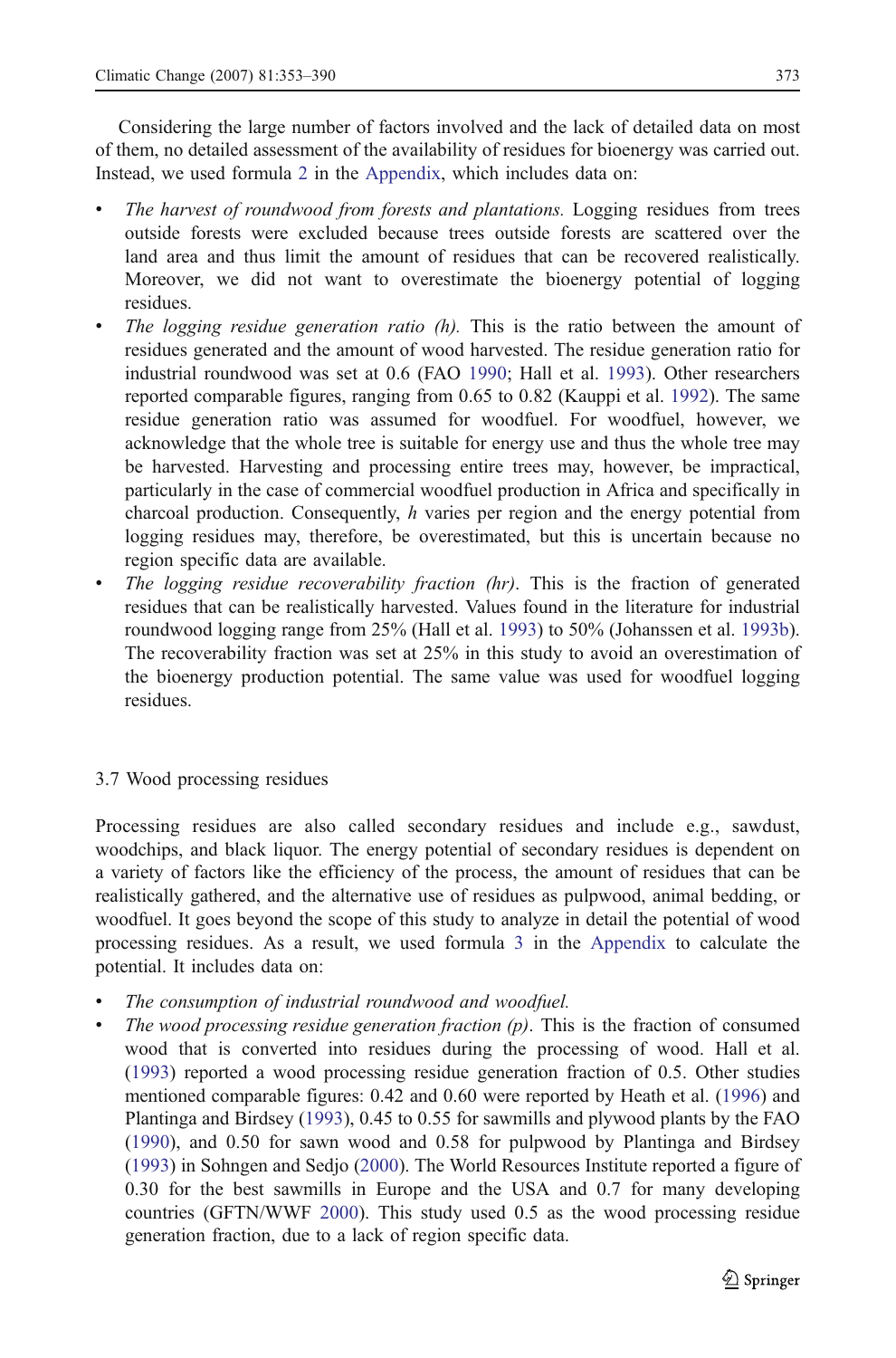<span id="page-21-0"></span>

| TURNING THE THE SCIENCE OF THE SCIENCE OF THE POST OF THE CONTROL OF THE CONTROL OF THE CONTROL OF THE CONTROL OF THE CONTROL OF THE CONTROL OF THE CONTROL OF THE CONTROL OF THE CONTROL OF THE CONTROL OF THE CONTROL OF THE |              |                |                         |                |                         |                         |                |                                                                                                                                                                                                                                |
|--------------------------------------------------------------------------------------------------------------------------------------------------------------------------------------------------------------------------------|--------------|----------------|-------------------------|----------------|-------------------------|-------------------------|----------------|--------------------------------------------------------------------------------------------------------------------------------------------------------------------------------------------------------------------------------|
| Source                                                                                                                                                                                                                         | 1990s<br>Mid | 2000           | 2010                    | 2020           | 2030                    | 2040                    | 2050           | Method                                                                                                                                                                                                                         |
| Apsey and Reed (1995) <sup>ª</sup><br>Alexandratos (1994)<br>FAO (1995)                                                                                                                                                        | 1,940        | 2,090          | 2,325<br>2,380<br>2,400 | 2,607          |                         |                         |                | N/a<br>$\sum_{i=1}^{n}$<br>$\sum_{i=1}^{n}$                                                                                                                                                                                    |
| Brooks et al. (1996) higher GDP growth<br>Brooks et al. (1996) lower GDP growth                                                                                                                                                |              | 1,900<br>1,900 | 1,980<br>1,940          | 2,030<br>1,930 | 2,030<br>1,880          | 2,060<br>1,850          | 2,100<br>1,860 | Economical supply demand matching: demand is<br>projected based on GDP projections; supply is                                                                                                                                  |
| Brooks et al. (1996) constant per capita<br>consumption                                                                                                                                                                        |              | 2,120          | 2,440                   | 2,730          | 3,020                   | 3,350                   | 3,710          | projected based on assumptions on price levels                                                                                                                                                                                 |
| FAO (1997b)                                                                                                                                                                                                                    | 1,736        | 1,885          | 2,052                   |                |                         |                         |                | economical equilibrium model that is used to<br>prices of 14 forest products in 180 countries<br>predict production, consumption, trade and<br>The Global Forests Product Model (GFPM)<br>(Buongiomo et al. 2003) is a dynamic |
| FAO (2003a)                                                                                                                                                                                                                    | 1,735        | 1,761          |                         |                |                         |                         |                | Historic data                                                                                                                                                                                                                  |
| FAO (2003, unpublished data), GFPM<br>model runs to 2030                                                                                                                                                                       | 1,778        | 1,828          | 2,020                   | 2,273          | 2,585                   |                         |                | GFPM, see (Buongiorno et al. 2003)                                                                                                                                                                                             |
| FAO (2000a)                                                                                                                                                                                                                    |              |                | 2,200                   |                |                         |                         |                | Based on an annual 1.4% increase in consumption<br>as projected by Alexandratos (1994)                                                                                                                                         |
| IMAGE-team (2001) <sup>b</sup> A1 scenario                                                                                                                                                                                     | 1,789        | 1,874          | 1,997                   | 2,053          |                         |                         | 1,954          | Based on a fixed fraction of the demand for                                                                                                                                                                                    |
| IMAGE-team (2001) A2 scenario                                                                                                                                                                                                  | 1,789        | 1,887          | 2,121                   | 2,306          | 2,065<br>2,416<br>1,937 | 2,028<br>2,474<br>1,840 | 2,480          | traditional biofuels, calculated by the                                                                                                                                                                                        |
| IMAGE-team (2001) B1 scenario                                                                                                                                                                                                  | 1,789        | 1,876          | 1,987                   | ,937           |                         |                         | 1,734          | TIMER (Targets Image Energy Regional) model.                                                                                                                                                                                   |
| IMAGE-team (2001) B2 scenario                                                                                                                                                                                                  | 1,789        | 1,858          | 1,933                   | 1,961          | 1,941                   | 1,868                   | 1,768          | TIMER is an economical energy supply demand model                                                                                                                                                                              |

motion of woodfuel in 2050 found in the literature (Mm<sup>3</sup>) TABLE II Selection of projections for the consumption of woodfuel in 2050 found in the literature (Mm3 **TARLE II** Selection of projections for the con-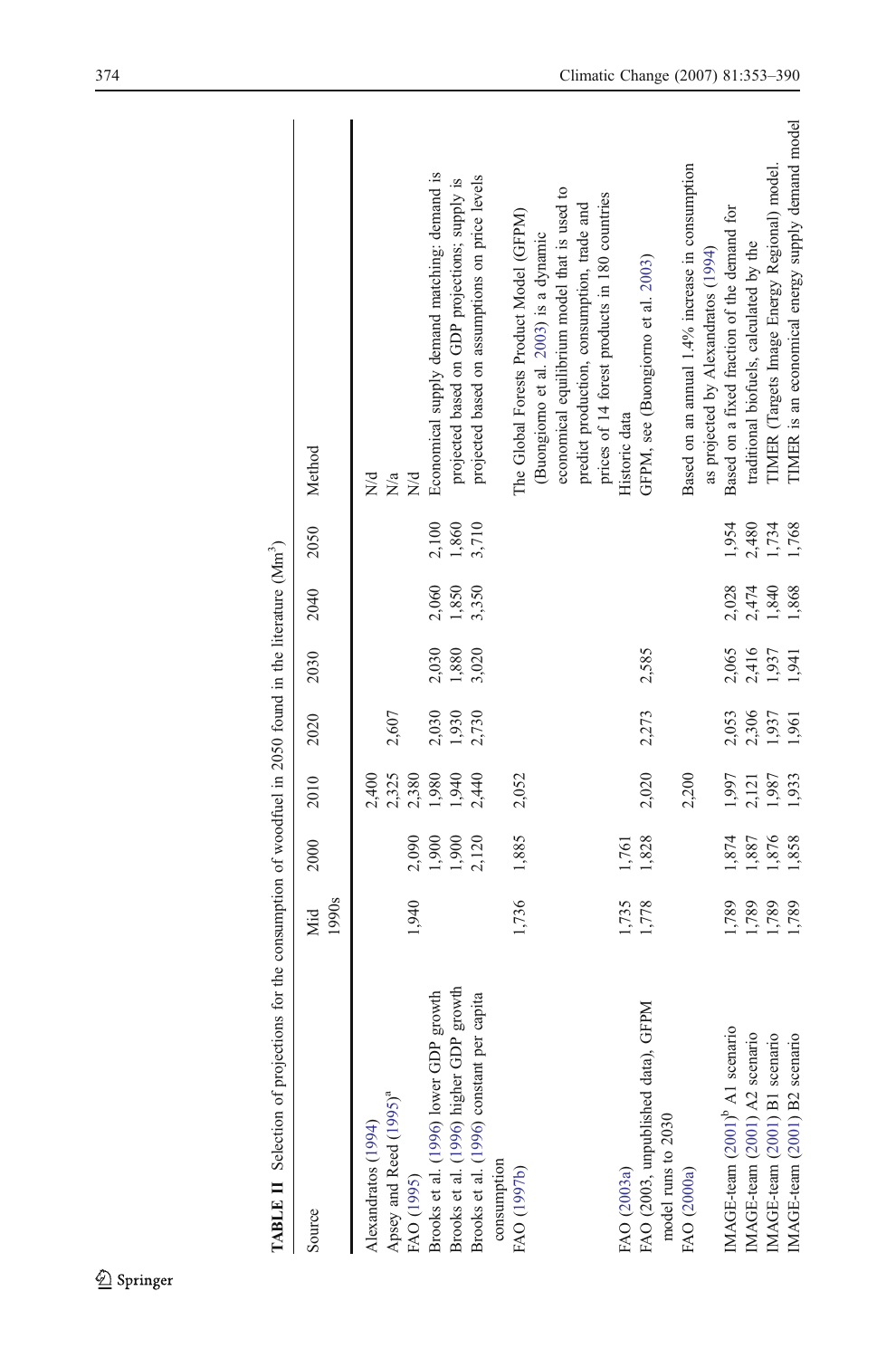| Johanssen et al. (1993b)                                                                                                                                                                                    |       |       |                |                |       | Based on the assumption that woodfuel is phased<br>between 2025 and 2050                                                                                                                                                        |
|-------------------------------------------------------------------------------------------------------------------------------------------------------------------------------------------------------------|-------|-------|----------------|----------------|-------|---------------------------------------------------------------------------------------------------------------------------------------------------------------------------------------------------------------------------------|
| Nilsson (1996)                                                                                                                                                                                              |       | 3,800 | 4,250          |                |       | necessary to achieve development objectives (taken<br>from FAO, 1981 in Nilsson (1996) multiplied<br>Based on the per capita demand for woodfuel<br>by the population projections of the United<br>Nations Populations Division |
| Sharma et al. (1992) in (Brooks et al. 1996)<br>Solomon in (Nilsson 1996)                                                                                                                                   | 2,800 | 3,050 | 3,400<br>2,520 | 3,900<br>2,920 |       | $\frac{a}{\Delta}$<br>$\overline{N}/a$                                                                                                                                                                                          |
| Whiteman et al. (1999)<br>Zuidema et al. (1994)                                                                                                                                                             | 1,802 |       | 2,210<br>1,500 |                |       | N/a; projections include the impact of large land<br>use and vegetation changes due to the<br>greenhouse effect and the impact on<br>GFPM, see (Buongiomo et al. 2003)<br>wood supply                                           |
| Constant per capita consumption                                                                                                                                                                             |       | 1,761 |                |                | 2,621 | United Nations (UNPD 2003) and historic data<br>Based on population projections of the                                                                                                                                          |
| N/a the publication is not available; N/d the methodology is not described.<br>Source: Supplemented and modified from Weiner and Victor (2000).<br><sup>a</sup> Projections given by Apsey and<br>for 2010. |       |       |                |                |       | Reed (1995) are based on a higher estimate on the present woodfuel consumption and consequently project a higher woodfuel consumption                                                                                           |

<sup>b</sup> The relatively low level of woodfuel consumption projected by the IMAGE-team compared to other projections can be explained by the relatively strong increase in income in particularly the developing countries. Income p b The relatively low level of woodfuel consumption projected by the IMAGE-team compared to other projections can be explained by the relatively strong increase in income in particularly the developing countries. Income projections from the World Bank, on which FAO projections are based, indicate a slower increase in income.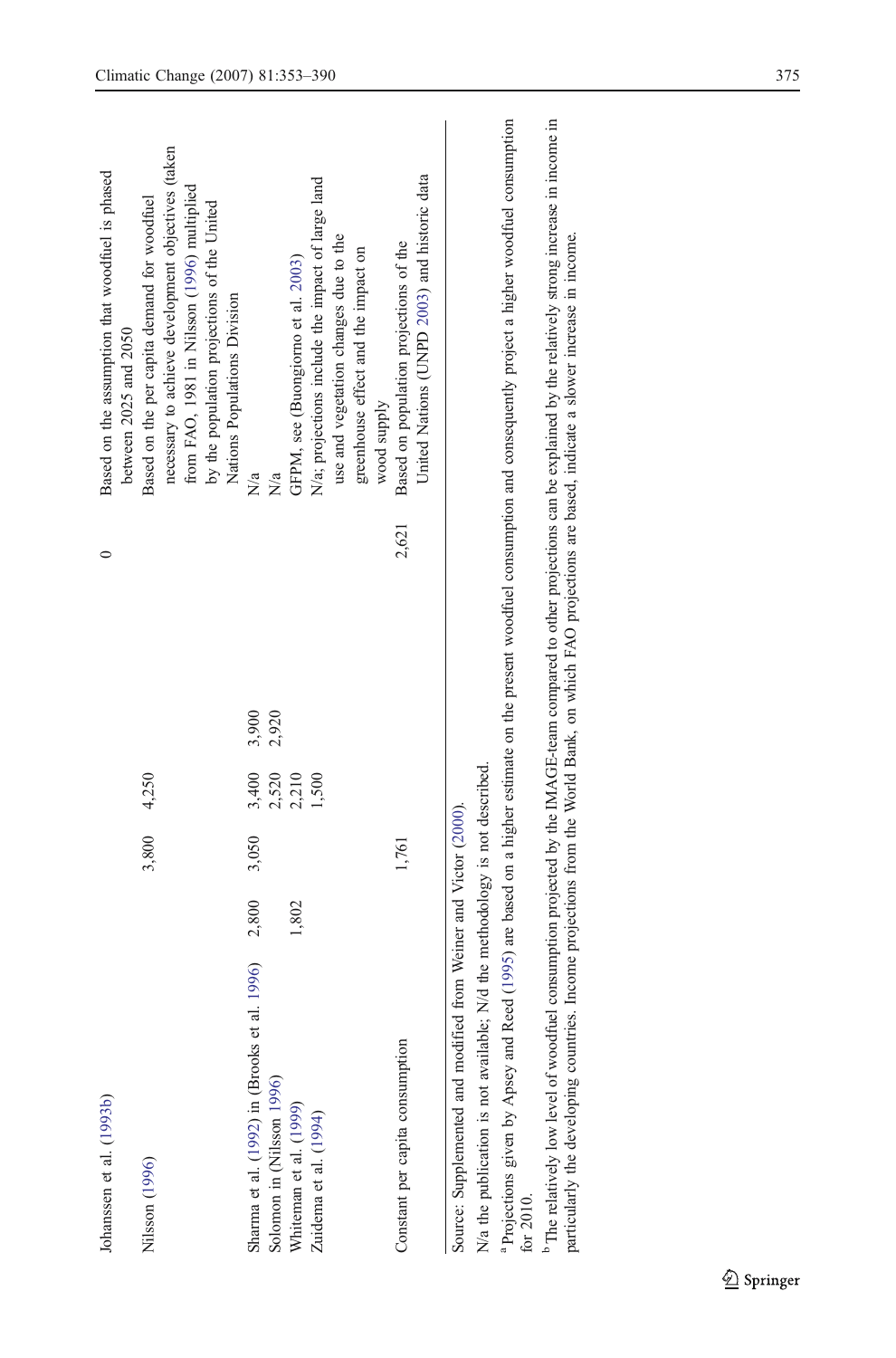<span id="page-23-0"></span>The wood processing residue recoverability fraction (pr). This is the fraction of processing residues that can be realistically collected. Data on the recoverability fraction found in the literature vary considerably: roughly from 0.33 (Hall et al. [1993](#page-35-0)) to 0.75 (Johanssen et al. [1993b;](#page-36-0) Williams [1995](#page-37-0)). Yamamoto and co-workers ([1999\)](#page-37-0) reported a recoverability fraction of 0.42 for sawmill residues in developing countries and 0.75 in developed countries. This study used a recoverability fraction of wood processing residues of 0.75.

# 3.8 Wood waste

In the end all forest products become available as waste, also referred to as tertiary residues (e.g., discarded furniture, demolition wood, and waste paper). An assessment of the bioenergy potential of tertiary residues requires a detailed assessment of the amount of wood products produced, their life span, the energy content, the recoverability fraction, the recycling of, e.g., waste paper. Such an assessment goes beyond the scope of this paper. In order to obtain a "first order of magnitude" estimate, therefore, we used formula [4](#page-34-0) in the [Appendix.](#page-34-0) It includes:

- The consumption of industrial roundwood.
- The wood product generation ratio (w). This is the fraction of the processed industrial roundwood that is incorporated into final wood products.  $w$  is equal to the share of the consumed industrial roundwood not included in residues, or  $1 - p$  (see Section [3.7](#page-20-0)). Nearly all wood products become available as waste after a time delay. This delay can vary from several weeks as in the case of paper to hundreds of years as in the case of construction wood.
- The wood waste residue recoverability fraction (wr). This is the fraction of waste that can be realistically harvested. No data are available for the recoverability fraction. This study set the recoverability fraction at 0.75, which is the same as the recoverability fraction of wood processing residues and municipal solid waste (e.g., Fujino et al. [1999](#page-35-0)).

# 3.9 Technological change

Despite the importance of changes in wood processing and recycling technologies, technological change is usually not specifically included in outlook studies on wood consumption. The conversion efficiency of roundwood to wood products has increased considerably during the last decades: The use of roundwood has decreased from  $3.1 \text{ m}^3$  per ton product in 1945 to 2.4 m<sup>3</sup> per ton product in 1990 (Solberg et al. [1996a](#page-37-0),[b\)](#page-37-0). The Global Fibre Supply Model (GFSM) of the FAO included data on the efficiency of wood conversion for various products; however, these values were fixed in time (FAO [1998b](#page-35-0)). Table [III](#page-24-0) shows data derived from the GFSM for the conversion efficiency of roundwood to various wood products in different regions of the world in 1998. The data are regional averages based on national data and are weighed on the basis of the production volume. The bottom row shows the conversion efficiency based on the best available technology, which was the value obtained in countr(y)(ies) with the highest efficiency. Table [III](#page-24-0) also shows the potential reduction of roundwood input if the currently installed technologies are replaced by the best available technologies.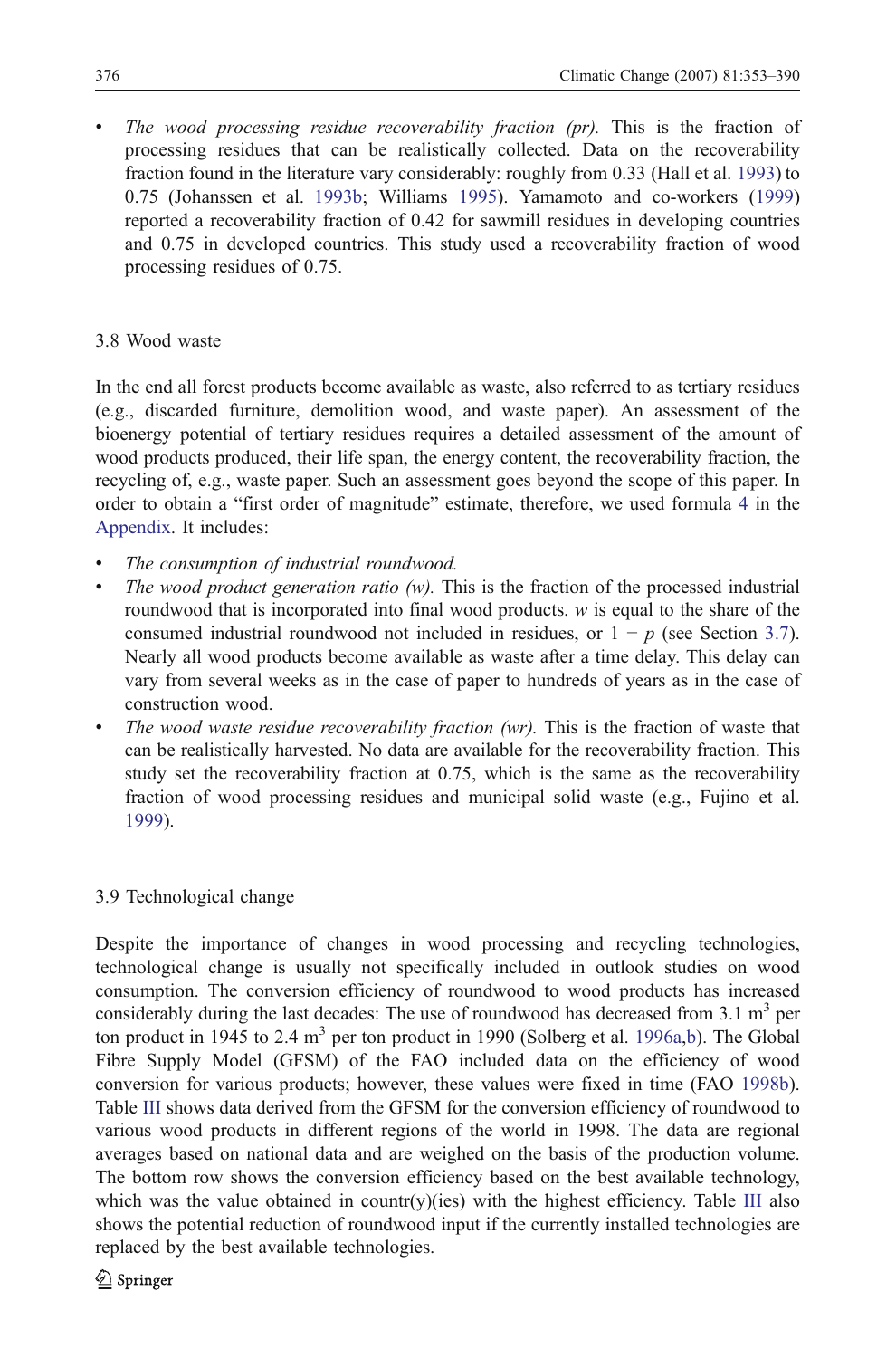<span id="page-24-0"></span>

| Roundwood to dimension       | wood<br>Sawn | Reduction<br>$(\%)$ | wood<br>Pulp    | Reduction<br>(° <sub>0</sub> ) | Particle<br>board   | Reduction<br>$($ % $)$ | board<br>Fibre   | Reduction<br>$(\%)$ | Mechanical<br>pulp | Reduction<br>(%) | Chemical<br>pulp | Reduction<br>$(\%)$      |
|------------------------------|--------------|---------------------|-----------------|--------------------------------|---------------------|------------------------|------------------|---------------------|--------------------|------------------|------------------|--------------------------|
| North America                | 51           | $\sim$              | 80              |                                | $\dot{5}$           | $\overline{c}$         | .60              | 25                  | 2.50               | ສ                | 3.50             | $\mathbf{r}$             |
| Oceania                      | 5            | $\sim$              | 89              | $\Omega$                       | 1.36                | $\overline{c}$         | 1.24             | $\infty$            | 2.19               | $\circ$          | 3.25             | $\circ$                  |
| Japan                        | .50          | $\sim$              | $\overline{80}$ | $\circ$                        | 1.20                | $\circ$                | $\overline{120}$ | $\circ$             | 2.00               | $\circ$          | 2.90             | $\circ$                  |
| West Europe                  | 1.62         | $\circ$             | .86             | $\sim$                         | 1.33                | $\overline{10}$        | $\overline{14}$  | $\overline{16}$     | 2.34               | $\overline{14}$  | 3.48             |                          |
| East Europe                  | 2.10         | 50                  | 2.34            | 23                             | $\ddot{5}$          | $\overline{5}$         | 1.81             | 34                  | 2.93               | 32               | 4.14             | $\overline{\mathcal{E}}$ |
| C.I.S. & Baltic              | 1.87         | 22                  | 2.15            | $\overline{16}$                | 1.68                | 29                     | 1.79             | 33                  | 2.68               | 25               | 3.94             | 25                       |
| <b>States</b>                |              |                     |                 |                                |                     |                        |                  |                     |                    |                  |                  |                          |
| Sub-Saharan Africa           | 2.52         | $\overline{4}$      | 3.69            | 5                              | $\ddot{\mathrm{s}}$ | 35                     | 2.14             | 4                   | 3.77               | 47               | 4.80             | 4                        |
| Caribbean &                  | 2.08         | 29                  | 2.28            | ಸ                              | 1.66                | 28                     | 1.78             | 33                  | 3.08               | 35               | 4.13             | 29                       |
| Latin America                |              |                     |                 |                                |                     |                        |                  |                     |                    |                  |                  |                          |
| Middle East &                | 1.70         | ≏                   | 2.20            | $\frac{8}{2}$                  | 1.50                | $\overline{c}$         | 1.62             | 26                  | 3.00               | 33               | 4.21             | 22                       |
| North Africa                 |              |                     |                 |                                |                     |                        |                  |                     |                    |                  |                  |                          |
| East Asia                    | 1.84         | $\overline{c}$      | 93              | ∼                              | 46                  | $\frac{8}{2}$          | 1.55             | 22                  | 2.89               | ಸ                | 3.73             | $\overline{c}$           |
| South Asia                   | 1.76         | 17                  | 96              | $\infty$                       | 1.47                | $\frac{8}{2}$          | 1.55             | 23                  | 2.90               | $\overline{5}$   | 3.86             | 19                       |
| World                        | 1.70         | 13                  | .88             | ↤                              | $-45$               | 17                     | 1.56             | 23                  | 2.50               | $\approx$        | 3.54             | 16                       |
| Best available<br>technology | 147          |                     | 80              |                                | 1.20                |                        | 1.20             |                     | 2.00               |                  | 2.00             |                          |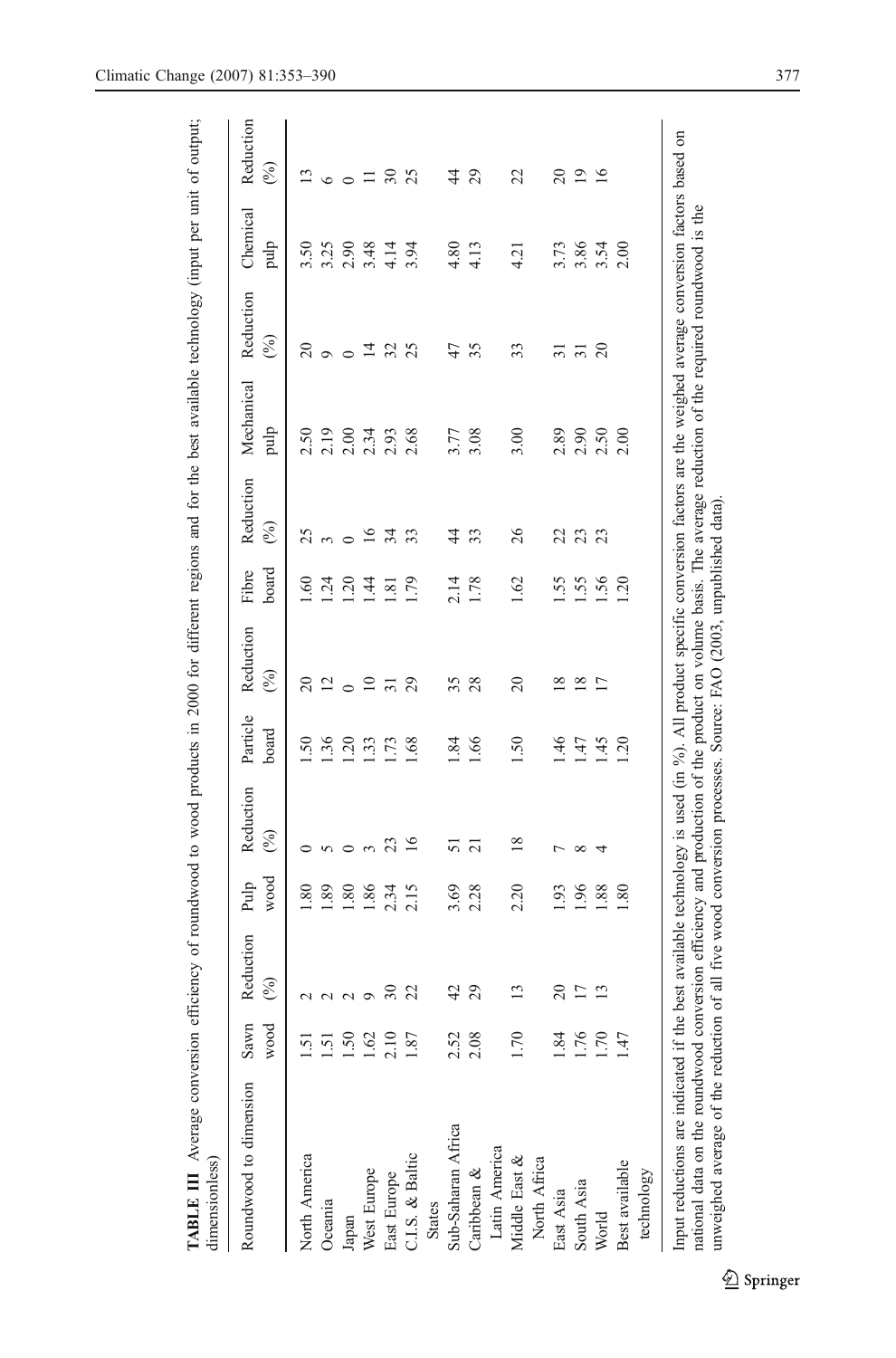Finally, Table [III](#page-24-0) presents the potential to increase the efficiency of wood processing and its potential impact on the demand for wood. The data show that even without further technological developments, i.e., other than the implementation of the best available technologies that exist today, there is a considerable potential to reduce the demand for industrial roundwood. Globally, the demand for wood could decrease by 16% if the best available technology were applied. The calculated decrease of 16% was the average unweighed decrease in wood demand for the six production processes included in Table [III](#page-24-0). Regional figures ranged from 0% in Japan to 44% for Sub-Saharan Africa.

The growth in the demand for wood may be reduced further by various other technologies and technology-driven developments. These include:

- Increasing the utilization of recycled wood fibers. The recycling of wood fibers was rarely explicitly included in the projections found in the literature. According to the FAO, however,  $41\% - 77\%$  of the 390 million tons of paper consumption projected for 2010 could be recycled, compared to 44% of the 120 million tons consumed in 1995 (Mabee [1998\)](#page-36-0). Feber and Gielen [\(2000](#page-35-0)) estimated that, in theory, maximum application of wood cascading and recycling could reduce the demand for wood by 45% in 2030.
- Increasing the utilization of new fiber products, such as medium density fiberboard, oriented strand board, and laminated boards. These products maximize the utilization of low grade small size fiber and have a considerable potential to temper the increase in wood demand (Solberg et al. [1996a,b](#page-37-0); Whiteman [1999](#page-37-0); GFTN/WWF [2000](#page-35-0)). Quantitative projections are not, however, available.
- New processes that expand the range of types and qualities of wood and non-wood fibers that can be processed into useful products, such as rubberwood fibers, oil palm fibers, straws, and bagasse (Pande [1998;](#page-36-0) Whiteman [1999](#page-37-0)). The potential impact on wood consumption or on the bioenergy production potential is, however, difficult to estimate.

#### 4 Results

Figure [4](#page-26-0) shows the demand for industrial roundwood and woodfuel in 1998 and the assumed demand in 2050. Figures for the supply of wood from trees outside forests, plantations, and forests are also presented.

The global consumption of wood (industrial roundwood and woodfuel) increased from 2.3 Gm<sup>3</sup> (27 EJ) in 1961 to 3.3 Gm<sup>3</sup> (38 EJ) in 2002 and was projected to increase to 3.6– 5.7 Gm<sup>3</sup> (42–66 EJ) in 2050. Slightly more than half of this consumption comprised industrial roundwood, the remaining was woodfuel. The global supply of woodfuel from trees outside forests was assumed to remain stable, namely the equivalent of 1.1  $\text{Gm}^3$  year<sup>-1</sup> (13 EJ year−<sup>1</sup> ) roundwood. Consequently, the supply of roundwood from plantations and forest growth had to increase from 2.2 Gm<sup>3</sup> (26 EJ) in 1995 to 2.5–4.6 Gm<sup>3</sup> (29–53 EJ) in 2050 in order to meet the projected demand. The supply of wood from plantations was projected to increase considerably, from 0.5 Gm<sup>3</sup> (6 EJ) in 1995 to 0.8–2.0 Gm<sup>3</sup> (9–23 EJ) in 2050. The remaining demand for wood from forests was estimated to range from 0.5 to 3.8 Gm<sup>3</sup> year<sup>-1</sup> (6 to 44 EJ year<sup>-1</sup>), whereby these values represent two extreme scenarios: a low demand/high plantation establishment scenario and a high demand/low plantation establishment scenario. In the case of a medium demand/medium plantation scenario, the demand was calculated to be 2.5  $\text{Gm}^3 \text{ year}^{-1}$  (28 EJ year<sup>-1</sup>).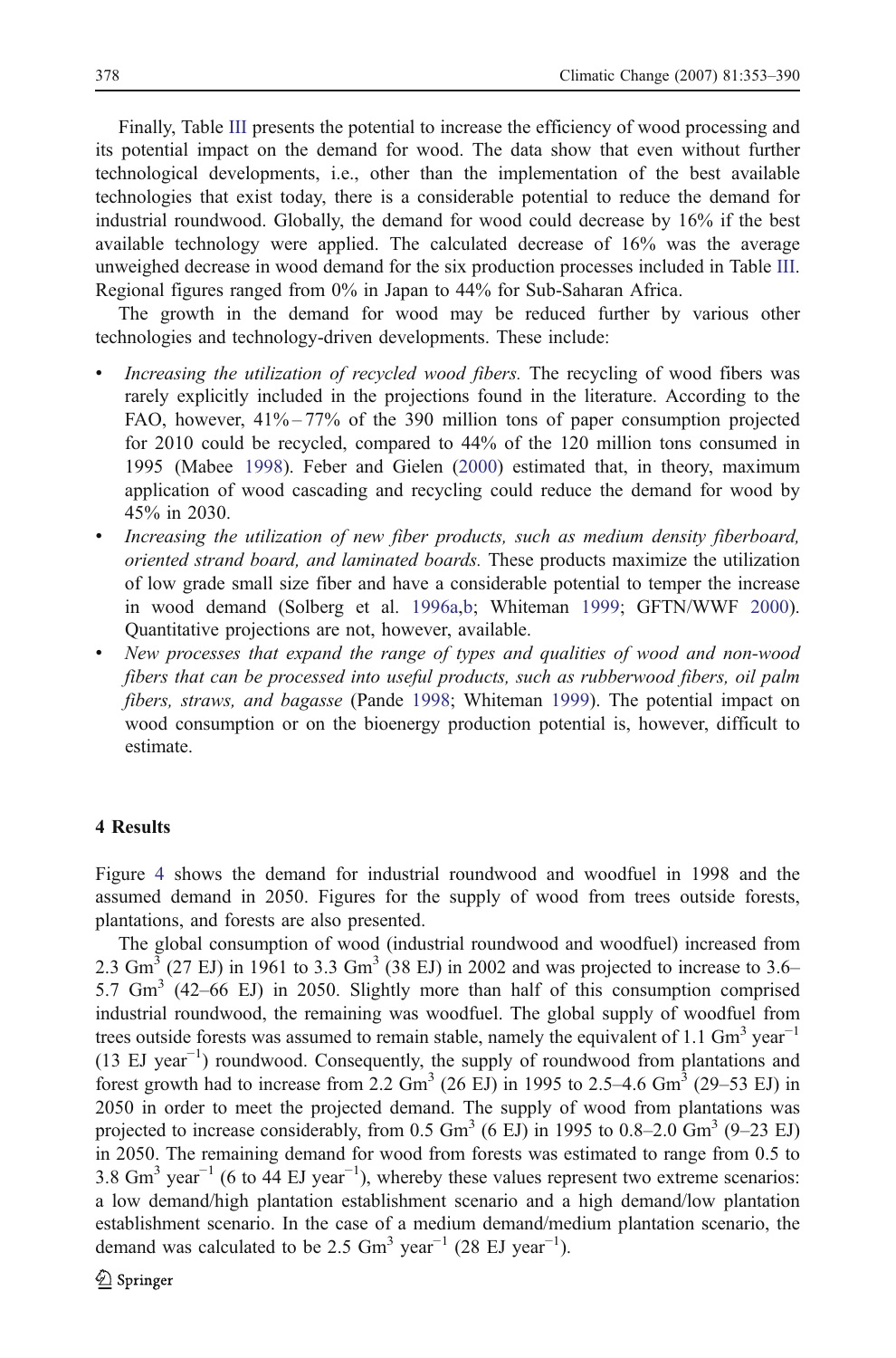<span id="page-26-0"></span>

Figure 4 Demand for industrial roundwood and woodfuel in 1998 and 2050, the supply of wood from plantations and trees outside forests in 1998 and 2050, and the potential supply of wood from forests in 2050 based on the theoretical, technical, economical, economical–ecological, and ecological supply potentials of wood from forests (including deforestation; in EJ).

The theoretical potential of the 2050 wood supply from forests, excluding protected areas, was calculated to be 8.5  $\text{Gm}^3$  year<sup>-1</sup> (99 EJ year<sup>-1</sup>) including deforestation and 9.6  $\text{Gm}^3$ year<sup>-1</sup> (112 EJ year<sup>-1</sup>) excluding deforestation. When protected areas were included, the potential rose 15% and 13%, respectively. These figures excluded the growth of leaves, twigs, needles, etc. When this type of biomass was also included, then the total gross annual increment of woody biomass increased 67%, which is equivalent to 14  $\text{Gm}^3$  year<sup>-1</sup> (165 EJ year<sup>-1</sup>) including deforestation and 16 Gm<sup>3</sup> year<sup>-1</sup> (186 EJ year<sup>-1</sup>) excluding deforestation. The carbon content of these quantities is 4.1 and 4.6 Gt, respectively. Spurr ([1979,](#page-37-0) in Sundquist [2003](#page-37-0)) reported that the net primary productivity of forests equals 13 Gt. For comparison: the total worldwide net primary productivity is estimated at 60 Gt C year<sup>-1</sup> and the total net ecosystem productivity (net primary productivity minus losses from the decomposition of organic material) was estimated at 10 Gt C year<sup>-1</sup> (Watson et al. [2001](#page-37-0)). The technical potential of the 2050 wood supply was estimated to be 8.0 Gm<sup>3</sup> (92 EJ) including deforestation and  $8.9 \text{ Gm}^3$  (103 EJ) excluding deforestation. The economical potential in 2050 was lower:  $3.7 \text{ Gm}^3$  (43 EJ) including deforestation and  $3.9 \text{ Gm}^3$  (45 EJ) excluding deforestation, which is in line with the results of other authors. Hagler ([1995\)](#page-35-0) and Sundquist ([2003\)](#page-37-0), for example, estimated that forests can support a sustainable long-term harvest of 3.7 Gm<sup>3</sup> (43 EJ) and 4.3 Gm<sup>3</sup> year<sup>-1</sup> (50 EJ year<sup>-1</sup>), respectively. Their data did, however, exclude the production of leaves, needles, and twigs. When this production and the logging residue generation ratio and the logging residue recoverability fraction as defined in Section [3.6](#page-19-0) were included, then the economical potential increased by 17%. When the ecological criteria were also included, then the potential supply from forests in 2050 was limited to 1.8  $\text{Gm}^3$  (21 EJ) including deforestation and 2.0  $\text{Gm}^3$  (23 EJ) excluding deforestation. When the supply of wood from forests was restricted by ecological criteria only, then the supply of wood was 3.1  $\text{Gm}^3$  year<sup>-1</sup> (36 EJ year<sup>-1</sup>) including deforestation and 3.6  $\text{Gm}^3 \text{ year}^{-1}$  (42 EJ year<sup>-1</sup>) excluding deforestation.

The data in Figure 4 show that the theoretical, technological, economical, and ecological potential supplies of wood from forests in 2050 (including deforestation) are, in general, large enough to fulfill the projected demand for wood from forests. The surplus forest growth available for bioenergy production was calculated by subtracting the demand for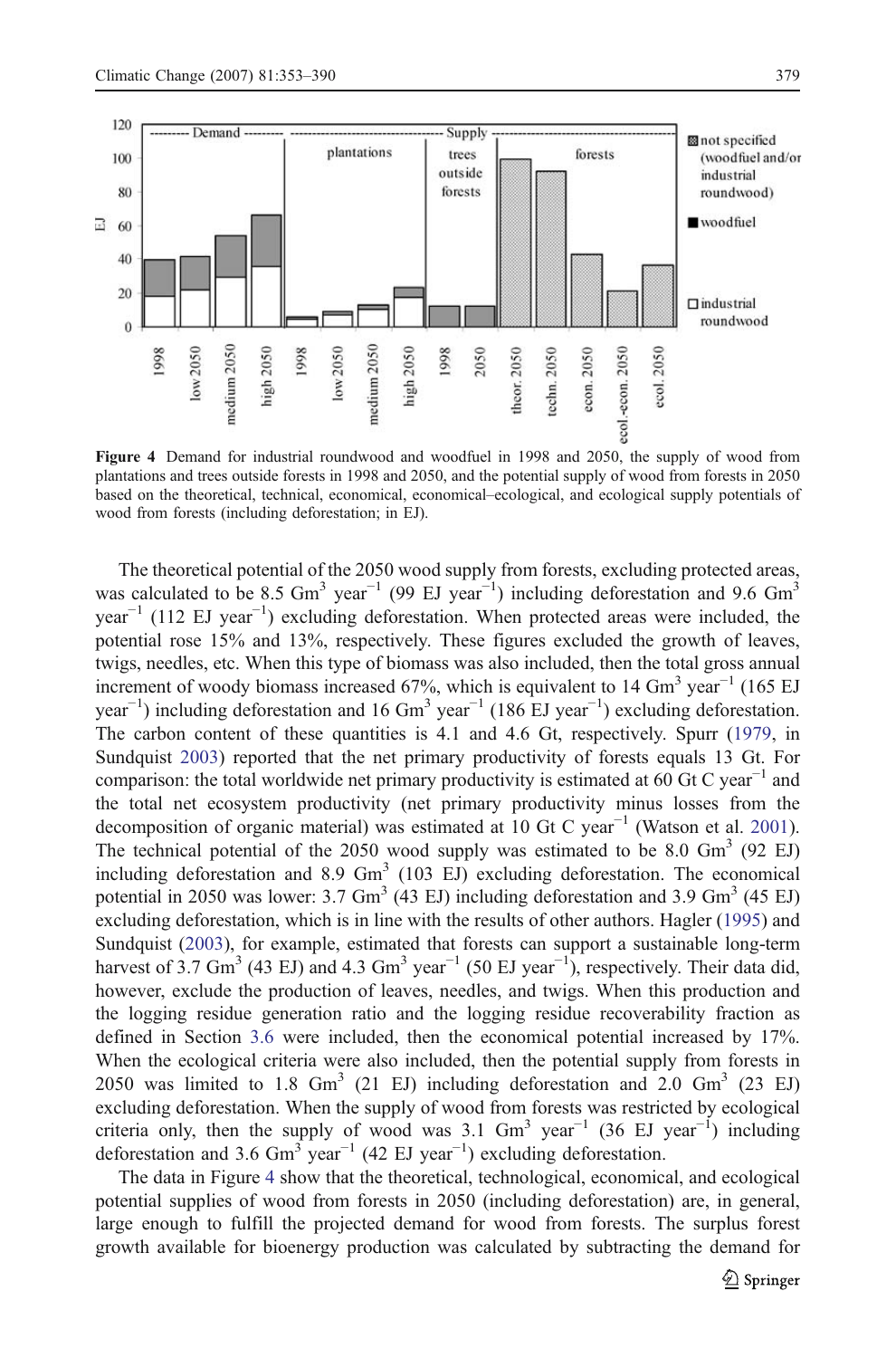<span id="page-27-0"></span>

Figure 5 Regional demand and supply of industrial roundwood and woodfuel in 2050 and the potential for bioenergy production from surplus forest growth and residues and waste (based on a medium demand/ medium plantation establishment scenario; EJ). Positive values indicate the bioenergy production potential from surplus forest growth and residues, negative values indicate the sources of the domestic supply of wood.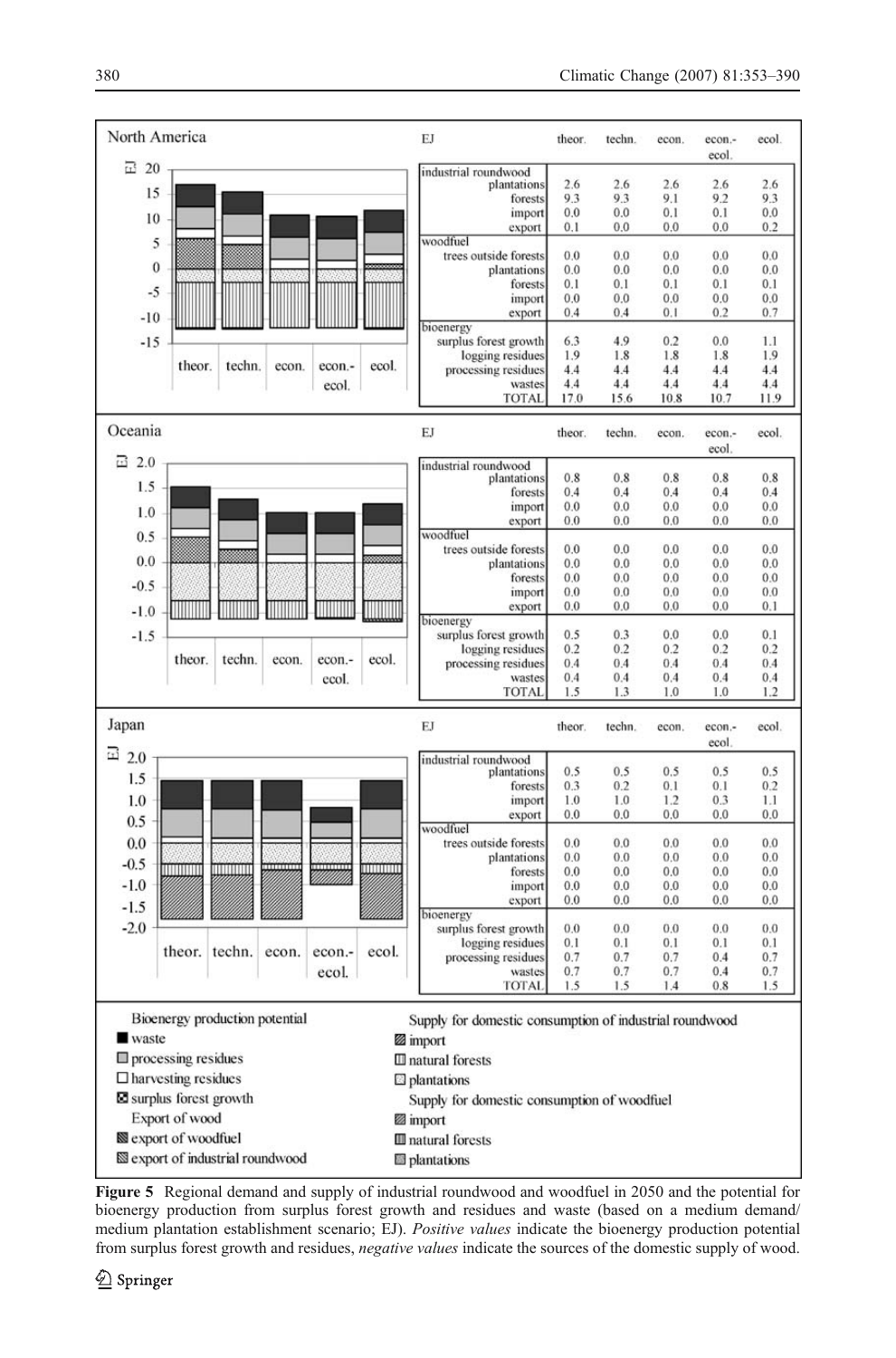

Figure 5 (continued)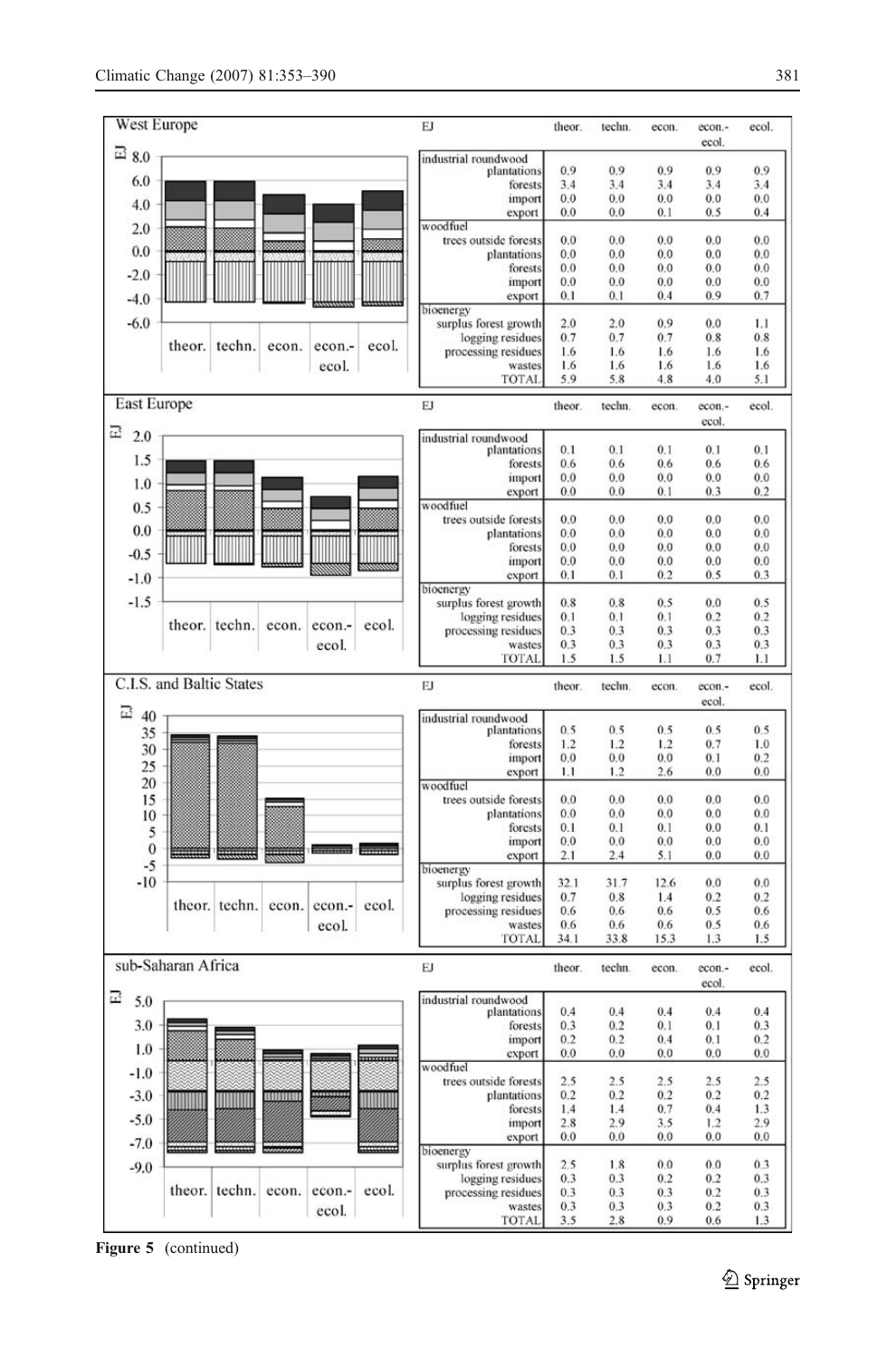

Figure 5 (continued)

 $\mathcal{Q}$  Springer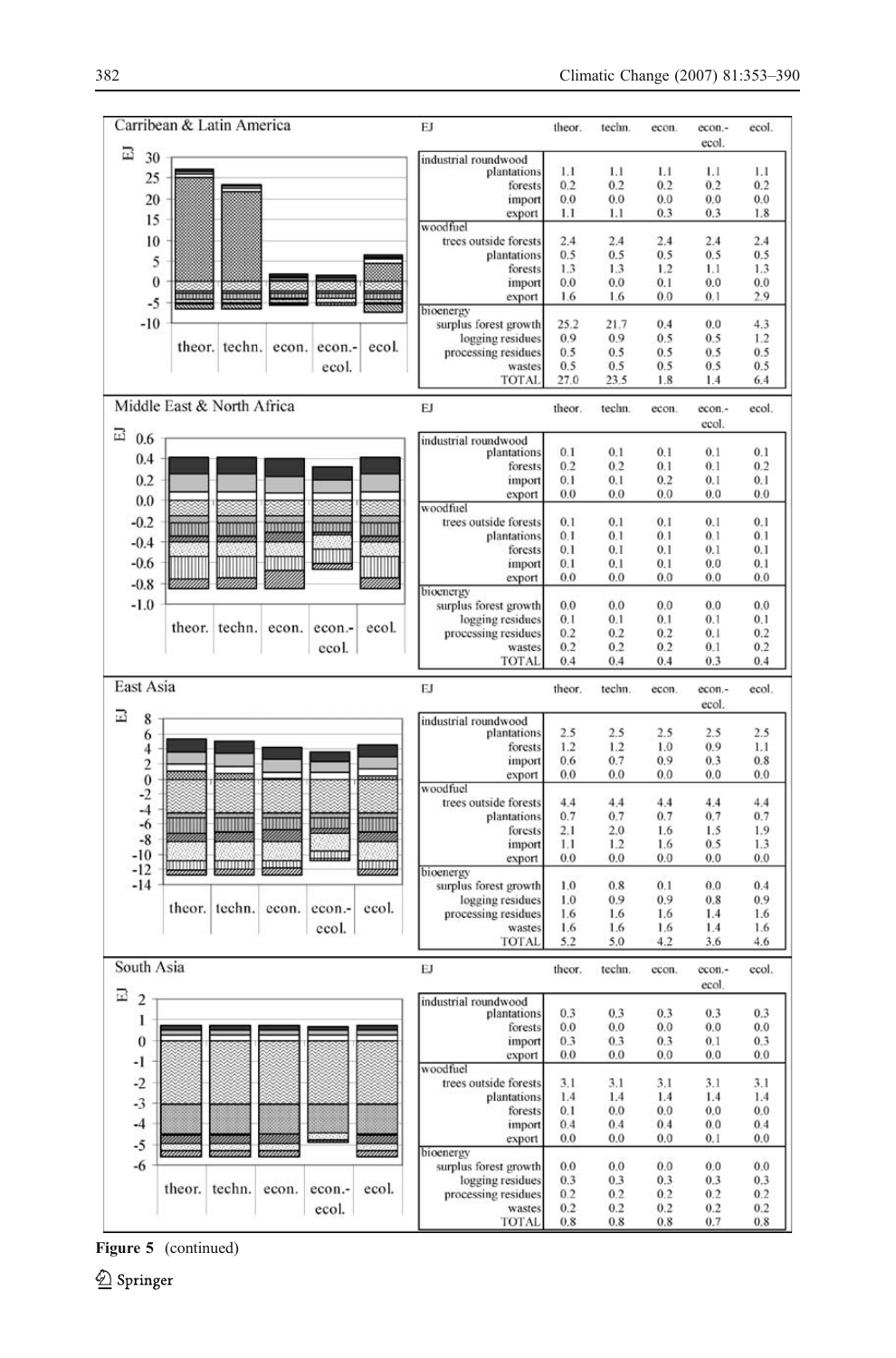

Figure 5 (continued)

wood from forests from the total forest growth. The surplus theoretical forest growth available for bioenergy production was then estimated to range from 4.7  $\text{Gm}^3$  (54 EJ) to 8.0 Gm<sup>3</sup> (93 EJ), depending on the combination of the demand (low, medium, high) and the plantation establishment (low, medium, high) scenarios. Based on a medium demand/ medium plantation scenario, the theoretical surplus forest growth was estimated to be 6.1  $\text{Gm}^3$  year<sup>-1</sup> (70 EJ year<sup>-1</sup>). The surplus forest growth based on the technical potential ranged from 4.1 to 7.4  $\text{Gm}^3$  year<sup>-1</sup> (48 and 86 EJ year<sup>-1</sup>). Assuming a medium demand/ medium plantation scenario, the technical potential was valued at 5.5  $\text{Gm}^3$  year<sup>-1</sup> (64 EJ year−<sup>1</sup> ). When twigs and leaves were included and the wood processing residue recoverability fraction excluded, the surplus theoretical and technical forest growth increased 67%. The surplus forest growth (including deforestation) based on the 2050 economical, ecological, and economical–ecological potentials ranged from 0 to 3.2  $\text{Gm}^3$ (37 EJ), 0 to 2.6  $\text{Gm}^3$  (30 EJ), and 0 to 1.3  $\text{Gm}^3$  (15 EJ), respectively. Wood supply shortages may arise, depending on the plantation establishment scenario, the demand scenario, and the potential of the biomass from forests: up to 2% of the total demand for wood may not be met if the economical potential is considered, up to 13% in the case of the ecological potential, and up to 35% in the case of the economical–ecological potential (including deforestation). When the medium demand/medium plantation establishment scenario was applied, the surplus forest growth based on the economical and ecological potentials of forest growth in 2050 were calculated to be 1.3  $\text{Gm}^3$  (15 EJ) and 0.7  $\text{Gm}^3$ (8 EJ), respectively. When the economical–ecological potential was considered, a shortage of 13% of the global demand for wood was calculated, i.e., 0.6  $\text{Gm}^3$  (7 EJ).

The total potential of residues available for bioenergy in 2050 was calculated to be 1.8– 3.0  $\text{Gm}^3$  (21–35 EJ), depending on the demand and the supply of wood. Based on a medium demand/medium plantation establishment scenario, the potential of residues was 2.4 Gm<sup>3</sup> year<sup>-1</sup> (28 EJ year<sup>-1</sup>). Of this potential, 39% consisted of processing residues, 39% waste, and 22% logging residues.

Figure [5](#page-27-0) gives an overview of the projected regional demand and supply of wood and the potential for bioenergy from residues and surplus forest growth in 2050. The results were based on the medium demand/medium plantation establishment scenario and included deforestation. Like above, the surplus forest growth available for bioenergy production was calculated by subtracting the demand for wood from forests from the total forest growth. The demand for wood from forests was calculated as the domestic demand for wood minus the domestic supply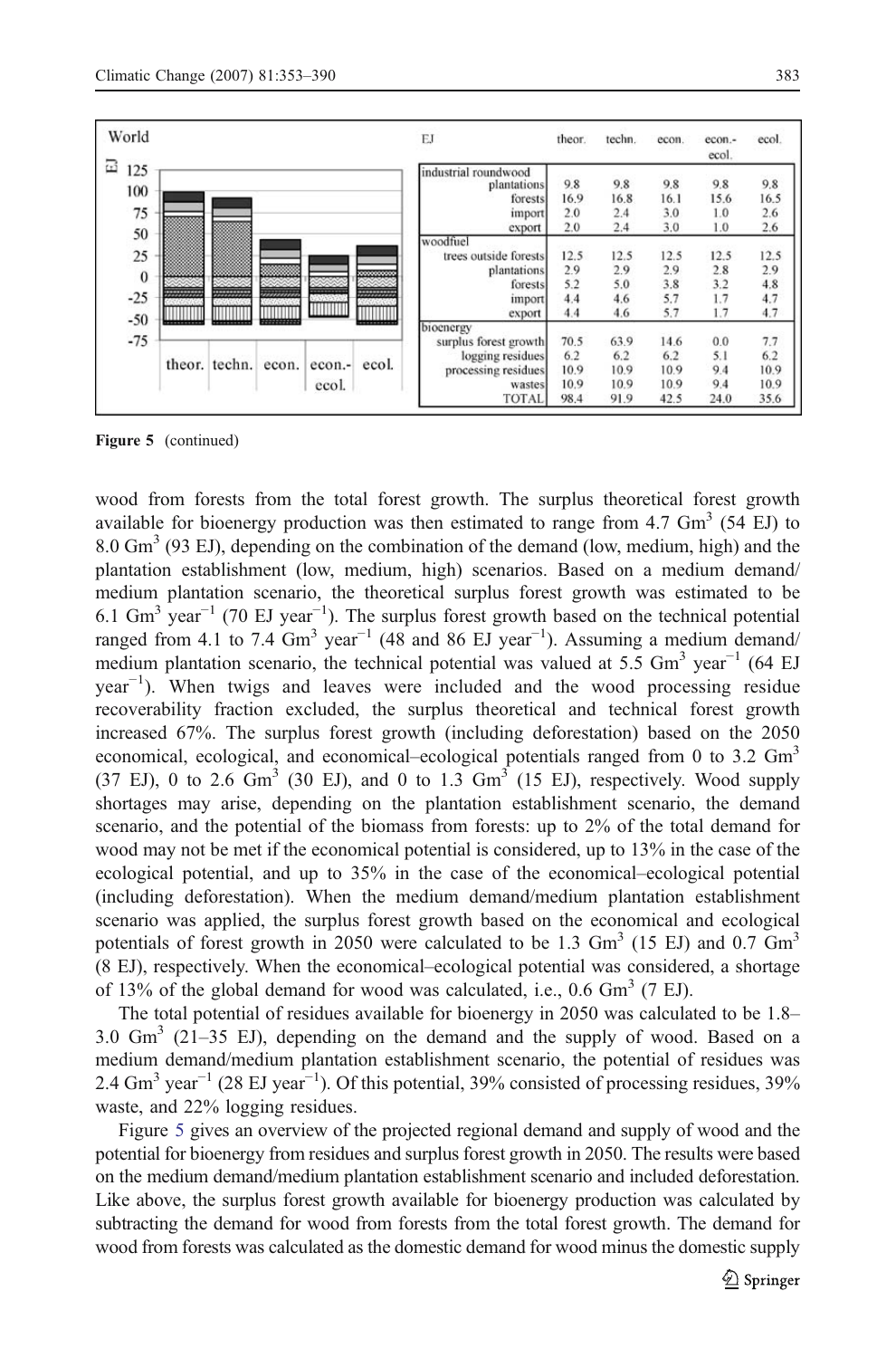of wood from plantations, minus the domestic supply of trees outside forests, plus exports to compensate for wood shortages in forest scarce regions. Figure [5](#page-27-0) presents the demand for wood in negative values and the bioenergy production potentials in positive values.

Figure [5](#page-27-0) also shows that the bulk of the technical and theoretical bioenergy potentials of surplus forest growth came from the C.I.S and Baltic States, the Caribbean and Latin America, and, to a lesser extent, North America and West Europe. The economical potential of surplus forest growth came mainly from the C.I.S and Baltic States, while the ecological–economical potential came mainly from West Europe, Eastern Europe, and the Caribbean and Latin America. The annual theoretical, technical, economical, ecological– economical, and ecological surplus forest growth in the C.I.S and Baltic States were estimated to be 2.8  $\text{Gm}^3 \text{ year}^{-1}$  (32 EJ year<sup>-1</sup>), 2.7  $\text{Gm}^3 \text{ year}^{-1}$  (32 EJ year<sup>-1</sup>), 1.1  $\text{Gm}^3$ year<sup>-1</sup> (13 EJ year<sup>-1</sup>), 0 Gm<sup>3</sup> year<sup>-1</sup> (0 EJ year<sup>-1</sup>), and 0 Gm<sup>3</sup> year<sup>-1</sup> (0 EJ year<sup>-1</sup>), respectively. The data show that although the C.I.S. and Baltic States region had large surplus supplies of forest growth available at present economical market prices for timber, the realization of this potential required the logging of previously undisturbed forests. Only ca. 3% of the forest area, however, was disturbed in the C.I.S and Baltic States. The region with the second lowest share of disturbed forest area was the Caribbean and Latin America (42%). The Caribbean and Latin America region was projected to have theoretical, technical, ecological potentials of surplus forest growth of 2.0  $\text{Gm}^3$  (23 EJ), 1.9  $\text{Gm}^3$ (22 EJ), and 0.4  $\text{Gm}^3$  (4 EJ), respectively, in 2050. The economical potential of surplus forest growth was 32 Mm<sup>3</sup> year<sup>-1</sup> (0.4 EJ year<sup>-1</sup>). The regions with the highest ecological– economical potential supply of wood were North America and West Europe, but the supply in these regions was needed for domestic consumption.

It was projected that the other regions had a very limited potential of surplus forest growth. For example, the 2050 theoretical and technical surpluses in sub-Saharan Africa were calculated to be only 218 Mm<sup>3</sup> (2.5 EJ) and 156 Mm<sup>3</sup> (1.8 EJ), respectively, and there was virtually no surplus with regard to the other types of potentials. This was due to the combination of high woodfuel consumption and low annual forest growth per hectare (less than half of that of South America). The domestic supply of wood in Japan, South Asia, and the Middle East and North Africa was projected as probably being insufficient to meet the projected demand. If this were true, then these regions would have to depend on imports to meet their demand in 2050. East Asia had no 2050 potentials of surplus forest growth because of a lack of forest resources in combination with an increasing demand for woodfuel and industrial roundwood. When deforestation was excluded, the amount of forest growth available for bioenergy increased. This was particularly true for Sub-Saharan Africa and the Caribbean and Latin America. The theoretical and technical potentials of surplus forest growth in these regions increased by half. The surplus forest growth in the industrialized countries also increased as a result of reduced exports to forest-scarce regions. The global picture remained roughly the same, however: the theoretical and technical potential supplies of wood from forests were large enough to meet the demand for wood from forests in 2050. Yet, economical and ecological criteria could reduce the amount of wood harvested from forests and thus result in wood shortages in 2050.

The supply of wood processing residues originated particularly from regions with high levels of industrial roundwood consumption, i.e., mainly North America, West Europe, East Asia, and the C.I.S. and Baltic States. The same was true for the potential supply of bioenergy from waste, such as discarded forest production, and demolition wood. The supply of logging residues was concentrated in those regions with a large demand for woodfuel and industrial roundwood in combination with a supply large enough to meet the demand (e.g., in North America and West Europe) or in regions with a large supply that is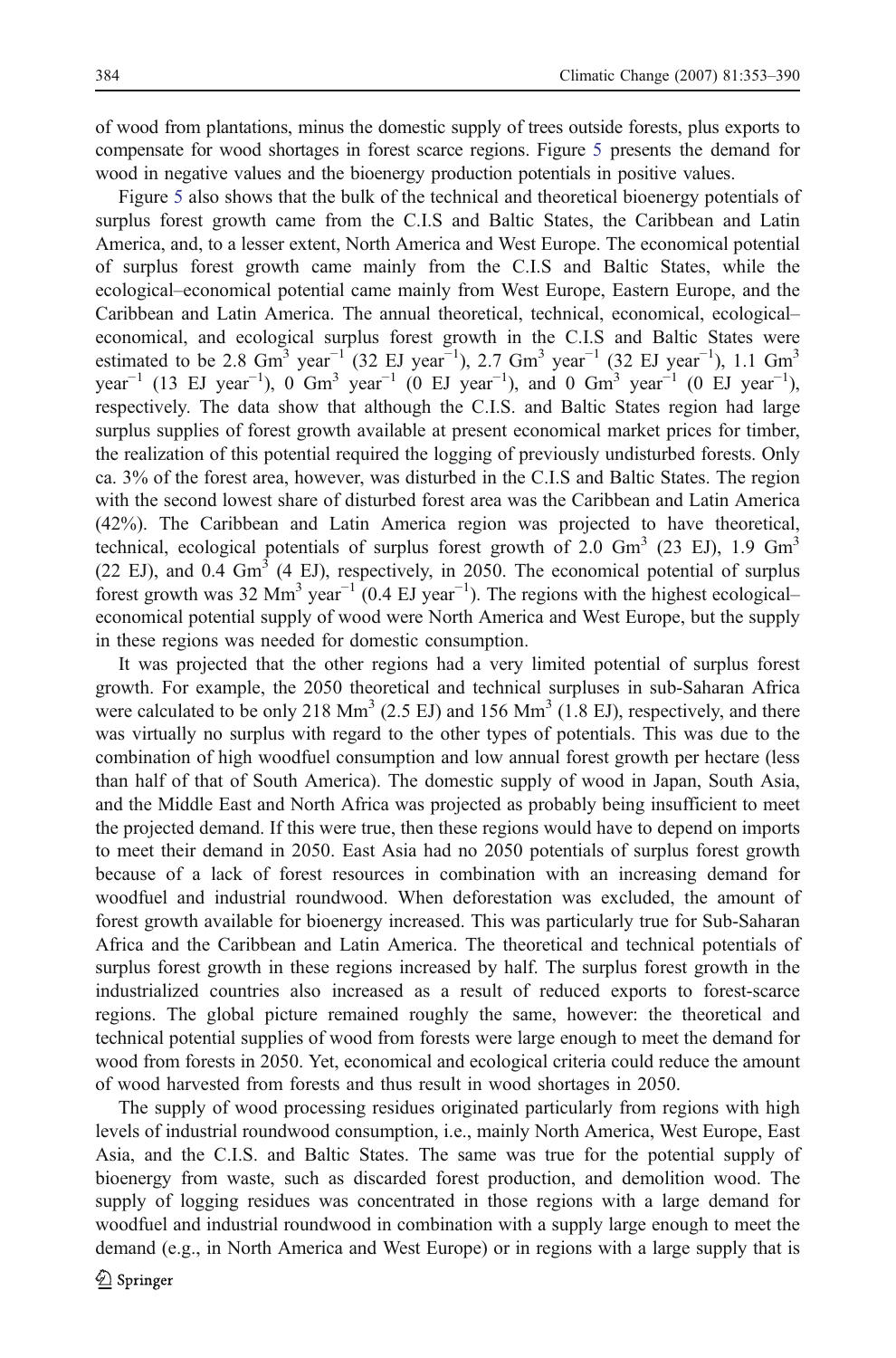used for the production and export of wood to forest-scarce regions (e.g., the C.I.S. and Baltic States and the Caribbean and Latin America).

#### 5 Discussion and conclusions

In this study a bottom-up analysis was used to determine the energy production potential of woody biomass from forestry to 2050. First, an extensive literature review was carried out to identify the key drivers that determine these potentials. Second, the key drivers are included in a spreadsheet to calculate the energy, using existing databases and scenarios derived from the literature. The results show that, in theory, the demand for woodfuel and industrial roundwood in 2050 can be met, both with and without further deforestation, although regional shortages may occur. Further, the results indicate that woody biomass from forests, plantations, trees outside forests, and wood logging and processing residues can, in theory, be a large source of bioenergy in 2050, up to 8.5  $\text{Gm}^3$  (98 EJ) including deforestation and 9.6 Gm<sup>3</sup> (111 EJ) excluding deforestation. These amounts represent a carbon content of 2.5 and 2.8 Gt, respectively. Economical and ecological criteria may, however, limit the supply of wood from forests. As a result, the economical–ecological potential of the wood supply from natural forests will be insufficient to meet the projected demand for 2050. Based on a medium demand/medium plantation establishment scenario, the total global bioenergy production potentials including deforestation of forests in 2050 were estimated to be 6.1  $\text{Gm}^3$  year<sup>-1</sup> (71 EJ year<sup>-1</sup>), 5.2  $\text{Gm}^3$  year<sup>-1</sup> (64 EJ year<sup>-1</sup>), 1.3 Gm<sup>3</sup> year<sup>-1</sup> (15 EJ year<sup>-1</sup>), 0 Gm<sup>3</sup> year<sup>-1</sup> (0 EJ year<sup>-1</sup>), and 0.7 Gm<sup>3</sup> year<sup>-1</sup> (8 EJ year−<sup>1</sup> ), based on the theoretical, technical, economical, ecological–economical, and ecological potentials, respectively, of wood supplies from forests. The most promising woody biomass suppliers were the Caribbean and Latin America (biomass from already disturbed forest areas), the C.I.S. and Baltic States (biomass from economically attractive forest areas), and, in part, North America. Other regions with some potential included West Europe (mainly residues), East Asia (mainly residues), and Sub-Saharan Africa (based on the theoretical and technical wood supplies). Japan, South Asia, and the Middle East and North Africa were projected to have wood shortages in 2050. These data correspond with those found in the literature. Fischer and Schrattenholzer ([2001](#page-35-0)), for example, reported 2050 values of 91–114 EJ for the potential supply of wood from accessible forest areas and 322–407 EJ for the total potential supply of wood from forests, both depending on the harvest intensity. Sørensen ([1999\)](#page-37-0) estimated the total wood resource in 2050 to be 358 EJ, 107 EJ of which was considered available for bioenergy.

Our results also showed that residues and waste may add an amount equivalent to 3.0 Gm3 year−<sup>1</sup> (35 EJ) roundwood, which stems mainly from the industrialized regions with high levels of wood consumption. These results are in line with data found in the literature. The potential supply of bioenergy from wood logging residues and wood processing residues in this study was estimated to be 13–22 EJ in 2050. Other researchers reported values of 10–13 EJ in the year 2025 (Hall et al. [1993](#page-35-0); Johanssen et al. [1993a](#page-36-0); Williams [1995\)](#page-37-0) and 11 EJ in 2050 (Johanssen et al. [1993a](#page-36-0); Williams [1995\)](#page-37-0).

The key factors included in this study to determine the energy production potential of woody biomass from forestry were the future demand for woodfuel and industrial roundwood, plantation establishment rates, and, in particular, the supply of wood from forests. The supply of wood from forests depends on the size of the forest area available for wood harvesting and the yield level. For most of these factors, scenarios were used that capture (at least some of) the uncertainty related to the poor quality of the data and the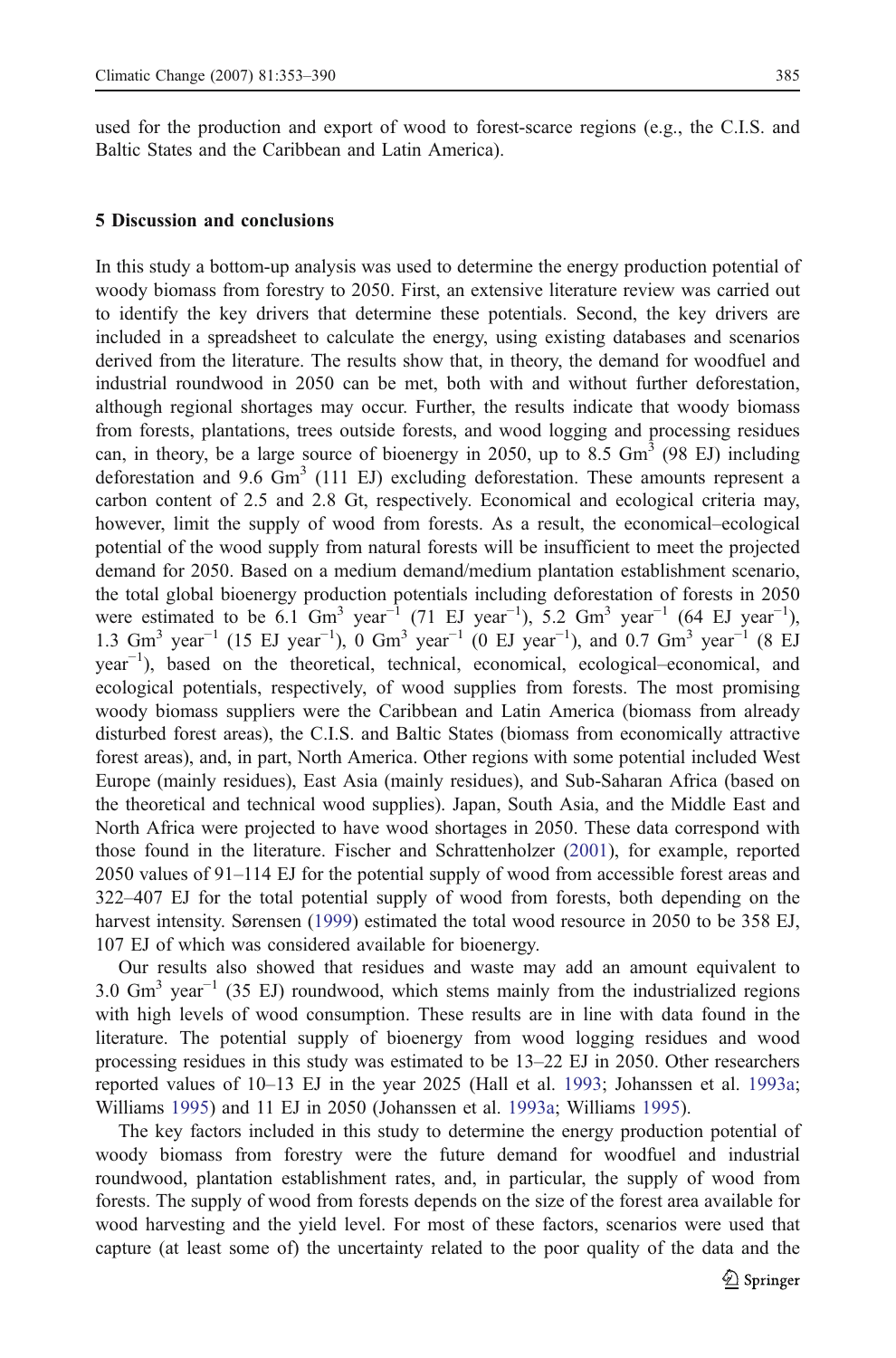uncertainty related to future developments. Data and projections on average annual longterm harvest intensity are especially uncertain for various reasons. For example, data on this issue are scarce and largely dependent on the estimates of varying degrees of reliability, and economical and ecological considerations determine the actual logging intensity. The implementation of sustainable forest management (SFM) principles in particular may put a limit on the future harvest intensity<sup>20</sup>.

We acknowledge that the methodology used in this study was based on a static approach to the demand and supply of forest growth, forest areas, wood demand, etc. In reality, complex iterative processes and feedback mechanisms related to supply-anddemand matching and the socio-economical system in general determine the penetration of bioenergy from woody biomass into the future energy mix. This applies to all markets, but particularly to a very dynamic market like the demand and supply of wood and is visible in the large range in projections of demand and supply found in the literature. In addition, technological change in the wood processing and plantation industries may increase the global bioenergy potential. No attempt was made in the present study to include these dynamics because the complexity of the correlations included in the socio-economical system makes it very difficult to calculate the implementation potential of bioenergy. The results presented here, therefore, provide a rough estimate of the energy potential of woody biomass in 2050. Our approach did, however, have the advantage of being transparent: it clearly showed the key variables for the supply of energy from woody biomass. These variables are potential targets for policymakers: e.g., the plantation establishment rates, the forest areas available for wood harvesting, and the productivity (management) of these areas. The key uncertainties in this study and thus targets for further research include the supply of wood from trees outside forests, woodfuel consumption, and the impact of various theoretical, technical, economical, or ecological limitations on forest productivity and, in particular, the impact of SFM on these limitations.

Acknowledgments This study is part of the FAIR biotrade project aimed at identifying possibilities and constraints for sustainable production, processing, and trade of biomass for energy use. The FAIR biotrade project is funded by SenterNovem (Netherlands) and the energy company Essent N.V. We would like to thank Adrian Whiteman (FAO Forestry Department) for his help during various stages of the research and Warren Mabee (LIU Institute of Global Issues, University of British Columbia; formerly employed at the FAO Forestry Department) for his help using the Global Fibre Supply Model. Further, many thanks to Gert-Jan Nabuurs (Alterra, Wageningen University and Research Centre, the Netherlands) and Wim Turkenburg (Department of Science, Technology and Society, Copernicus Institute for Sustainable Development and Innovation, Utrecht University, the Netherlands) for their comments on a draft version of this paper. Also many thanks to Jim Richardson (independent consultant in forestry and bioenergy, Canada) and Leo Schrattenholzer (International Institute for Applied Systems Analysis, Austria) for reviewing this paper.

<sup>&</sup>lt;sup>20</sup> There are various definitions for SFM. We used the following definition: "The stewardship and use of forests and forest lands in a way, and at a rate, that maintains their biodiversity, productivity, regeneration capacity, vitality and their potential to fulfil, now and in the future, relevant ecological, economic and social functions, at local, national, and global levels, and that does not cause damage to other ecosystems." (MCPFE [1993\)](#page-36-0).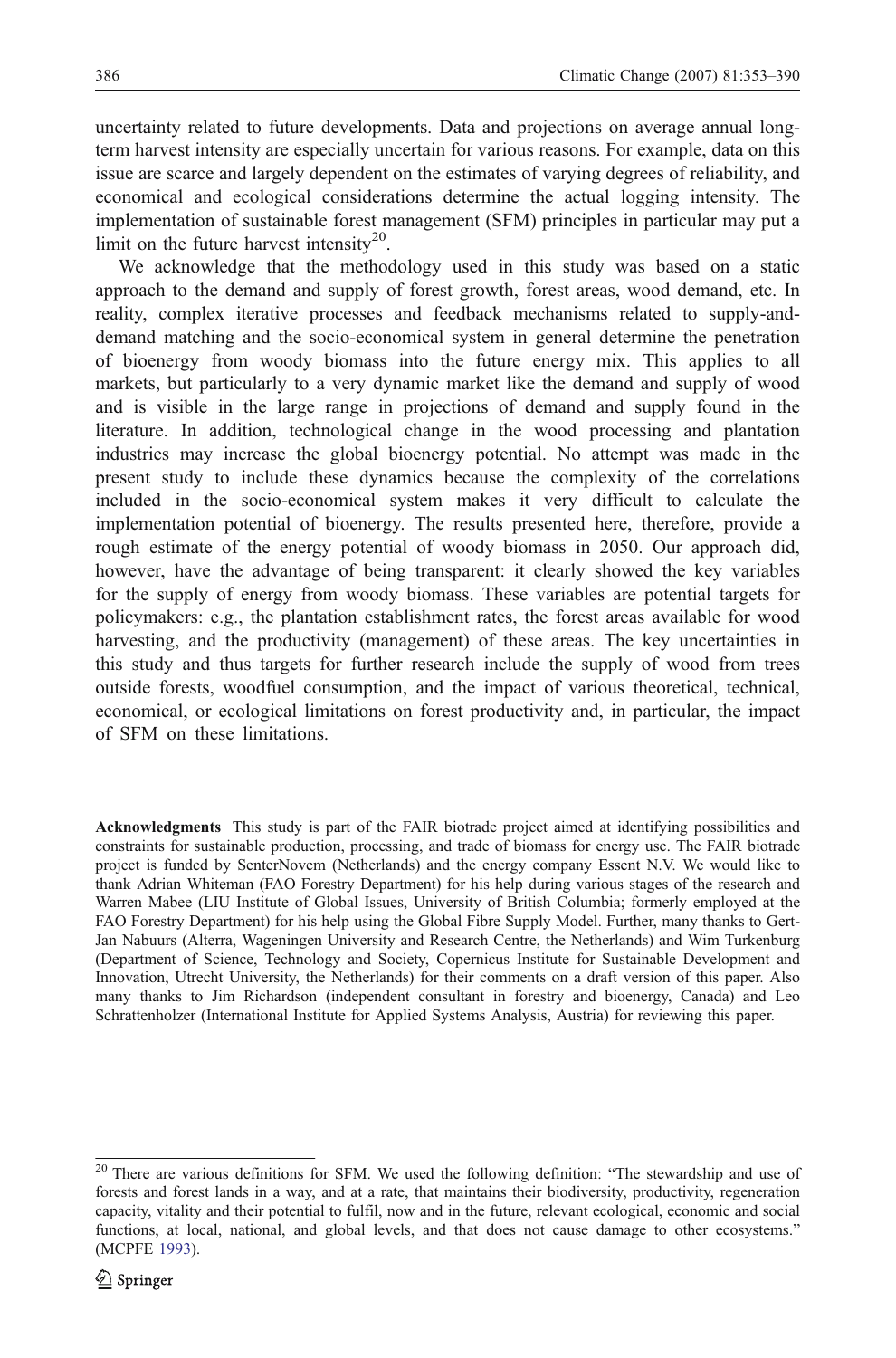## <span id="page-34-0"></span>Appendix

Equation (1). Bioenergy potential of (surplus) forest growth

$$
F = FG + PLA + TOF - IRW - WF \left[ Gm^3 \ year^{-1} \right] \text{ or } \left[ EJ \ year^{-1} \right] \tag{1}
$$

where

| F   | bioenergy potential of (surplus) forest growth              |
|-----|-------------------------------------------------------------|
| FG  | forest growth (Section $3.1$ )                              |
| PLA | production of wood from plantations (Section 3.2)           |
| TOF | production of wood from trees outside forests (Section 3.3) |
| IRW | consumption of industrial roundwood (Section 3.4)           |
| WF  | consumption of (traditional) woodfuel (Section 3.5)         |

Equation (2). Bioenergy potential of wood logging residues

$$
HR = (IRWP + WFP) \times h \times hr \left[ Gm^3 \ year^{-1} \right] \text{ or } \left[ EJ \ year^{-1} \right] \tag{2}
$$

where

| HR          | bioenergy potential of logging residues (Section 3.6)             |
|-------------|-------------------------------------------------------------------|
| <i>IRWP</i> | production of industrial roundwood from forests and plantations   |
| WFP         | production of (traditional) woodfuel from forests and plantations |
| h           | logging residue generation ratio                                  |
| hr          | logging residue recoverability fraction                           |

Equation (3). Bioenergy potential of wood processing residues

$$
PR = IRW \times p \times pr \left[ Gm^{3} \text{ year}^{-1} \right] \text{ or } \left[ EJ \text{ year}^{-1} \right] \tag{3}
$$

where

PR bioenergy potential of processing residues (Section [3.7](#page-20-0)) IRW consumption of industrial roundwood p wood processing residue generation ratio pr wood processing residue recoverability fraction

Equation (4). Bioenergy potential of discarded wood-based products

$$
WA = IRW \times w \times wr \left[ Gm^3 \ year^{-1} \right] \text{ or } \left[ EJ \ year^{-1} \right] \tag{4}
$$

where

WA bioenergy potential of wood waste (Section [3.8](#page-23-0)) IRW consumption of industrial roundwood w wood product generation ratio wr wood waste residue recoverability fraction

## References

Alexandratos N (1994) World agriculture toward 2010 – An FAO study. Wiley, Chichester, UK/United Nations Food Agricultural Organisation, Rome, Italy, p 488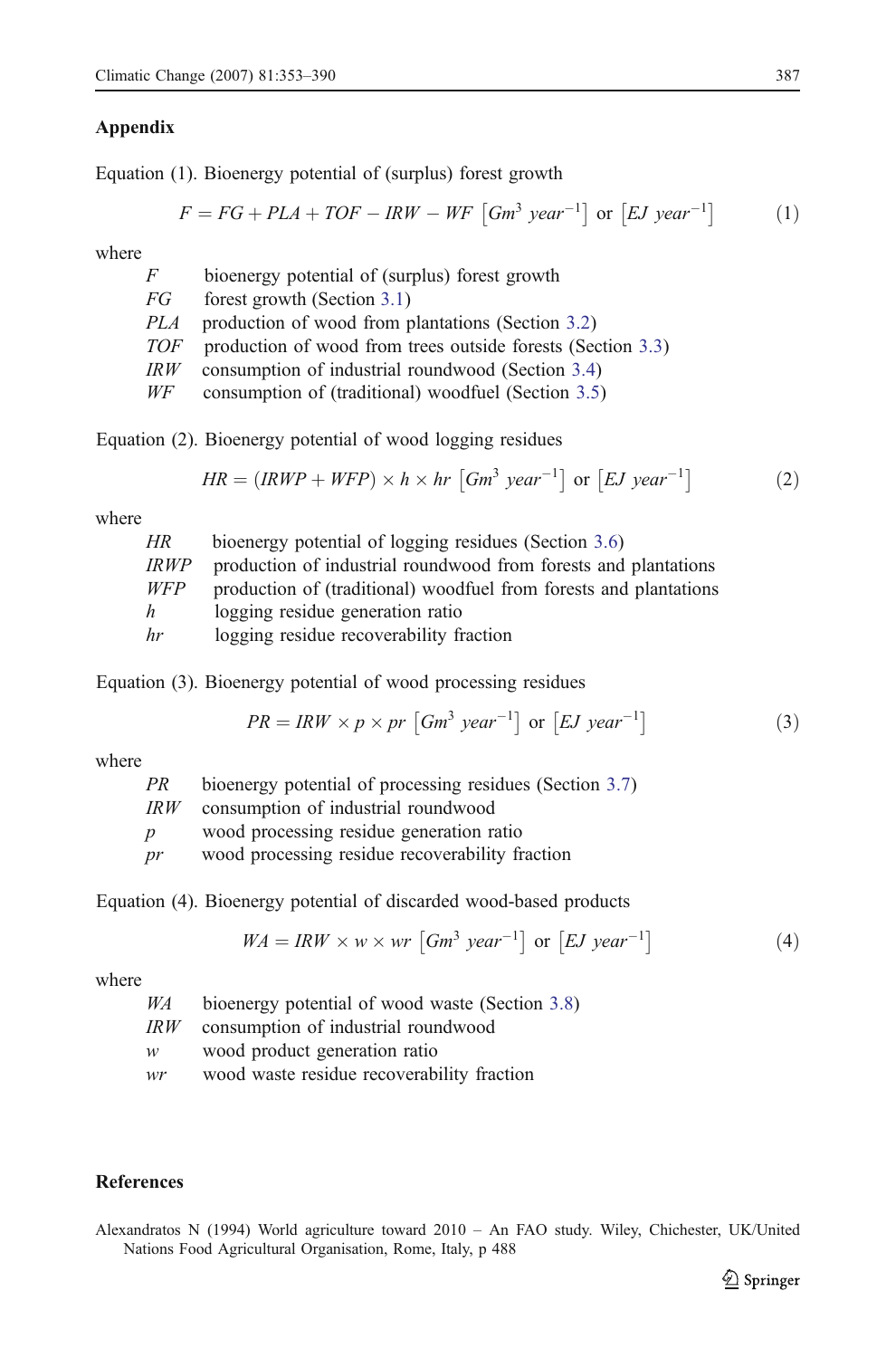- <span id="page-35-0"></span>Apsey M, Reed L (1995) World timber resources outlook, current perceptions: a discussion paper, 2nd edn. Council of Forest Industries, Vancouver, British Colombia, Canada
- Bazett M (2000) Long-term changes in the location and structure of forest industries. The World Bank/WWF Forest Alliance, Washington, District of Columbia, USA, p 23
- BC (2005) British Columbia's Mountain Pine Beetle Action Plan 2005–2010. Government of British Columbia, Ministry of Forests and Range, Victoria, Canada, p 24
- Brooks D, Pajuoja H, Peck TJ, Solberg B, Wardle PA (1996) Long-term trends and prospects in world supply and demand for wood. Long-term trends and prospects in world supply and demand for wood and implications for sustainable forest management. B. Solberg, European Forest Institute, Joensuu, Finland, pp 75–106
- Brown S, Lim B, Schlamadinger B (1998) Evaluating approaches for estimating net emissions of carbon dioxide from forest harvesting and wood products. IPCC/OECD/IEA Programme on National Greenhouse Gas Inventories. Meeting Report. Dakar, Senegal, Dakar, Senegal, p 48
- Buongiorno J, Zhu S, Zhang D, Turnerand J, Tomberlin D (2003) The global forest product model. London, United Kingdom. Academic Press, London, UK
- Dixon RK, Brown S, Houghton RA, Solomon AM, Trexler MC, Wisniewski J (1994) Carbon pools and flux of global forest ecosystems. Science 263(5144):185–190
- FAO (1990) Energy conservation in the mechanical forest industries. United Nations Food Agricultural Organisation, Rome, Italy
- FAO (1995) Forestry statistics today and for tomorrow, 1945–1993: 2010. United Nations Food Agricultural Organisation, Rome, Italy
- FAO (1997a) Proceedings of the XI World Forestry Congress, 13–22 October. United Nations Food Agricultural Organisation, Antalya, Turkey
- FAO (1997b) Provisional outlook for global forest products consumption, production and trade to 2010. United Nations Food Agricultural Organisation, Rome, Italy, p 390
- FAO (1997c) Regional study on wood energy today and tomorrow in Asia. United Nations Food Agricultural Organisation, Bangkok, Thailand, p 174
- FAO (1998a) Asia–Pacific forestry towards 2010. Report of the Asia–Pacific forestry outlook study. United Nations Food Agricultural Organisation, Rome, Italy
- FAO (1998b) Global fibre supply model. United Nations Food Agricultural Organisation, Rome, Italy
- FAO (1998c) Global forest products consumption, production, trade and prices: global forest products model projections to 2010. United Nations Food Agricultural Organisation, Rome, Italy, p 345
- FAO (1999) 14th session Committee on Forestry. United Nations Food Agricultural Organisation, Rome, Italy FAO (2000a) Agriculture: towards 2015/2030 – Technical interim report. United Nations Food Agricultural Organisation, Rome, Italy
- FAO (2000b) The global outlook for future wood supply from forest plantations. United Nations Food Agricultural Organisation, Forestry Policy and Planning Division, Rome, Italy
- FAO (2001) Global forest resource assessment 2000. United Nations Food Agricultural Organisation, Rome, Italy
- FAO (2002) Trees outside forests. Towards a better awareness. United Nations Food Agricultural Organisation, Rome, Italy, p 213
- FAO (2003a) FAO Stat Database. United Nations Food Agricultural Organisation, Rome, Italy. Retrieved from <http://apps.fao.org/page/collections>
- FAO (2003b) World agriculture: towards 2015/2030. An FAO perspective. United Nations Food Agricultural Organisation. Earthscan Publications Ltd, London, UK, p 432
- FAO (2005) Global forest resource assessment 2005. Key findings, Rome, Italy. United Nations Food Agricultural Organisation, Rome, Italy
- Feber M, Gielen D (2000) Mogelijke toekomstige wereldwijde vraag naar biomassa als materiaalbron (in Dutch). Global restriction on biomass availability for import to the Netherlands (GRAIN), Utrecht, the Netherlands
- Fischer G, Schrattenholzer L (2001) Global bioenergy potentials through 2050. Biomass Bioenergy 20:151–159
- Fujino J, Yamaji K, Yamamoto H (1999) Biomass-balance table for evaluating bioenergy resources. Appl Energy 63(2):75–89
- GFTN/WWF (2000) The forest industry in the 21st century. World Wildlife Fund/Global Forest and Trade Network, Godalming, UK
- Hagler RW (1995) The global wood fiber balance: what it is, what it means? TAPPI global fiber symposium, Oct. 5–6. TAPPI Press, Chicago, USA
- Hall DO (1997) Biomass energy in industrialised countries. A view of the future. For Ecol Manag 91(1):17–45 Hall DO, Rosillo-Calle F, Williams RJ, Woods J (1993) Biomass for energy: supply prospects. In: Johansson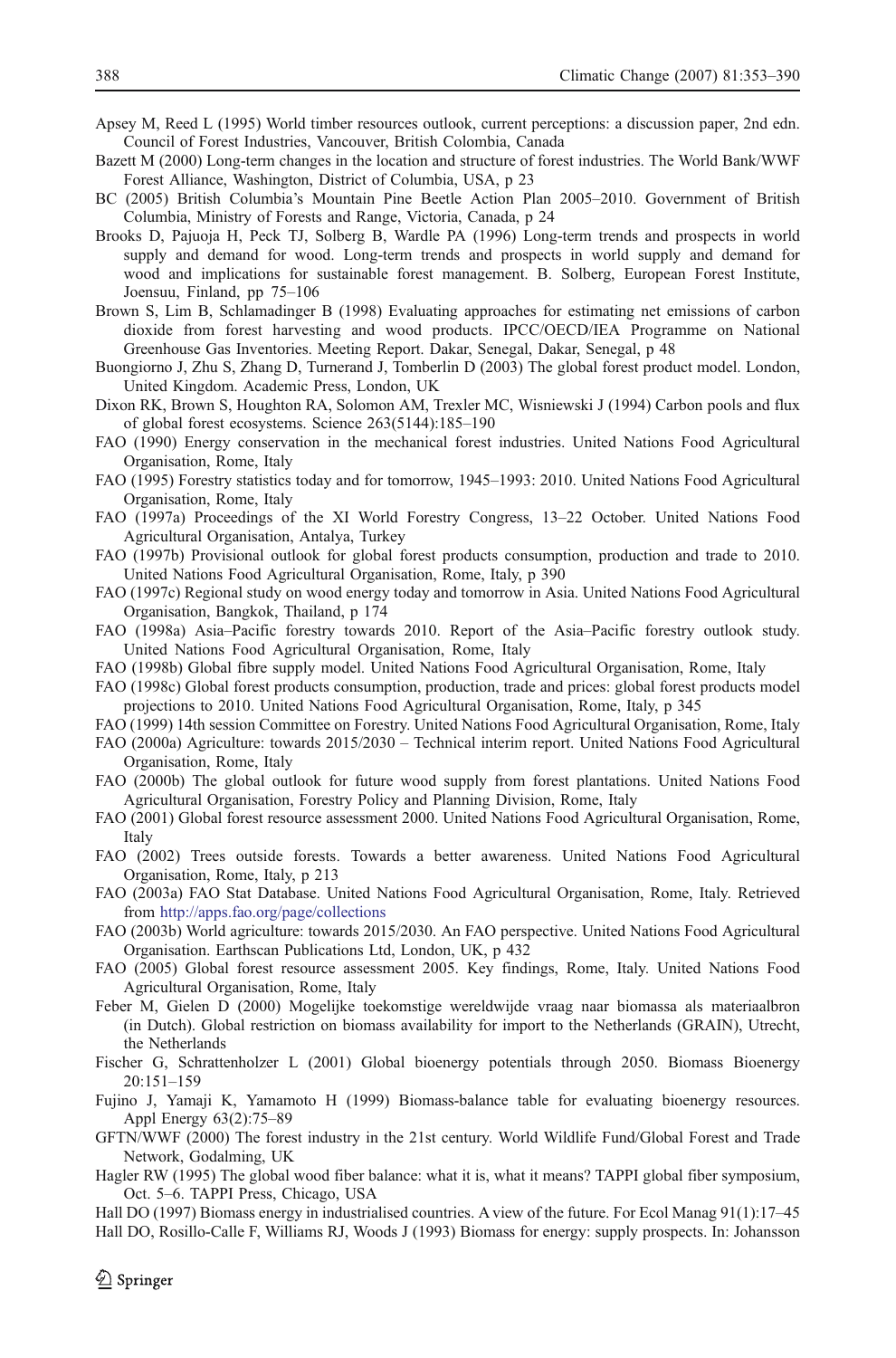<span id="page-36-0"></span>TB, Kelly H, Reddy AKN, Williams RH (eds) Renewable energy: sources for fuels and electricity. Island Press, Washington, District of Columbia, USA, pp 593–651

- Heath LA, Birdsey RA, Row C, Plantinga AJ (1996) Carbon Pools and Fluxes in U.S. Forest Products, NATO ASI Series 1(40):271–278
- Hoogwijk M (2004) On the global and regional potential of renewable energy sources. PhD thesis, Utrecht University, Utrecht, The Netherlands, p 256
- Hoogwijk M, Faaij A, Van den Broek R, Berndes G, Gielen D, Turkenburg W (2003) Exploration of the ranges of the global potential of biomass for energy. Biomass Bioenergy 25(2):119–133
- Houghton RA (1999) The annual net flux of carbon to the atmosphere from changes in land use 1850–1990. Tellus 50B:298–313
- IEA (1997) Short rotation forestry handbook. International Energy Agency and the University of Aberdeen, Wood Supply Research Group, Aberdeen, UK
- IEA (2003) Key world energy statistics 2003. International Energy Agency, Energy Statistics Division, Paris, France, p 78
- IIED (1996) Towards a sustainable paper cycle. International Institute for Environment and Development, London, UK
- IMAGE-team (2001) The IMAGE 2.2 implementation of the SRES scenarios: a comprehensive analysis of emissions, climate change and impacts in the 21st century. National Institute for Public Health and the Environment, Bilthoven, The Netherlands
- IPCC (2000) Special report on emissions scenarios. Intergovernmental panel on climate change. Cambridge Univ. Press, Cambridge, UK
- ITTO (1999) Global timer supply outlook. International Tropical Timber Organisation, Yokohama, Japan

IUCN (1992) IUCN Bulletin 43. World Conservation Union, Gland, Switzerland

- Johanssen TB, Kelly H, Burnham L, Reddy AKN, Williams RH (1993a) Renewable energy: sources for fuels and electricity. Island Press, Washington, District of Columbia, USA
- Johanssen TB, Kelly H, Reddy AKN, Williams RH (1993b) A renewables-intensive global energy scenario (appendix chapter 1). In: Johanssen TB, Kelly H, Burnham L, Reddy AKN, Williams RH (eds) Sources for fuels and electricity. Island Press, Washington, District of Columbia, pp 1071–1143
- Kauppi PE, Milikainen K, Kunsela K (1992) Biomass and carbon budget of European forests, 1971 to 1990. Science 256:70–74
- Lashof DA, Tirpak DA (1990) Policy options for stabilizing global climate. United States Environmental Protection Agency, Hemisphere, New York, USA
- Lazarus ML, Greber L, Hall J, Bartels C, Bernow S, Hansen E, Raskin P, Von Hippel D (1993) Towards a fossil free energy future: the next energy transition. A technical analysis for Greenpeace international. Stockholm Environmental Institute, Boston Center, Boston, USA
- Mabee WE (1998) The importance of recovered fibres in global fibre supply. Unasylva 49(2)
- MCPFE (1993) Resolution H1. General guidelines for the sustainable management of forests in Europe. Second Ministerial Conference on the Protection of Forests in Europe, Helsinki, Finland
- Nilsson S (1996) Do we have enough forests? International Institute of Applied Systems Analysis, Laxenburg, Austria
- Pande H (1998) Non-wood fibre and global fibre supply. Unasylva 48(2)
- Pandy D (1997) Hardwood plantations in the tropics and subtropics: tropical forest plantation areas 1995. Report to the FAO. Food Agriculture Organisation, Rome, Italy.
- Pandy D, Ball J (1998) The role of industrial plantations in future global fibre supplies. Unasylva, Rome, Italy, pp 49:37–43
- Plantinga AJ, Birdsey RA (1993) Carbon Fluxes Resulting from U.S. Private Timberland Management, Clim. Change 23:37–53
- Rogner HH (2000) Energy Resources. World Energy Assessment. J. Goldemberg, UNPD, Washington, District of Columbia, USA, pp135–171
- Sedjo RA, Botkin D (1997) Using forest plantations to spare natural forests. Environment 39(10):14–20
- Sedjo RA, Lyon KS (1998) Timber supply model 96: a global timber supply model with a pulpwood component. Resources for the Future, Washington, District of Columbia, USA, p 43
- Sharma N, Rowe K, Openshawend K, Jacobsen M (1992) Worlds forests in perspective. Managing the world's forests. N. Sharma, Kendall/Hunt Publishing, Dubuque, Iowa, USA
- Simons (1994) Global timber supply and demand to 2020. Simons Consulting Group, Vancouver, Canada
- Siry JP, Cubbage FW, Rukunuddin AM (2005) Sustainable forest management: global trends and opportunities. J For Policy Econ 7(4):551–561
- Smeets E, Faaij A, Lewandowski I (2004) A quickscan of global bioenergy potentials to 2050. Copernicus Institute, Department of Science, Technology and Society, Utrecht University, Utrecht, The Netherlands,  $p 67 + Appendices$